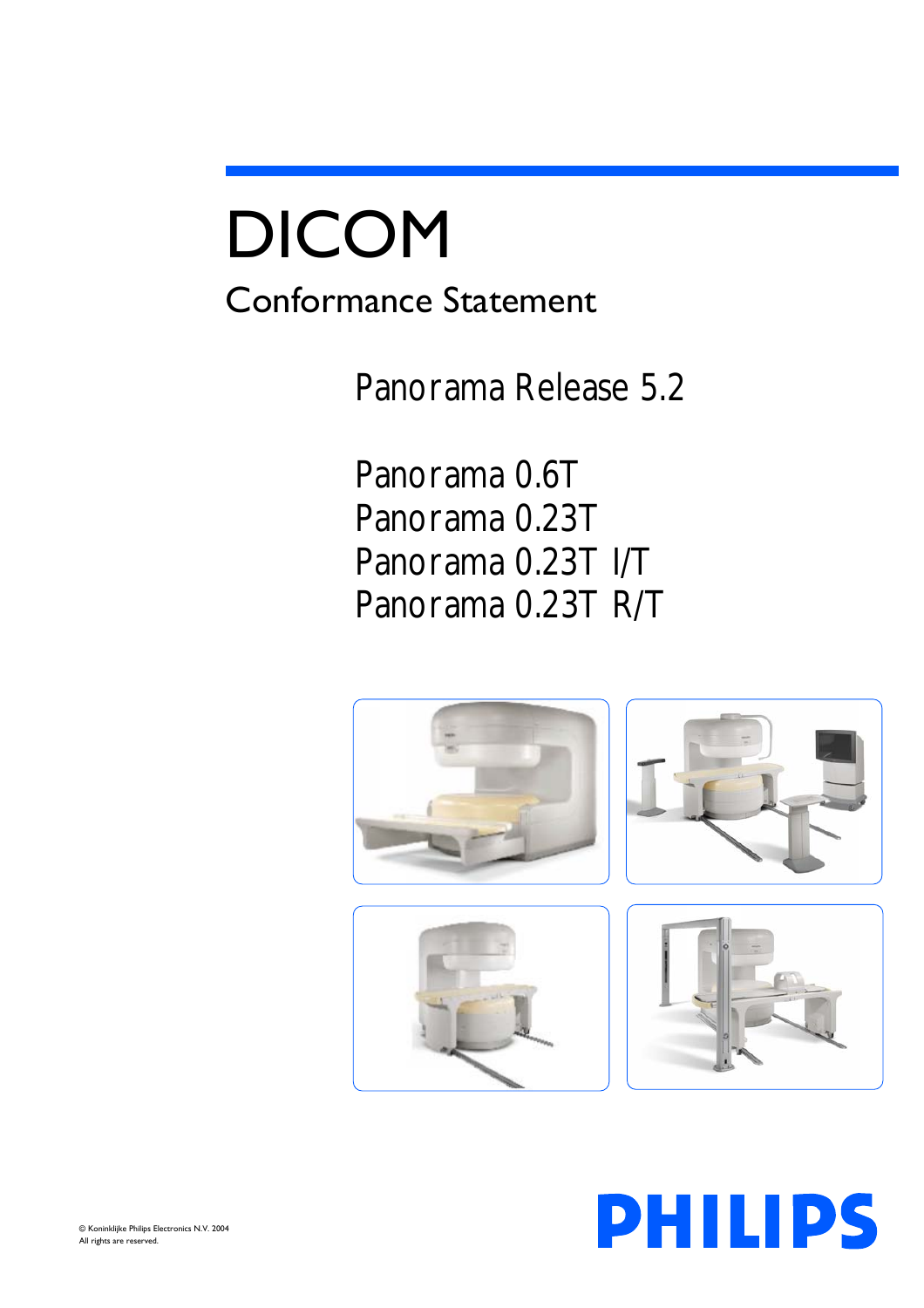This DICOM Conformance Statement is generated for the Panorama 0.23T and Panorama 0.6T systems, which are controlled by using the same Panorama Software.

#### *Issued by:*

Philips Medical Systems Nederland B.V. Medical IT, Interoperability

Building QV-282 P.O. Box 10.000 5680 DA Best The Netherlands

email: dicom@philips.com Internet:<http://www.medical.philips.com/>

Document Number: 4522 131 88221 created April 2004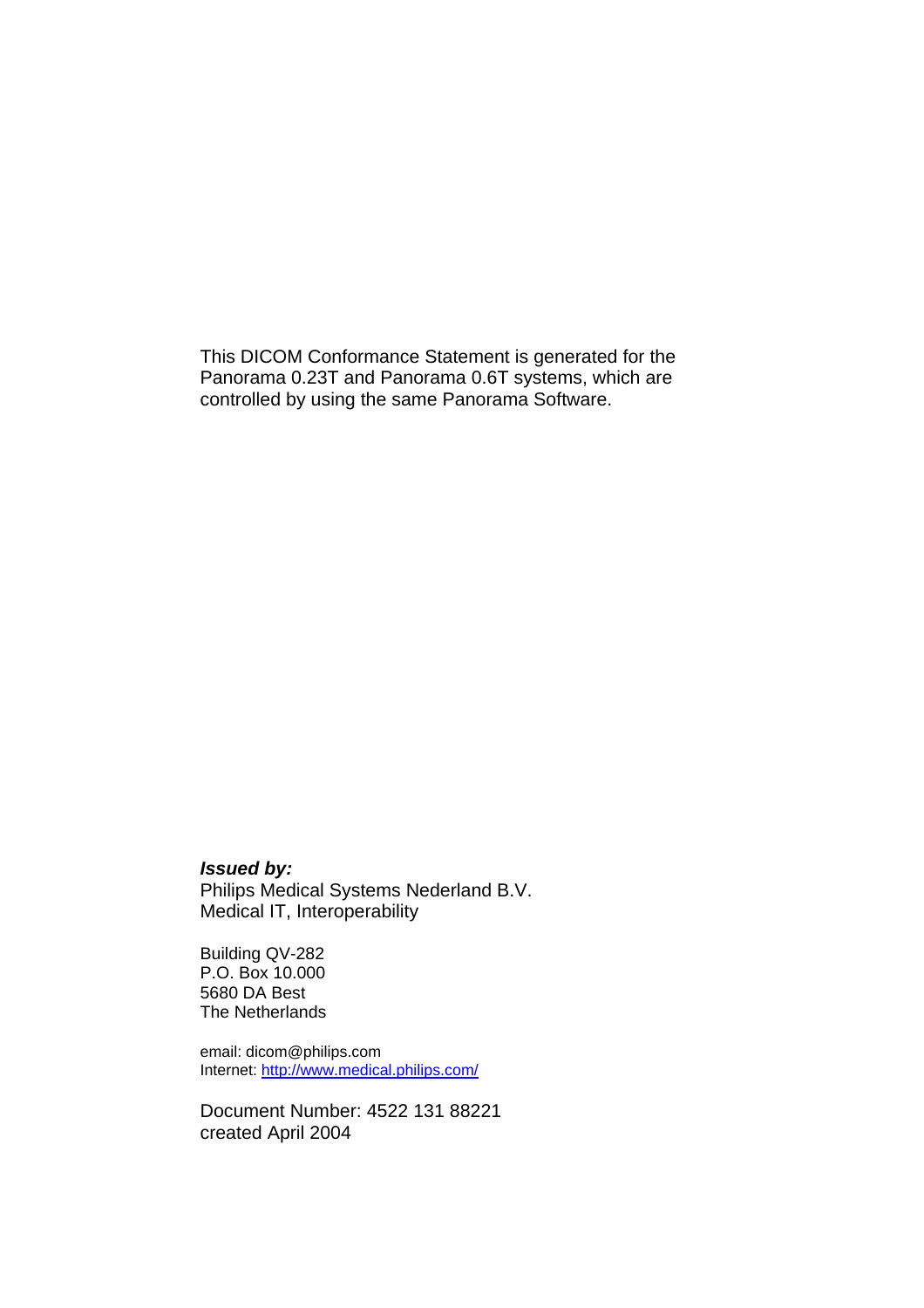# <span id="page-2-0"></span>**1 DICOM CONFORMANCE STATEMENT OVERVIEW**

The Overview consist of an overview of the Network Services used by the Panorama Release 5.2

The first column shall specify the SOP classes exactly as named in PS 3.6-2003.

|  | <b>Table 1: Network Services</b> |  |
|--|----------------------------------|--|
|--|----------------------------------|--|

| <b>SOP Class</b>                                          | User of<br><b>Service</b>   | <b>Provider</b><br>of Service |           |  |  |
|-----------------------------------------------------------|-----------------------------|-------------------------------|-----------|--|--|
| <b>Name</b>                                               | <b>UID</b>                  | (SCU)                         | (SCP)     |  |  |
|                                                           | <b>Transfer</b>             |                               |           |  |  |
| <b>MR Image Storage</b>                                   | 1.2.840.10008.5.1.4.1.1.4   | Yes                           | No        |  |  |
|                                                           | Query/Retrieve              |                               |           |  |  |
| Patient Root Query/Retrieve Information<br>Model - FIND   | 1.2.840.10008.5.1.4.1.2.1.1 | <b>No</b>                     | Yes       |  |  |
| Patient Root Query/Retrieve Information<br>$Model - MOVF$ | 1.2.840.10008.5.1.4.1.2.1.2 | No                            | Yes       |  |  |
| Study Root Query/Retrieve Information<br>$Model - FIND$   | 1.2.840.10008.5.1.4.1.2.2.1 | No                            | Yes       |  |  |
| Study Root Query/Retrieve Information<br>Model - MOVE     | 1.2.840.10008.5.1.4.1.2.2.2 | No                            | Yes       |  |  |
| <b>Workflow Management</b>                                |                             |                               |           |  |  |
| Modality Worklist Information Model - FIND                | 1.2.840.10008.5.1.4.31      | Yes                           | <b>No</b> |  |  |
| <b>Print Management</b>                                   |                             |                               |           |  |  |
| <b>Basic Film Session</b>                                 | 1.2.840.10008.5.1.1.1       | Yes                           | No        |  |  |
| Basic Film Box                                            | 1.2.840.10008.5.1.1.2       | Yes                           | No        |  |  |
| Basic Grayscale Image Box                                 | 1.2.840.10008.5.1.1.4       | Yes                           | <b>No</b> |  |  |
| Basic Grayscale Print Management (Meta)                   | 1.2.840.10008.5.1.1.9       | Yes                           | <b>No</b> |  |  |
| Printer                                                   | 1.2.840.10008.5.1.1.16      | Yes                           | <b>No</b> |  |  |

*Note: Verification SCP (C-ECHO) is not included in the table above because it is required for any Acceptor of an Association. The Verification SCU details are covered in the details of the conformance statement.*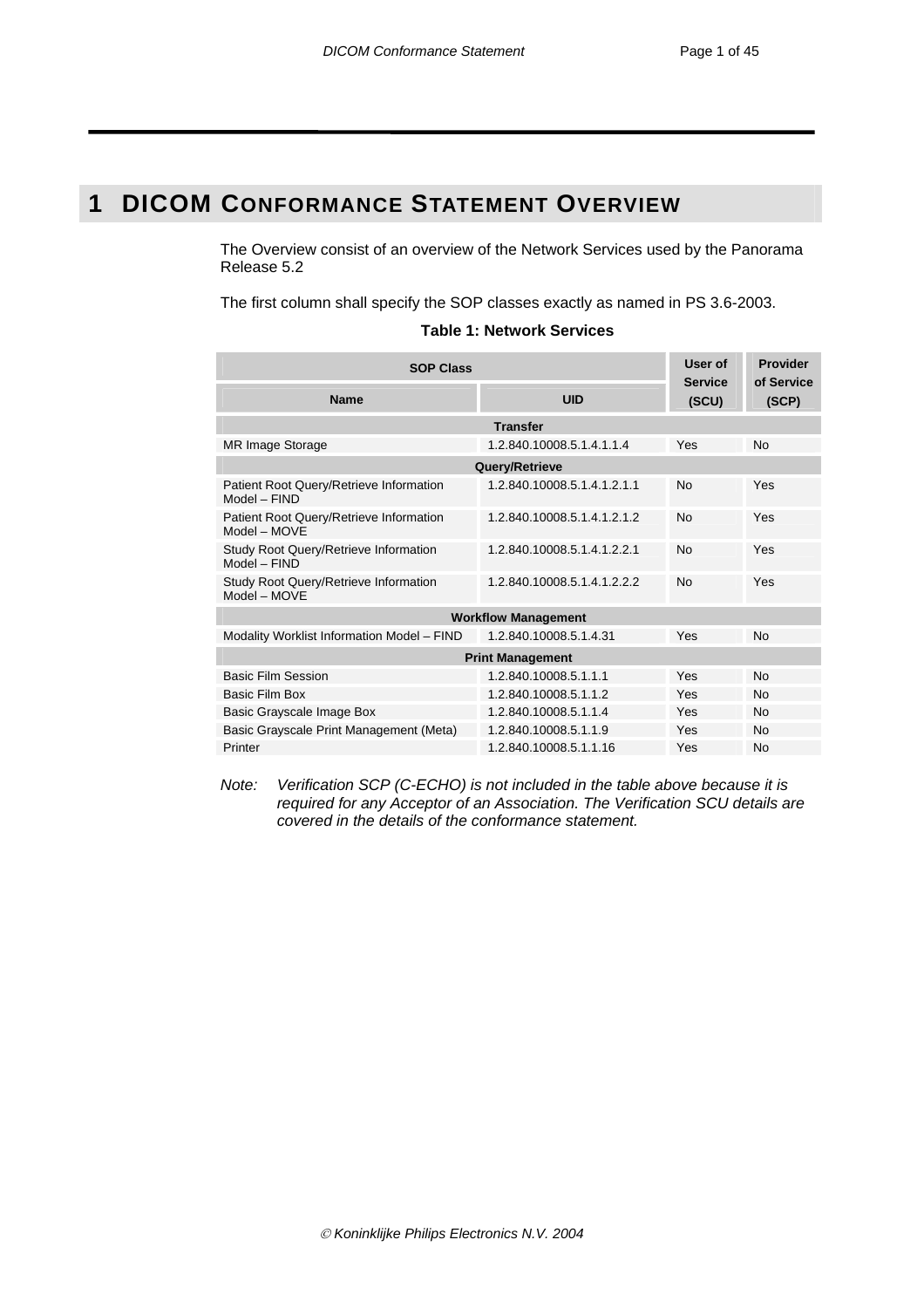# <span id="page-3-0"></span>2 TABLE OF CONTENTS

| 1                                                                                          |  |
|--------------------------------------------------------------------------------------------|--|
| $\mathbf 2$                                                                                |  |
| $\overline{3}$                                                                             |  |
| 3.1                                                                                        |  |
| 3.2                                                                                        |  |
| 3.3                                                                                        |  |
| 3.4                                                                                        |  |
| 3.5                                                                                        |  |
| 4                                                                                          |  |
| 4.1                                                                                        |  |
| 4.1.1                                                                                      |  |
| 4.1.2                                                                                      |  |
| 4.1.2.1                                                                                    |  |
| 4.1.2.2                                                                                    |  |
| 4.1.2.3                                                                                    |  |
| 4.1.2.4                                                                                    |  |
| 4.1.3                                                                                      |  |
| 4.2                                                                                        |  |
| 4.2.1                                                                                      |  |
| 4.2.1.1                                                                                    |  |
| 4.2.1.2                                                                                    |  |
| 4.2.1.2.1                                                                                  |  |
| 4.2.1.2.2                                                                                  |  |
| 4.2.1.2.3                                                                                  |  |
|                                                                                            |  |
|                                                                                            |  |
| 4.2.1.3.1.1                                                                                |  |
| 4.2.1.3.1.2                                                                                |  |
| 4.2.1.3.1.3                                                                                |  |
| Overview of the applied Modality Worklist Information Model - FIND SOP Class 15<br>4.2.1.4 |  |
| 4.2.1.5                                                                                    |  |
|                                                                                            |  |
| 4.2.2.1                                                                                    |  |
| 4.2.2.2                                                                                    |  |
| 4.2.2.2.1                                                                                  |  |
| 4.2.2.2.2                                                                                  |  |
| 4.2.2.2.3                                                                                  |  |
| 4.2.2.3                                                                                    |  |
| 4.2.2.3.1                                                                                  |  |
| 4.2.2.3.1.1                                                                                |  |
| 4.2.2.3.1.2                                                                                |  |
| 4.2.2.3.1.3                                                                                |  |
|                                                                                            |  |
| 4.2.2.3.2.1                                                                                |  |
| 4.2.2.3.2.2                                                                                |  |
| 4.2.2.3.2.3                                                                                |  |
| 4.2.2.4                                                                                    |  |
| 4.2.3                                                                                      |  |
| 4.2.3.1                                                                                    |  |
| 4.2.3.2                                                                                    |  |
| 4.2.3.2.1                                                                                  |  |
| 4.2.3.2.2                                                                                  |  |
| 4.2.3.2.3                                                                                  |  |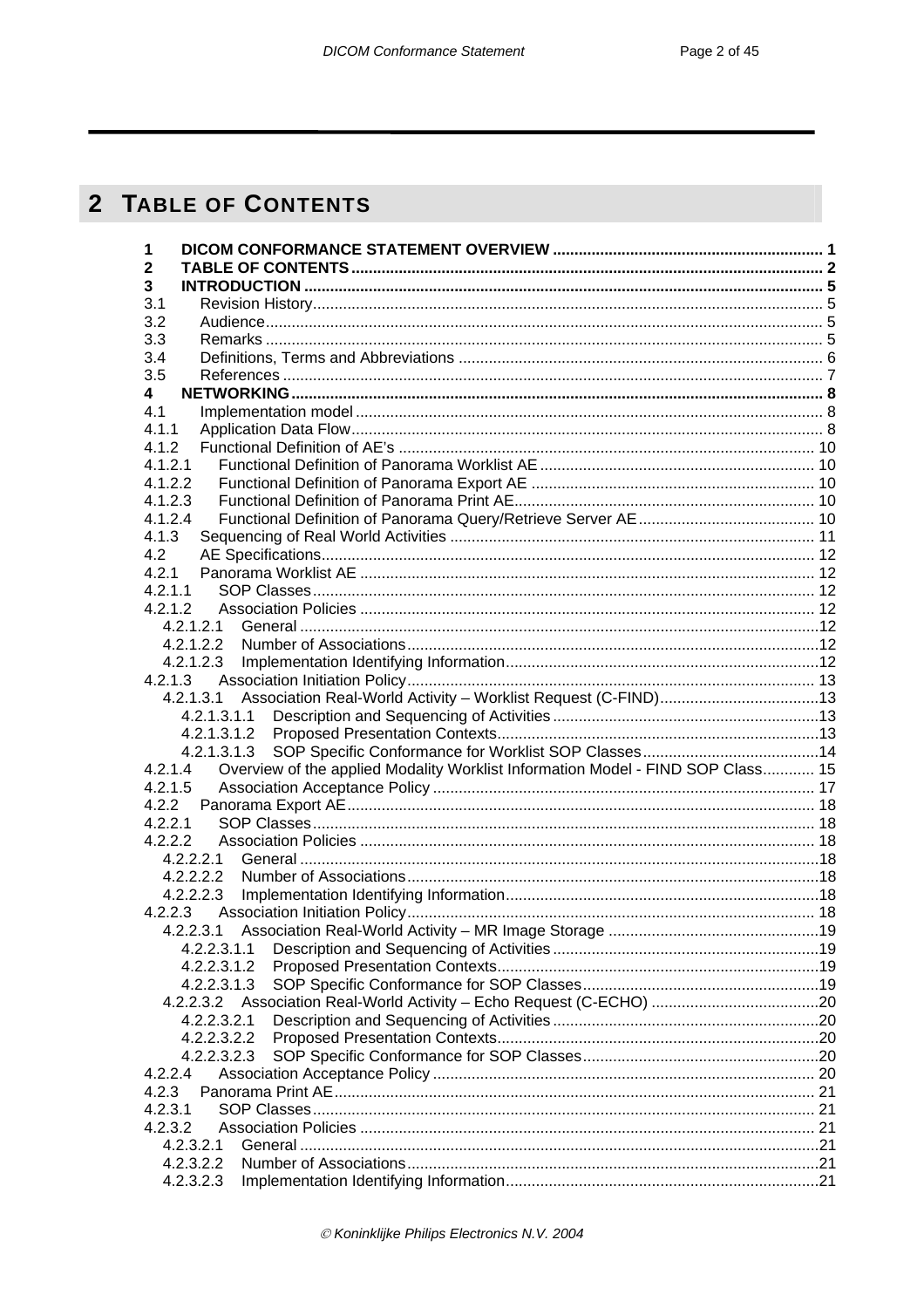| 4.2.3.3                                                                             |  |
|-------------------------------------------------------------------------------------|--|
| 4.2.3.3.1                                                                           |  |
| 4.2.3.3.1.1                                                                         |  |
| 4.2.3.3.1.2                                                                         |  |
| Specific Conformance to Grayscale Print Management Meta SOP Class 23<br>4.2.3.3.1.3 |  |
| 4.2.3.3.1.4                                                                         |  |
| 4.2.3.3.1.5                                                                         |  |
| 4.2.3.3.1.6                                                                         |  |
| 4.2.3.3.1.7                                                                         |  |
| 4.2.3.3.1.8                                                                         |  |
| 4.2.3.3.1.9                                                                         |  |
|                                                                                     |  |
| 4.2.3.4                                                                             |  |
| 4.2.4                                                                               |  |
| 4.2.4.1                                                                             |  |
| 4.2.4.2                                                                             |  |
| 4.2.4.2.1                                                                           |  |
|                                                                                     |  |
|                                                                                     |  |
|                                                                                     |  |
|                                                                                     |  |
| 4.2.4.3.1.1                                                                         |  |
|                                                                                     |  |
| 4.2.4.3.1.3                                                                         |  |
| 4.2.4.4                                                                             |  |
| 4.2.4.4.1                                                                           |  |
| 4.2.4.4.1.1                                                                         |  |
|                                                                                     |  |
| 4.2.4.4.1.2                                                                         |  |
| 4.2.4.4.1.3                                                                         |  |
|                                                                                     |  |
| 4.2.4.4.2.1                                                                         |  |
| 4.2.4.4.2.2                                                                         |  |
| 4.2.4.4.2.3                                                                         |  |
| 4.2.4.4.2.4                                                                         |  |
|                                                                                     |  |
| 4.2.4.4.3.1                                                                         |  |
| 4.2.4.4.3.2                                                                         |  |
| 4.2.4.4.3.3                                                                         |  |
| 4.3                                                                                 |  |
| 4.3.1                                                                               |  |
| 4.3.2                                                                               |  |
| 4.4                                                                                 |  |
| 4.4.1                                                                               |  |
| 4.4.1.1                                                                             |  |
| 4.4.1.2                                                                             |  |
| 4.4.1.2.1                                                                           |  |
| 4.4.1.2.2                                                                           |  |
| 4.4.1.2.3                                                                           |  |
| 4.4.1.2.4                                                                           |  |
| 4.4.2                                                                               |  |
| 5                                                                                   |  |
| 6                                                                                   |  |
| 7                                                                                   |  |
|                                                                                     |  |
| 7.1                                                                                 |  |
| 7.2                                                                                 |  |
| 7.3                                                                                 |  |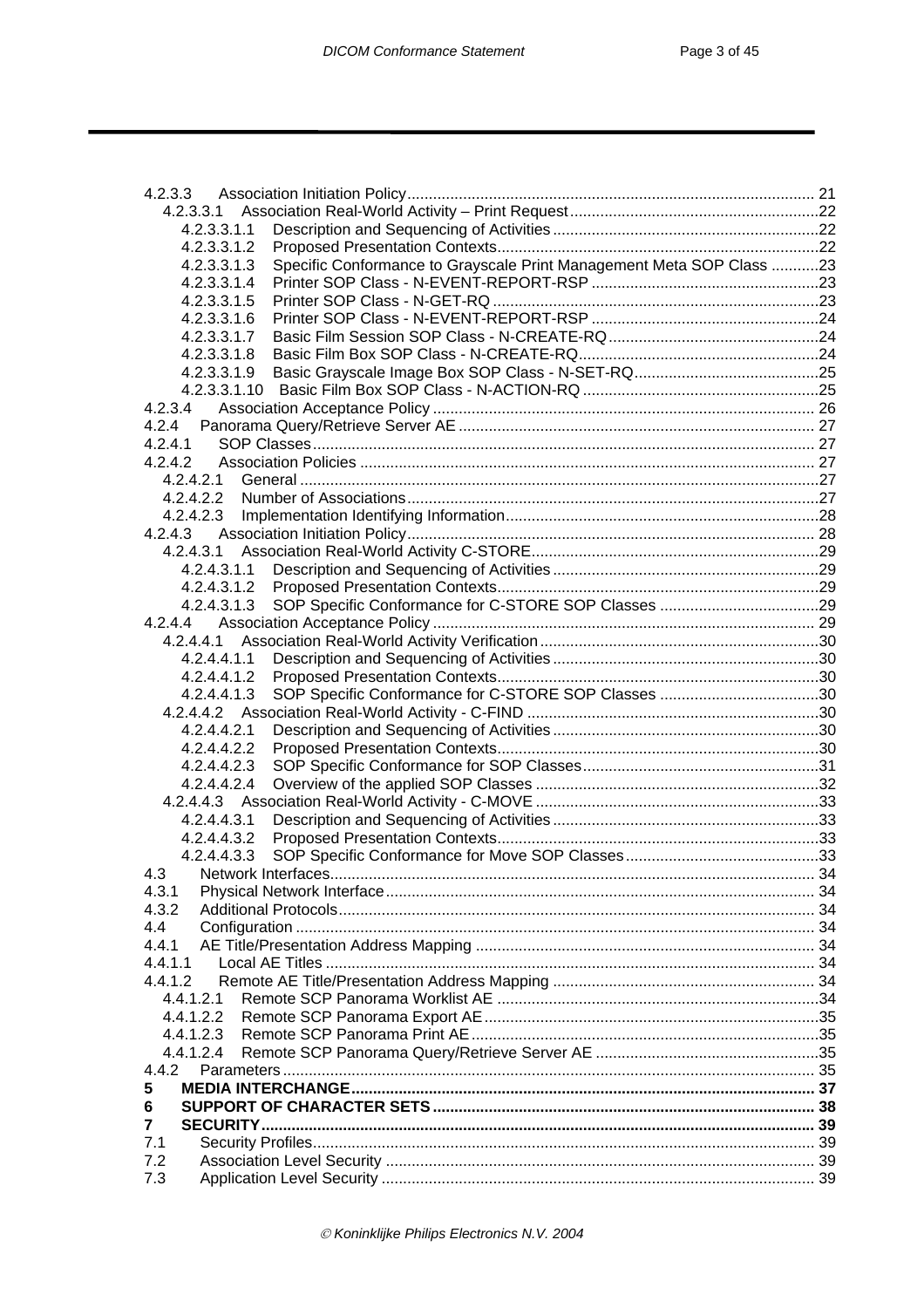| 8.1     |  |
|---------|--|
|         |  |
| 8.1.1.1 |  |
| 8.1.1.2 |  |
|         |  |
| 8.1.3   |  |
| 8.1.4   |  |
| 8.2     |  |
| 8.3     |  |
| 8.4     |  |
| 8.5     |  |
| 8.6     |  |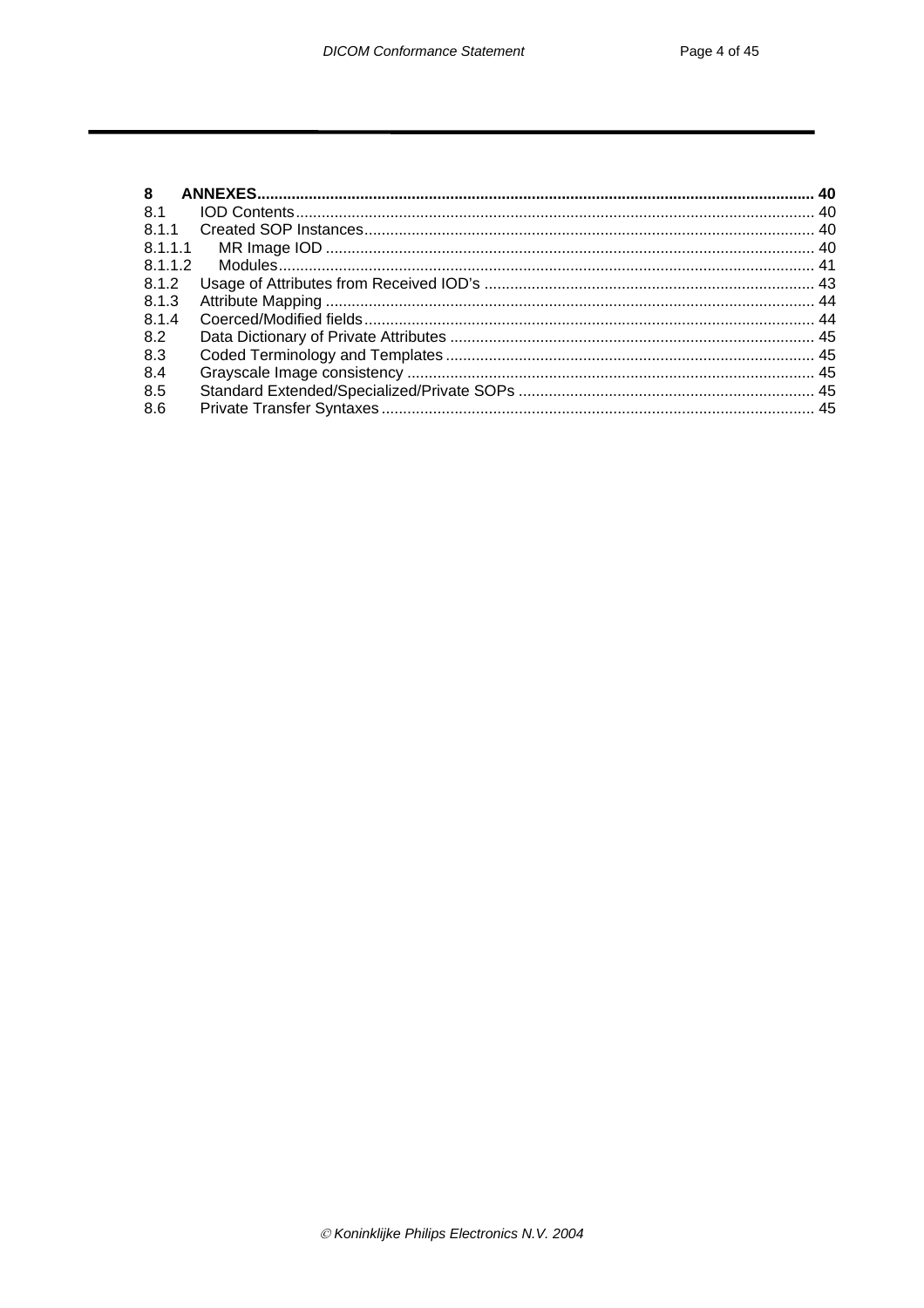# <span id="page-6-0"></span>**3 INTRODUCTION**

The introduction specifies product and relevant disclaimers as well as any general information that the vendor feels is appropriate.

# **3.1 Revision History**

The revision history provides dates and differences of the different releases.

| <b>Table 2: Revision History</b> |
|----------------------------------|
|----------------------------------|

| <b>Document</b><br>Version | Date of Issue | <b>Description</b> |
|----------------------------|---------------|--------------------|
|                            | 28 April 2004 | First publication  |

# **3.2 Audience**

This Conformance Statement is intended for:

- ¾ (Potential) customers
- System integrators of medical equipment
- Marketing staff interested in system functionality
- ¾ Software designers implementing DICOM interfaces

It is assumed that the reader is familiar with the DICOM standard.

# **3.3 Remarks**

The DICOM Conformance Statement is contained in chapter 4 through 8 and follows the contents and structuring requirements of DICOM PS 3.2-2003.

This DICOM Conformance Statement by itself does not guarantee successful interoperability of Philips equipment with non-Philips equipment. The user (or user's agent) should be aware of the following issues:

#### • **Interoperability**

Interoperability refers to the ability of application functions, distributed over two or more systems, to work successfully together. The integration of medical devices into an IT environment may require application functions that are not specified within the scope of DICOM. Consequently, using only the information provided by this Conformance Statement does not guarantee interoperability of Philips equipment with non-Philips equipment. It is the user's responsibility to analyze thoroughly the application requirements and to specify a solution that integrates Philips equipment with non-Philips equipment.

#### • **Validation**

Philips equipment has been carefully tested to assure that the actual implementation of the DICOM interface corresponds with this Conformance Statement.

Where Philips equipment is linked to non-Philips equipment, the first step is to compare the relevant Conformance Statements. If the Conformance Statements indicate that successful information exchange should be possible, additional validation tests will be necessary to ensure the functionality, performance, accuracy and stability of image and image related data. It is the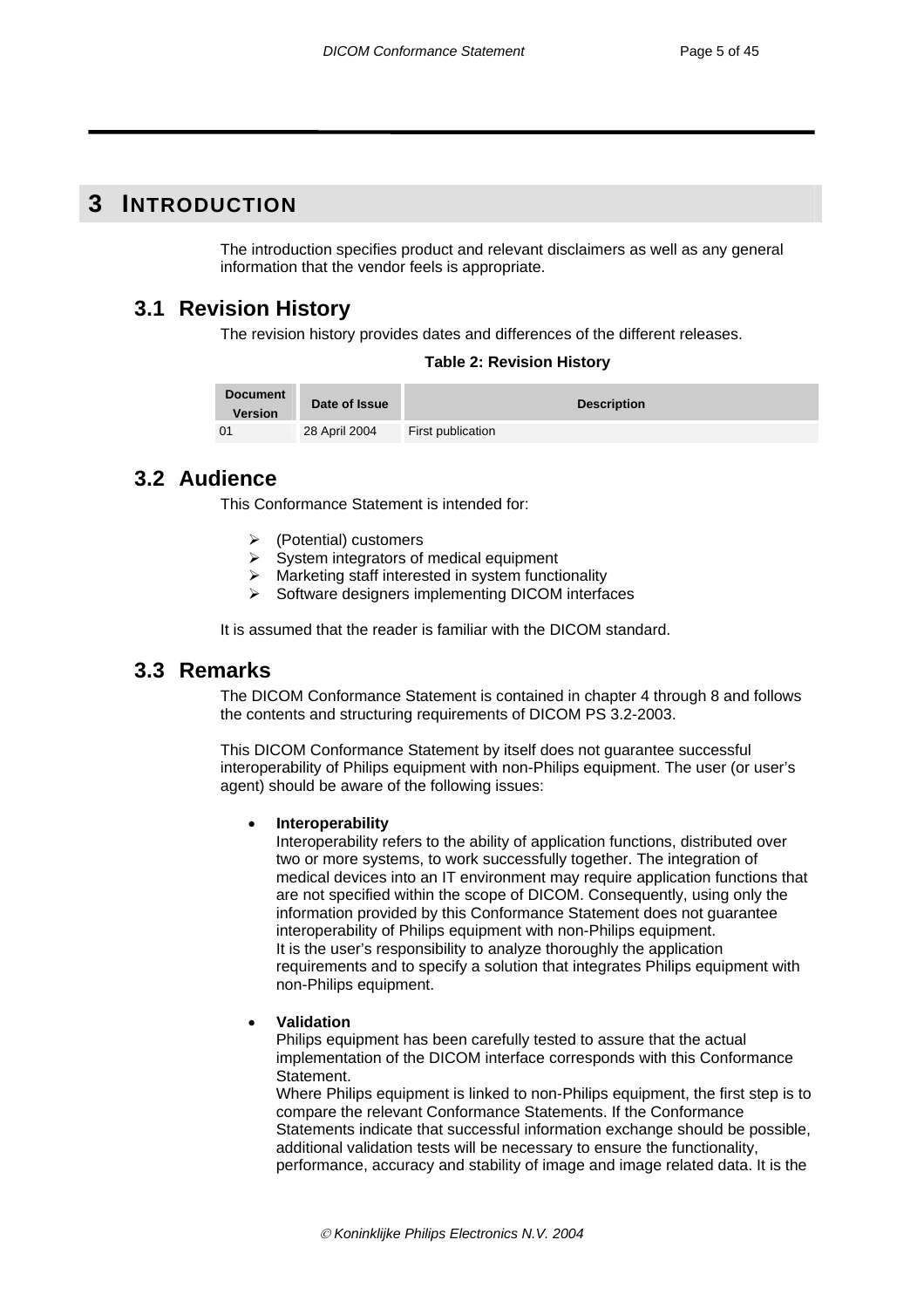<span id="page-7-0"></span>responsibility of the user (or user's agent) to specify the appropriate test suite and to carry out the additional validation tests.

#### • **New versions of the DICOM Standard**

The DICOM Standard will evolve in future to meet the user's growing requirements and to incorporate new features and technologies. Philips is actively involved in this evolution and plans to adapt its equipment to future versions of the DICOM Standard. In order to do so, Philips reserves the right to make changes to its products or to discontinue its delivery. The user should ensure that any non-Philips provider linking to Philips equipment also adapts to future versions of the DICOM Standard. If not, the incorporation of DICOM enhancements into Philips equipment may lead to loss of connectivity (in case of networking) and incompatibility (in case of media).

# **3.4 Definitions, Terms and Abbreviations**

DICOM definitions, terms and abbreviations are used throughout this Conformance Statement. For a description of these, see NEMA PS 3.3-2003 and PS 3.4-2003. The word Philips in this document refers to Philips Medical Systems.

The following acronyms and abbreviations are used in this document.

| AE            | <b>Application Entity</b>                       |
|---------------|-------------------------------------------------|
| <b>ALWAYS</b> | <b>Always Present</b>                           |
| ANAP          | <b>Attribute Not Always Present</b>             |
| <b>AUTO</b>   | Automatically                                   |
| <b>BOT</b>    | <b>Basic Offset Table</b>                       |
| <b>CONFIG</b> | Configuration                                   |
| <b>DICOM</b>  | Digital Imaging and Communications in Medicine  |
| <b>DIMSE</b>  | <b>DICOM Message Service Element</b>            |
| EBE           | DICOM Explicit VR Big Endian                    |
| ELE           | <b>DICOM Explicit VR Little Endian</b>          |
| EMPTY         | Attribute is sent without a value               |
| ILE           | <b>DICOM Implicit VR Little Endian</b>          |
| <b>IOD</b>    | Information Object Definition                   |
| MWL           | <b>Modality Worklist</b>                        |
| <b>MPPS</b>   | <b>Modality Performed Procedure Step</b>        |
| MR            | <b>Magnetic Resonance</b>                       |
| <b>NEMA</b>   | National Electrical Manufacturers Association   |
| PDU           | Protocol Data Unit                              |
| <b>RIS</b>    | <b>Radiology Information System</b>             |
| <b>SCP</b>    | Service Class Provider                          |
| SCU           | Service Class User                              |
| <b>SOP</b>    | Service Object Pair                             |
| TCP/IP        | Transmission Control Protocol/Internet Protocol |
| UID           | Unique Identifier                               |
| <b>USER</b>   | User Input                                      |
| <b>VNAP</b>   | Value Not Always Present                        |
| VR.           | <b>Value Representation</b>                     |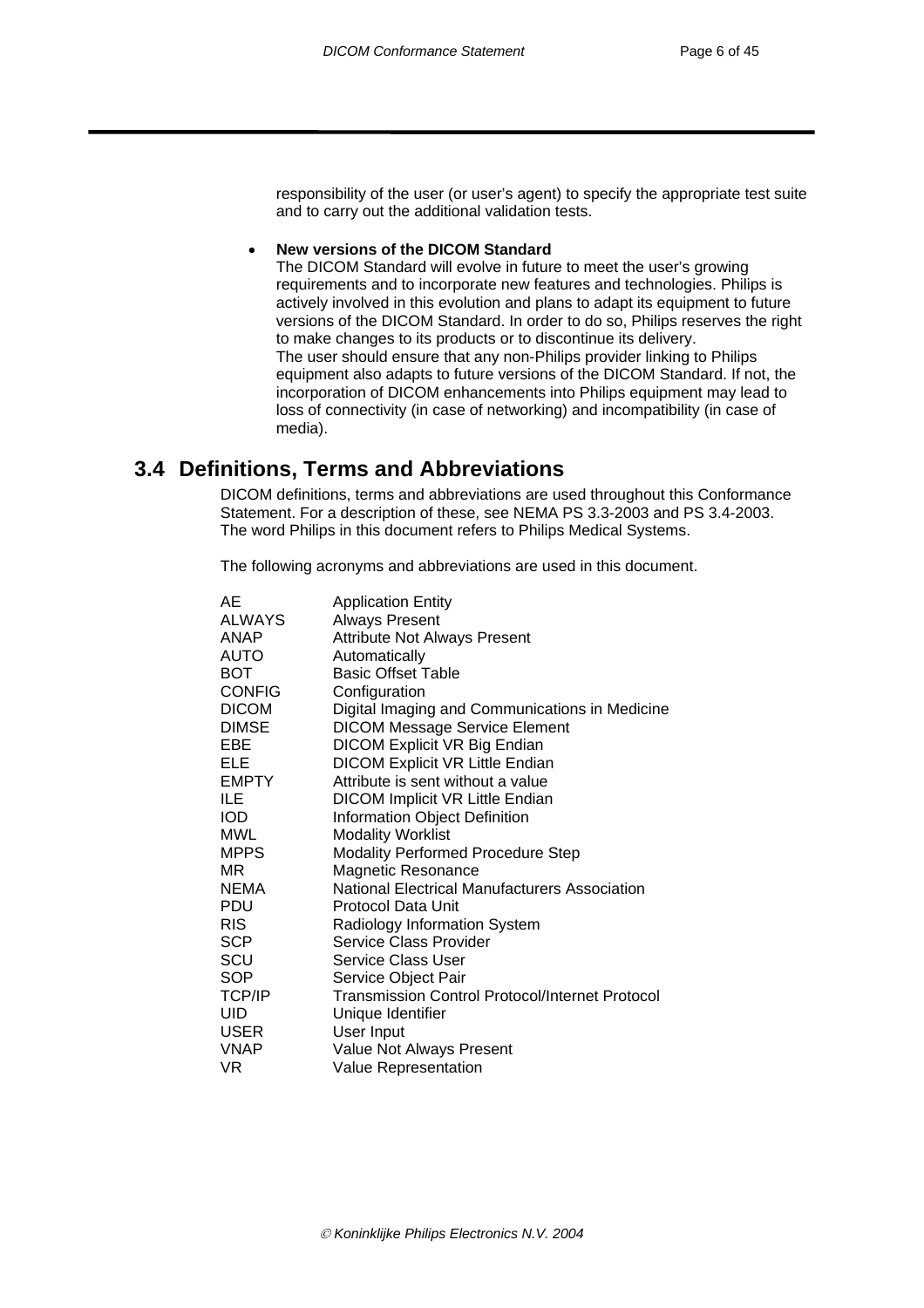# <span id="page-8-0"></span>**3.5 References**

[DICOM] Digital Imaging and Communications in Medicine (DICOM), Part 1 – 16 (NEMA PS 3.1-2003 – PS 3.16-2003), National Electrical Manufacturers Association (NEMA) Publication Sales 1300 N. 17<sup>th</sup> Street, Suite 1847 Rosslyn, Virginia. 22209, United States of America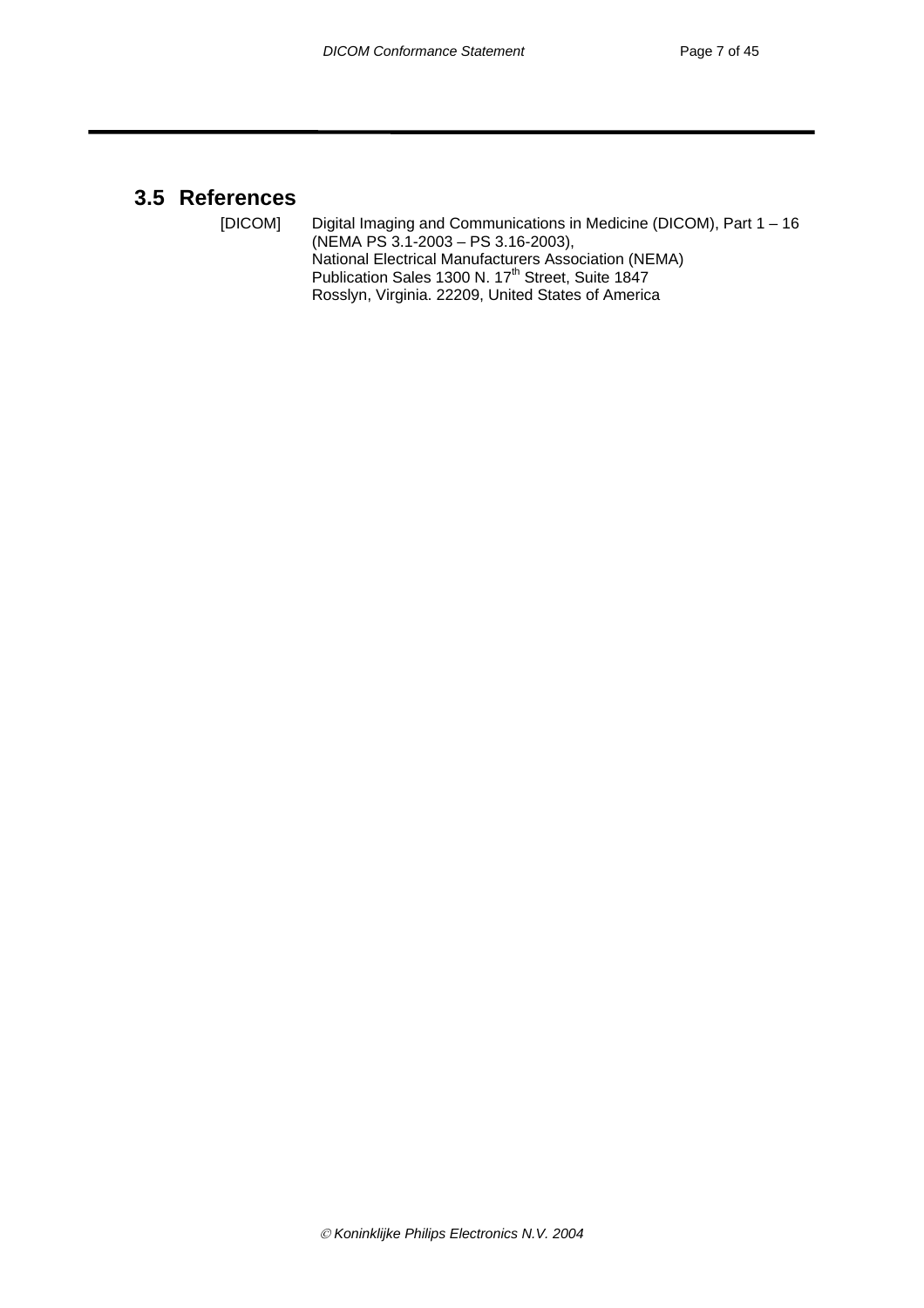# <span id="page-9-0"></span>**4 NETWORKING**

This section contains the networking related services (vs. the media related ones).

# **4.1 Implementation model**

The Panorama MR Software is console software controlling an MR image generating system. The software contains following features:

|  |  | Table 3: Panorama Feature |  |
|--|--|---------------------------|--|
|--|--|---------------------------|--|

| <b>Feature</b>                                                                                                     |
|--------------------------------------------------------------------------------------------------------------------|
| DICOM Worklist Management function to obtain a DICOM Worklist                                                      |
| DICOM Image Export function to transfer DICOM MR images and image related data from Panorama to a<br>remote system |
| DICOM Print function to print images                                                                               |

DICOM Query/Retrieve Server to respond to query and move requests received from remote AE's.

# **4.1.1 Application Data Flow**

Panorama behaves as a system with 4 Application Entities (AE). The related implementation models are shown in figure 1.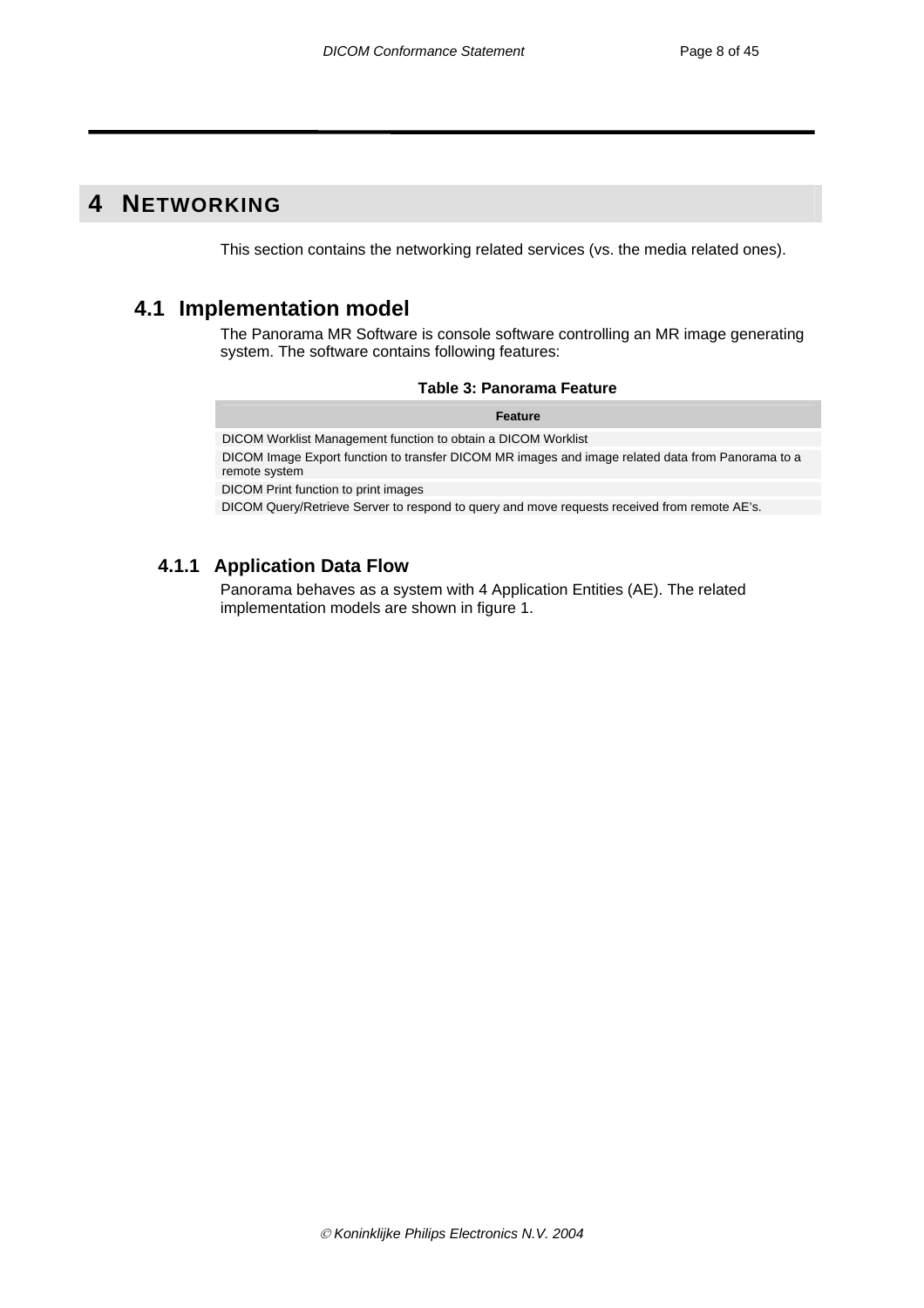

**Figure 1: Application Data Flow Diagram**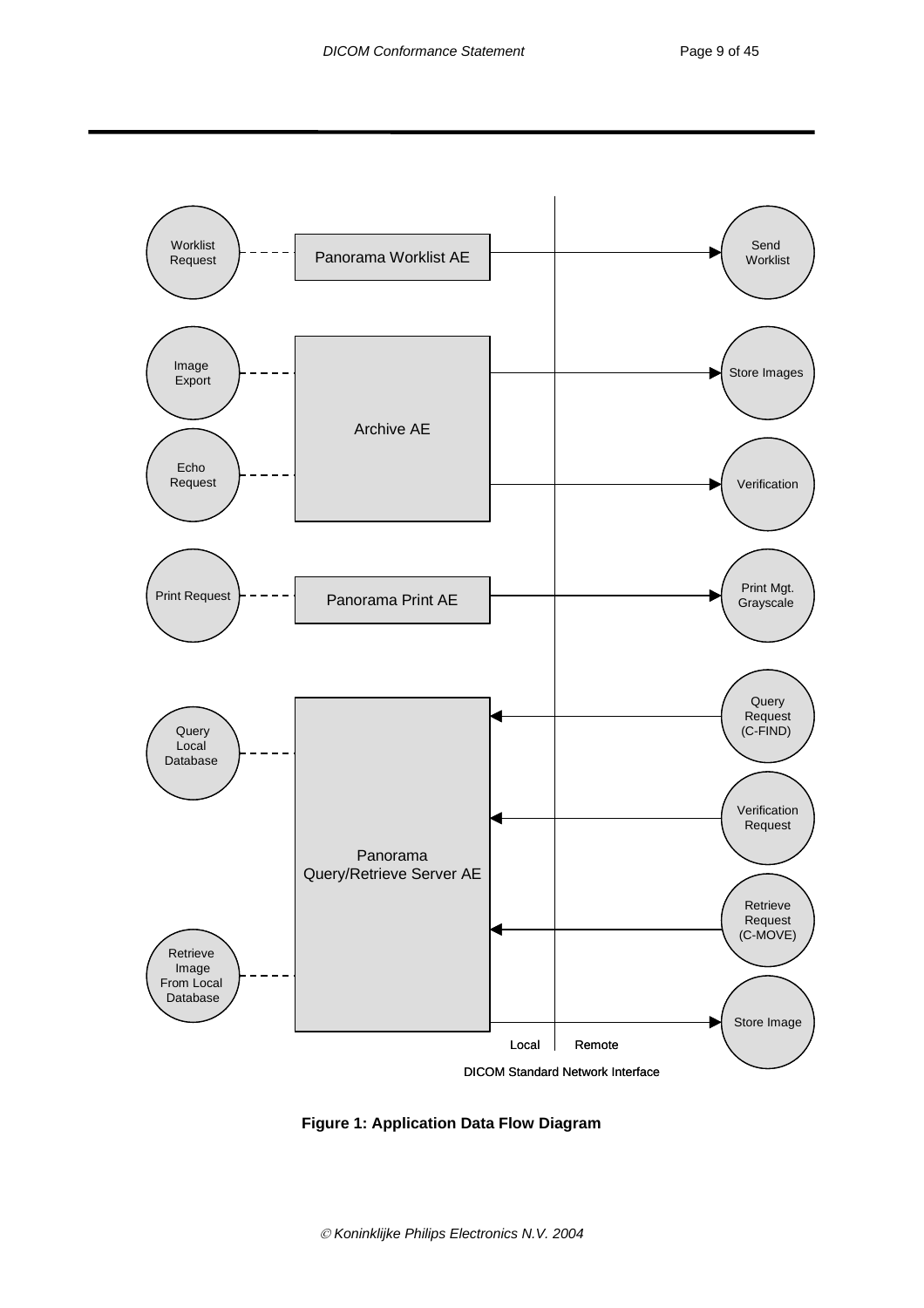# <span id="page-11-0"></span>**4.1.2 Functional Definition of AE's**

#### **4.1.2.1 Functional Definition of Panorama Worklist AE**

The Panorama DICOM Modality Worklist feature allows operator to perform Worklist Request. Operator performs the Worklist Request during the examination setup. A worklist is requested from a DICOM Information System like a RIS. The Panorama Worklist AE acts as a Service Class User (SCU) of the Basic Worklist Management Service Class. It will subsequently request the Worklist data from the configured RIS.

#### **4.1.2.2 Functional Definition of Panorama Export AE**

The Panorama DICOM Image Export feature allows operator to perform Image Export and Echo Request. Export Request is activated either manually by user or as a consequence of specific system event like receiving new images from the scanner. At Export Request the images will be converted into DICOM format and sent out to a remote destination. This destination has previously selected by the operator from the user interface. Operator can also perform Echo Request to the selected destination to check whether it is responding using the user interface.

The Panorama Export AE establishes an association with the remote Storage SCP, sends all images in the series, and then terminates the association. If the export function detects an error while sending an image, the export function will notify the operator and request operator intervention. Panorama Export AE can also act as a Verification SCU and check the availability of remote AE.

#### **4.1.2.3 Functional Definition of Panorama Print AE**

The Panorama DICOM Print feature allows operator to perform Print Request. Operator exposes selected images to a virtual keypad, selects the printer and presses Print button. At Print Request exposed images are converted to DICOM format and sent out to the selected printer.

The Panorama Print AE runs as a server process, which accepts requests initiated by Film Control dialog (virtual keypad). Operator fills the film with images using the export button. When the film is complete, the operator presses Print button, which initiates communication with DICOM printer. The Print AE establishes an association with the remote Print SCP, sends a film, queries printer status, and then terminates the association.

#### **4.1.2.4 Functional Definition of Panorama Query/Retrieve Server AE**

The Panorama Query/Retrieve Server AE is a separate process running on the system. It responds to query, retrieve and verification requests received from remote AE's.

When Verification Request is received, the Panorama Query/Retrieve Server AE sends a verification response back to the requesting AE.

The Query/Retrieve Server AE runs as a separate process, which is started and stopped by the system's user interface process. While active, server responds to query, retrieve and verification requests initiated by remote Query/Retrieve Service Class SCU. With retrieve request, an association is established to the requested destination AE, all requested SOP Instances are sent to the destination, and association is terminated. After the last processed SOP Instance, a response with possible failure information is sent to the SCU.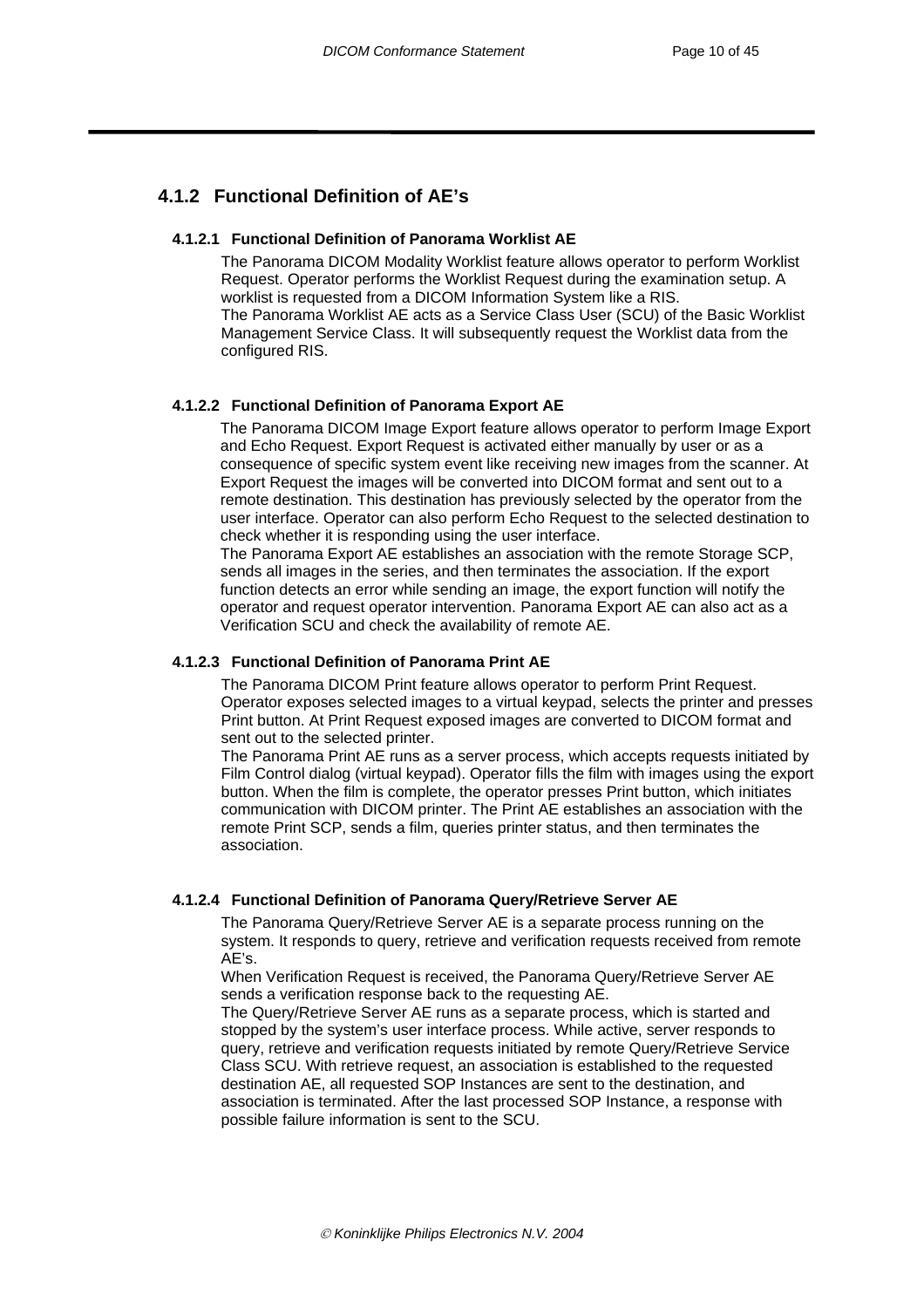<span id="page-12-0"></span>

# **4.1.3 Sequencing of Real World Activities**

#### **Figure 2: The Panorama system in DICOM Network**

When RIS interface is configured, the worklist data can be requested from the RIS. After import of the data, user can add missing data required for examination setup.

With above data, which also can be entered manually, examination scans can be performed. After reconstruction the resulting images can be exported via DICOM. These images can also be sent to a DICOM network printer.

Remote workstation or PC can also query the local image database of Panorama system and retrieve selected images to itself or to some other destination.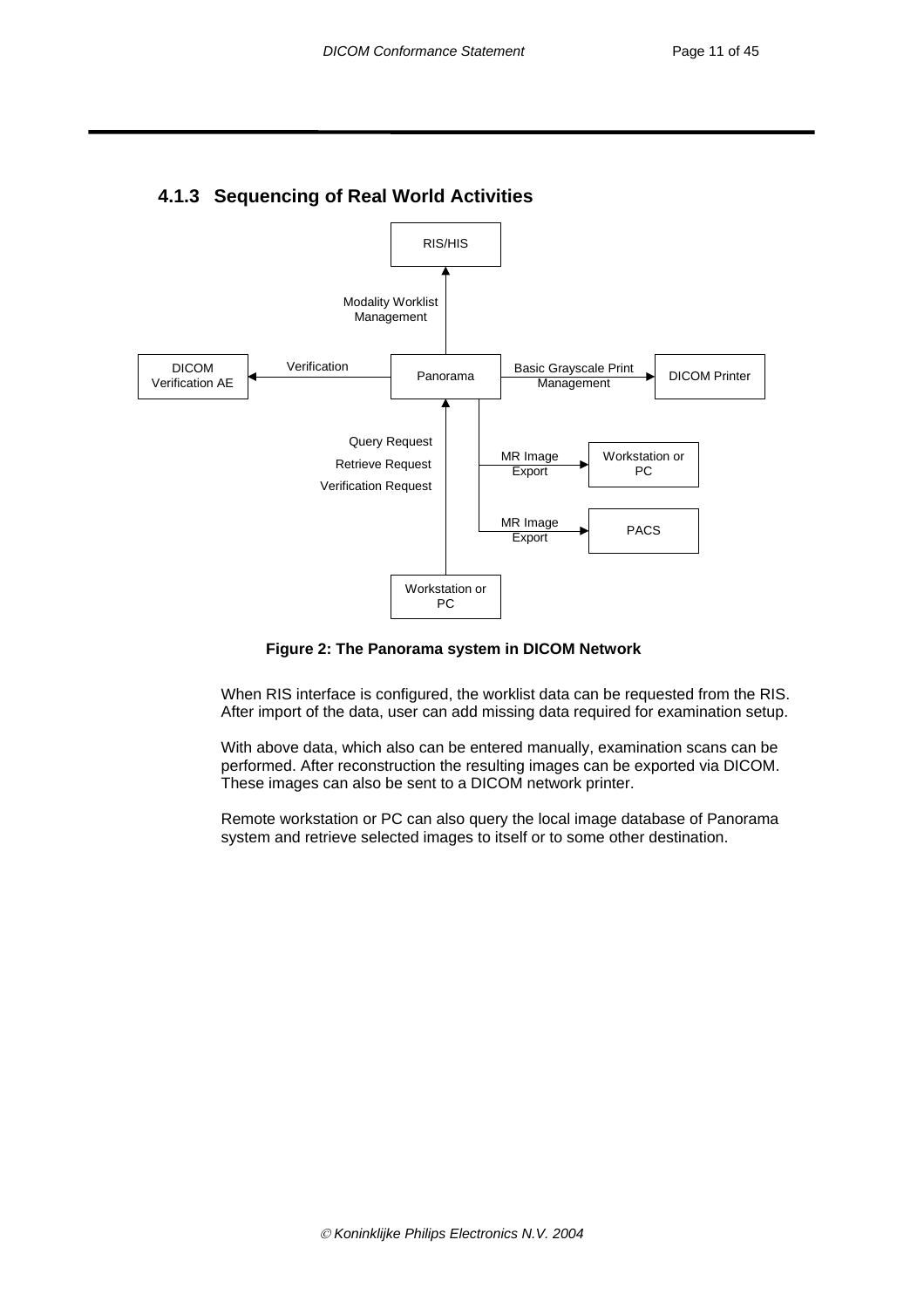# <span id="page-13-0"></span>**4.2 AE Specifications**

The four different Application Entity's are specified in the next sections. Specified in section 4.2.1 Panorama Worklist AE, section 4.2.2 Panorama Export AE, section 4.2.3 Panorama Print AE en section 4.2.4 Panorama Query/Retrieve Server AE.

### **4.2.1 Panorama Worklist AE**

#### **4.2.1.1 SOP Classes**

This Application Entity provides Standard Conformance to the following SOP Classes.

| Table 4: SOP Classes for Panorama Worklist AE |  |  |  |
|-----------------------------------------------|--|--|--|
|-----------------------------------------------|--|--|--|

| <b>SOP Class Name</b>                      | <b>SOP Class UID</b>   | <b>SCU</b> | <b>SCP</b> |
|--------------------------------------------|------------------------|------------|------------|
| Modality Worklist Information Model - FIND | 1.2.840.10008.5.1.4.31 | Yes        | No         |

*Note: Any SOP specific behavior is documented later in the conformance statement in the applicable SOP specific conformance section.* 

#### **4.2.1.2 Association Policies**

#### *4.2.1.2.1 General*

The PDU size is configurable. The default PDU size 4096 Bytes is given in the configuration as 0. The PDU size = PDU size entered  $+ 6$  Bytes. Example 4096 Bytes will be  $4096 + 6 = 5002$  Bytes in total. By changing of the PDU size first a restart of the application is needed. During Association the real transfers Bytes will be negotiated.

#### **Table 5: DICOM Application Context**

Application Context Name 1.2.840.10008.3.1.1.1

#### *4.2.1.2.2 Number of Associations*

Panorama Worklist AE will attempt to establish on association at the time.

**Table 6: Number of Associations as an Association Initiator for Panorama Worklist AE** 

| Maximum number of simultaneous associations |  |
|---------------------------------------------|--|
|---------------------------------------------|--|

#### *4.2.1.2.3 Implementation Identifying Information*

#### **Table 7: DICOM Implementation Class and Version for Panorama Worklist AE**

| <b>Application Entity Name</b>    | <b>Panorama Worklist AE</b> |
|-----------------------------------|-----------------------------|
| <b>Application Entity Version</b> | 5.2                         |
| Implementation Class UID          | 2.16.840.1.113662.4.10.1    |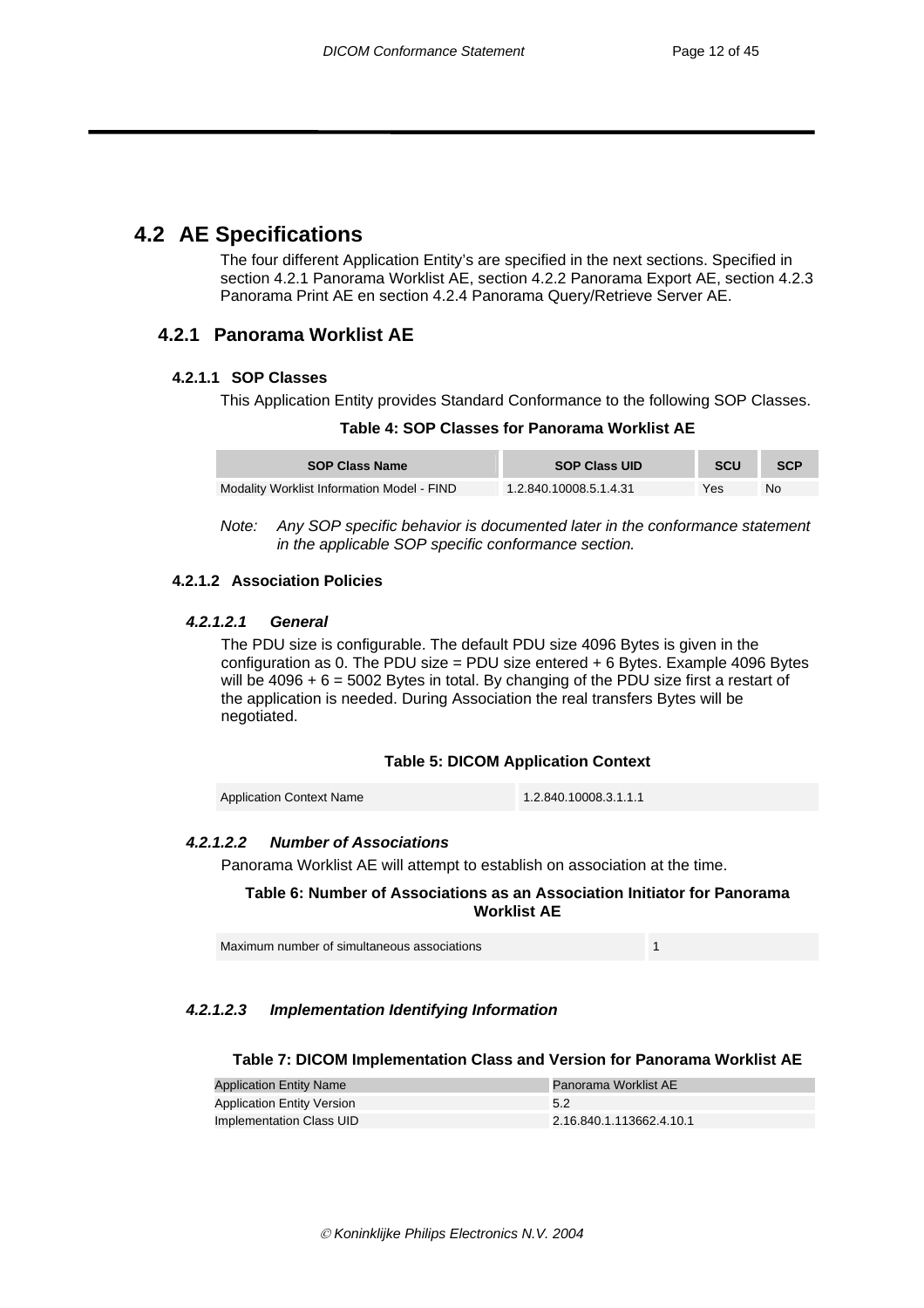#### <span id="page-14-0"></span>**4.2.1.3 Association Initiation Policy**

This describes the conditions under which the AE will initiate an association.

#### *4.2.1.3.1 Association Real-World Activity – Worklist Request (C-FIND)*

#### **4.2.1.3.1.1 Description and Sequencing of Activities**



 **Figure 3: Real World Activity Worklist Request** 

A Worklist request can been done by the operator, during examination preparation phase, through pressing of the Find-button in the worklist dialog.

#### **4.2.1.3.1.2 Proposed Presentation Contexts**

Each time an association is initiated, the association initiator proposes a number of presentation contexts to be used on that association. In this subsection, the presentation contexts proposed by Panorama Worklist AE for Association Real-World Activity – Worklist Request (C-FIND) is defined in [Table 8.](#page-14-1)

#### <span id="page-14-1"></span>**Table 8: Proposed Presentation Contexts for Worklist Request (C-FIND)**

| <b>Presentation Context Table</b>                    |                        |           |                        |             |                    |  |  |  |  |
|------------------------------------------------------|------------------------|-----------|------------------------|-------------|--------------------|--|--|--|--|
|                                                      | <b>Abstract Syntax</b> |           | <b>Transfer Syntax</b> | <b>Role</b> | <b>Extended</b>    |  |  |  |  |
| <b>Name</b>                                          | <b>UID</b>             | Name List | <b>UID List</b>        |             | <b>Negotiation</b> |  |  |  |  |
| Modatilty<br>Worklist<br>Information<br>Model - Find | 1.2.840.10008.5.1.4.31 | $I\!I$ F  | 1.2.840.10008.1.2      | <b>SCU</b>  | None               |  |  |  |  |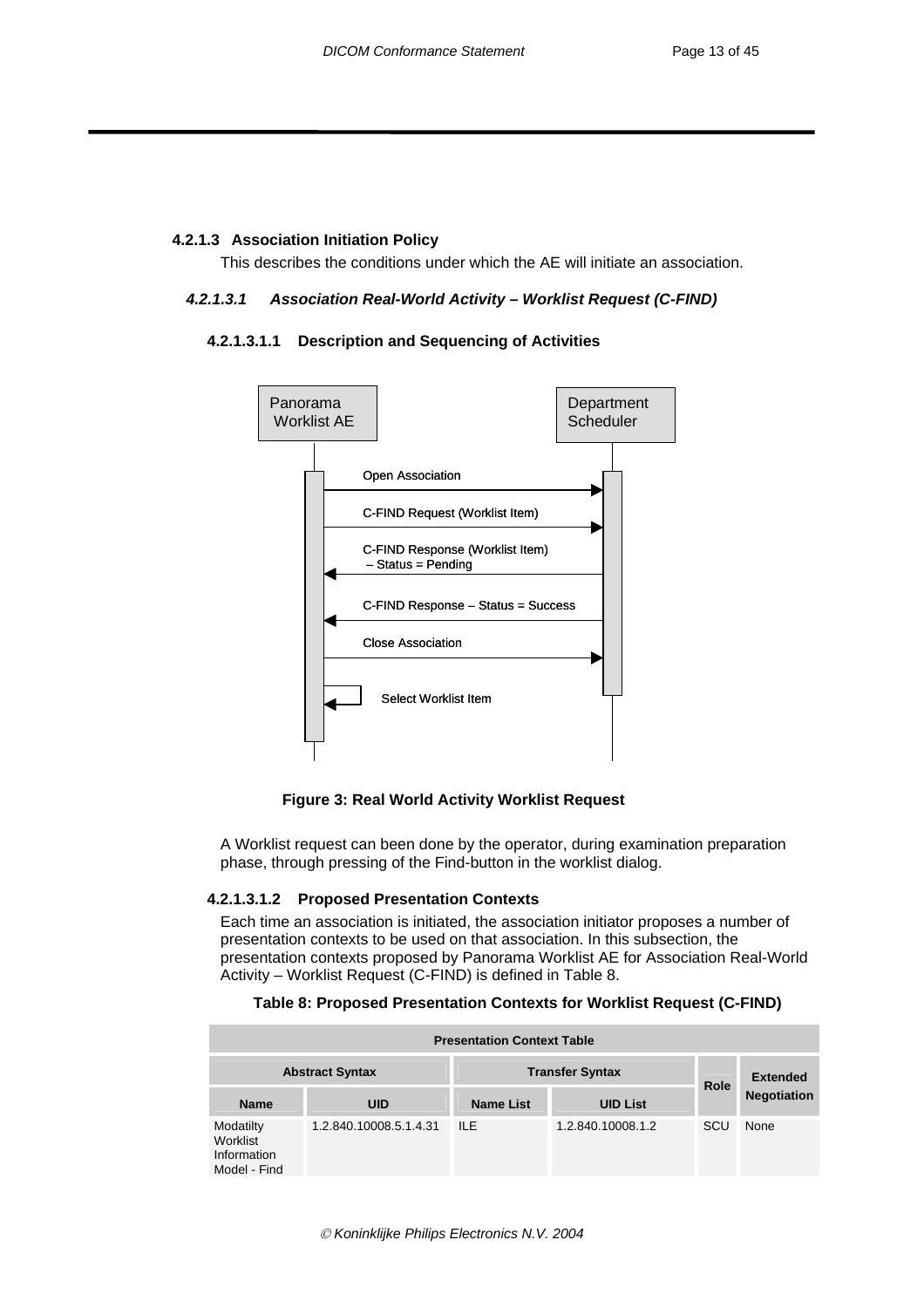#### <span id="page-15-0"></span>**4.2.1.3.1.3 SOP Specific Conformance for Worklist SOP Classes**

Details regarding the status handling behavior from the application level and communication errors are provided in [Table 9.](#page-15-1) The behavior of the AE during communication failure is summarized in [Table 10.](#page-15-2)

#### <span id="page-15-1"></span>**Table 9: Modality Worklist Information Model-Find Response Status Handling Behavior**

| <b>Service Status</b> | <b>Further Meaning</b>                       | <b>Error Code</b> | <b>Behavior</b>    |
|-----------------------|----------------------------------------------|-------------------|--------------------|
| <b>Success</b>        | Matching is complete                         | 0000              | Results are shown. |
| Cancel                | Matching terminated<br>due to Cancel request | FE <sub>00</sub>  |                    |
| Failed                | Identifier does not<br>match SOP Class       | A900              |                    |
|                       | Unable to process                            | Cxxx              |                    |
| Refused               | Out of Resources                             | A700              |                    |

#### <span id="page-15-2"></span>**Table 10: Modality Worklist Information Model Find Communication Failure Behavior**

| <b>Exception</b>    | <b>Behavior</b>                           |
|---------------------|-------------------------------------------|
| Association aborted | Operation cancelled. Error message shown. |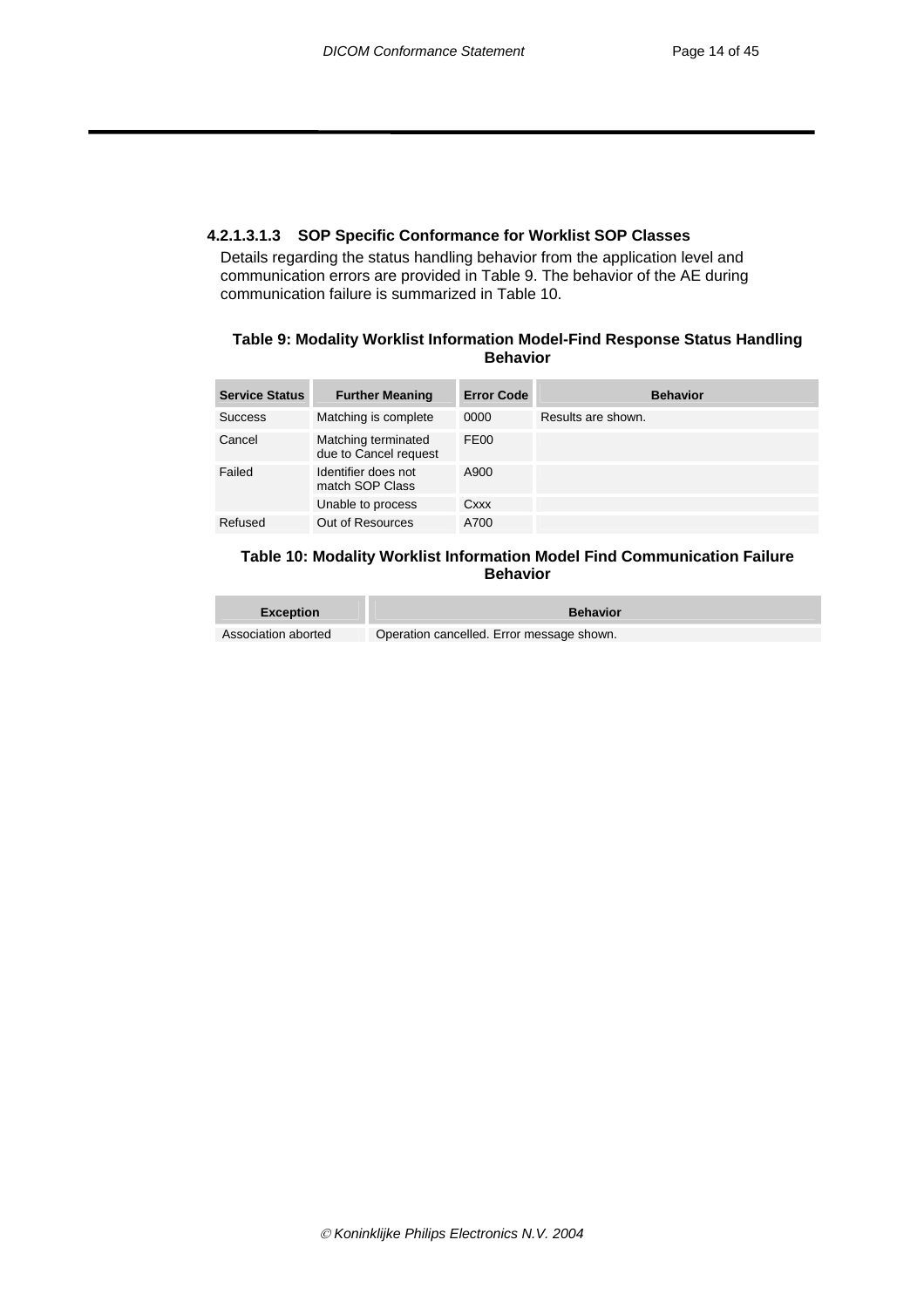#### <span id="page-16-0"></span>**4.2.1.4 Overview of the applied Modality Worklist Information Model - FIND SOP Class**  This Chapter specifies in detail the applied attributes in the C-FIND Service

Elements of this supported SOP Class.

The below tables should be read as follows:

| Module name:   | The name of the associated module for supported worklist            |
|----------------|---------------------------------------------------------------------|
|                | attributes. The module name is written behind the table number.     |
| Attribute name | Attributes supported to build an Panorama Modality                  |
|                | Worklist Request Identifier.                                        |
| Tag:           | DICOM tag for this attribute.                                       |
| VR:            | DICOM VR for this attribute.                                        |
| М:             | Matching Keys for (automatic) Worklist Update.                      |
|                | An "S" will indicate an attribute value for Single Value Matching,  |
|                | an "R" will indicate an attribute value for Range Matching,         |
|                | an "W" will denote Wildcard Matching (* and ?) and                  |
|                | an "U" will indicate an attribute for Universal Matching            |
| R:             | Return Keys. An "x" will indicate that this attribute as Return Key |
|                | with zero length for Universal Matching.                            |
| Q:             | Interactive Query Key. An "x" will indicate that this attribute as  |
|                | matching key can be used.                                           |
| D:             | Displayed Keys. An "x" indicates that this worklist attribute is    |
|                | displayed to the user during a patient registration dialog.         |
| IOD:           | An "x" indicates that this Worklist attribute is included into all  |
|                | object Instances created during performance of the related          |
|                | Procedure Step.                                                     |

#### **Table 11: Patient Identifier Module**

| <b>Attribute Name</b>                          | Taq       | VR.       | М     | R | Q | D | <b>IOD</b> |
|------------------------------------------------|-----------|-----------|-------|---|---|---|------------|
| Patient's Name                                 | 0010,0010 | <b>PN</b> | S.W.U |   | X |   |            |
| Patient ID                                     | 0010,0020 | LO        | S,U   |   | X |   |            |
| <b>Issuer of Patient ID</b>                    | 0010,0021 | LO        |       | X |   |   |            |
| <b>Other Patient Ids</b>                       | 0010,1000 | LO        |       | X |   |   |            |
| <b>Other Patient Names</b>                     | 0010,1001 | <b>PN</b> |       | X |   |   |            |
| Patient's Birth Name                           | 0010,1005 | <b>PN</b> |       | X |   |   |            |
| Patient's Mother's Birth Name                  | 0010,1060 | <b>PN</b> |       | X |   |   |            |
| <b>Medical Record Locator</b>                  | 0010,1090 | LO        |       | X |   |   |            |
| Note: Patient Name is saved in capital letters |           |           |       |   |   |   |            |

#### **Table 12: Patient Medical Module**

| <b>Attribute Name</b>             | Tag       | VR. | M | R | Q | D | <b>IOD</b> |
|-----------------------------------|-----------|-----|---|---|---|---|------------|
| <b>Medical Alerts</b>             | 0010,2000 | LO  |   | X |   |   |            |
| <b>Contrast Allergies</b>         | 0010,2110 | LO  |   | X |   |   |            |
| <b>Smoking Status</b>             | 0010,21A0 | CS  |   | X |   |   |            |
| <b>Additional Patient History</b> | 0010,21B0 | LT  |   | X |   |   |            |
| <b>Pregnancy Status</b>           | 0010,21C0 | US  |   | X |   |   |            |
| Last Menstrual Date               | 0010,21D0 | DA  |   | X |   |   |            |
| <b>Special Needs</b>              | 0038,0050 | LO  |   | X |   |   |            |
| <b>Patient State</b>              | 0038,0500 | LO  |   | X |   |   |            |

#### **Table 13: Visit Relationship Module**

| Attribute Name                     | Taɑ       | <b>VR</b> | M | R | Q | IOD |
|------------------------------------|-----------|-----------|---|---|---|-----|
| <b>Referenced Patient Sequence</b> | 0008.1120 | SQ        |   |   |   |     |
| >Referenced SOP Class UID          | 0008.1150 | UI        |   |   |   |     |
| >Referenced SOP Instance UID       | 0008.1155 | UI        |   |   |   |     |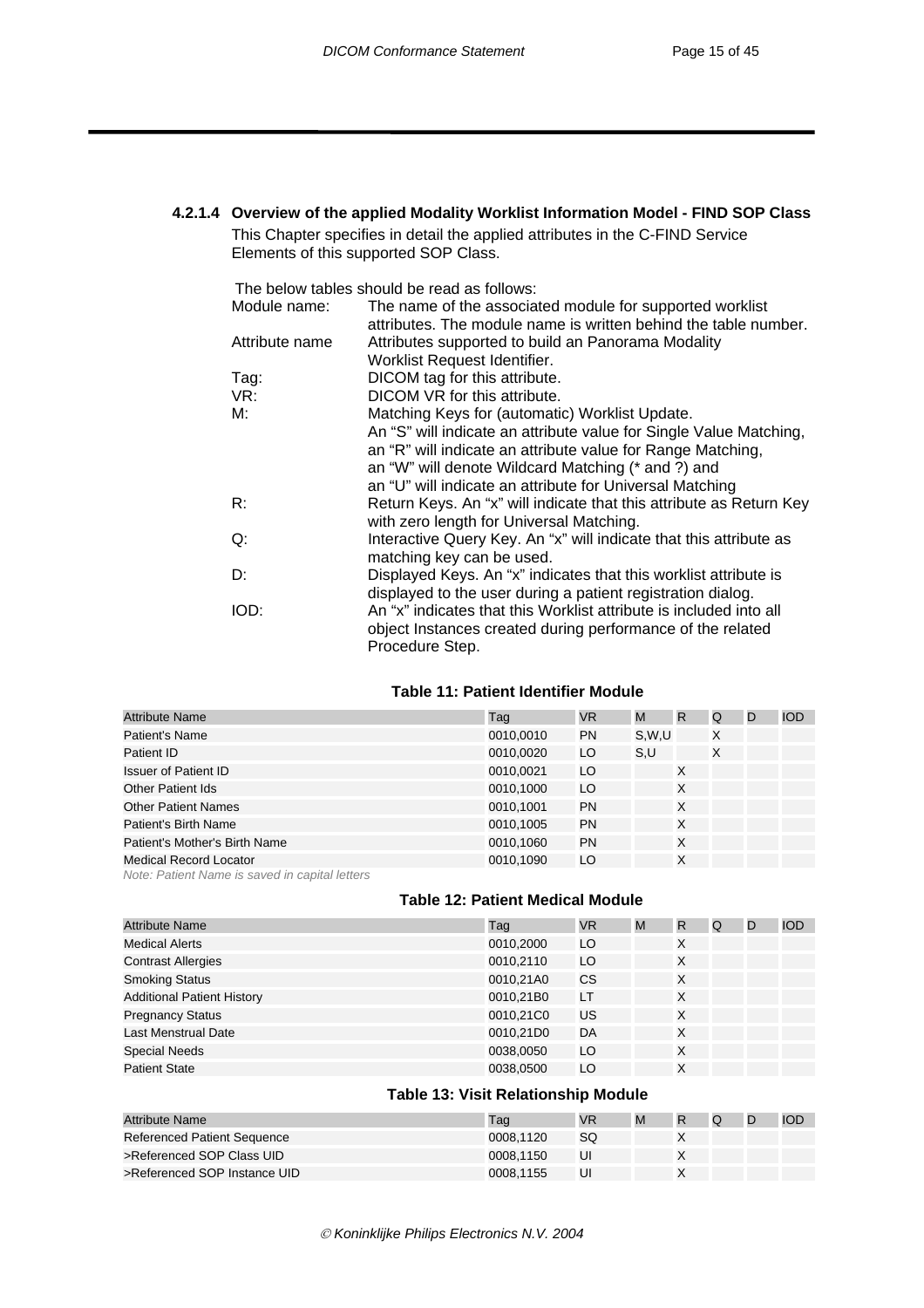#### **Table 14: Patient Relationship Module**

| <b>Attribute Name</b>             | Tag       | VR | M | R | Q | D | IOD |
|-----------------------------------|-----------|----|---|---|---|---|-----|
| <b>Referenced Visit Sequence</b>  | 0008.1125 | SQ |   |   |   |   |     |
| >Referenced SOP Class UID         | 0008.1150 | UI |   | X |   |   |     |
| >Referenced SOP Instance UID      | 0008.1155 | UI |   | Χ |   |   |     |
| Referenced Patient Alias Sequence | 0038,0004 | SQ |   | Χ |   |   |     |
| >Referenced SOP Class UID         | 0008.1150 | UI |   | Χ |   |   |     |
| >Referenced SOP Instance UID      | 0008.1155 | UI |   | X |   |   |     |

#### **Table 15: Patient Demographic Module**

| <b>Attribute Name</b>                               | Tag       | VR.       | M | R | Q | D | IOD |
|-----------------------------------------------------|-----------|-----------|---|---|---|---|-----|
| Patient's Birth Date                                | 0010,0030 | DA        |   | X |   |   |     |
| <b>Patient's Birth Time</b>                         | 0010,0032 | TM        |   | X |   |   |     |
| Patient's Sex                                       | 0010,0040 | CS        |   | X |   |   |     |
| Patient's Insurance Plan Code Sequence              | 0010,0050 | SQ        |   | X |   |   |     |
| >Code Value                                         | 0008,0100 | <b>SH</b> |   | X |   |   |     |
| >Coding Scheme Designator                           | 0008,0102 | <b>SH</b> |   | X |   |   |     |
| >Code Meaning                                       | 0008,0104 | LO        |   | X |   |   |     |
| Patient's Age                                       | 0010,1010 | AS        |   | X |   |   |     |
| Patient's Size                                      | 0010,1020 | <b>DS</b> |   | X |   |   |     |
| Patient's Weight                                    | 0010,1030 | DS        |   | X |   |   |     |
| <b>Patient's Address</b>                            | 0010,1040 | LO        |   | X |   |   |     |
| <b>Military Rank</b>                                | 0010,1080 | LO        |   | X |   |   |     |
| <b>Branch of Service</b>                            | 0010,1081 | LO        |   | X |   |   |     |
| Country of Residence                                | 0010,2150 | LO        |   | X |   |   |     |
| Region of Residence                                 | 0010,2152 | LO        |   | X |   |   |     |
| Patient's Telephone Numbers                         | 0010,2154 | <b>SH</b> |   | X |   |   |     |
| <b>Ethnic Group</b>                                 | 0010,2160 | <b>SH</b> |   | X |   |   |     |
| Occupation                                          | 0010,2180 | <b>SH</b> |   | X |   |   |     |
| Patient's Religious Preference                      | 0010,21F0 | LO        |   | X |   |   |     |
| <b>Patient Comments</b>                             | 0010,4000 | LT        |   | X |   |   |     |
| Patient Data Confidentiality Constraint Description | 0040,3001 | LO        |   | X |   |   |     |

#### **Table 16: Visit Identification Module**

| <b>Attribute Name</b>            | Taq       | VR.       | M | R | Q | D | <b>IOD</b> |
|----------------------------------|-----------|-----------|---|---|---|---|------------|
| <b>Institution Name</b>          | 0008,0080 | LO        |   | X |   |   |            |
| <b>Institution Address</b>       | 0008,0081 | ST        |   | X |   |   |            |
| <b>Institution Code Sequence</b> | 0008,0082 | SQ        |   | X |   |   |            |
| >Code Value                      | 0008,0100 | <b>SH</b> |   | X |   |   |            |
| >Coding Scheme Designator        | 0008,0102 | <b>SH</b> |   | X |   |   |            |
| >Code Meaning                    | 0008,0104 | LO        |   | X |   |   |            |
| Admission ID                     | 0038,0010 | LO        |   | X |   |   |            |
| <b>Issuer of Admission ID</b>    | 0038.0011 | LO        |   | Χ |   |   |            |

#### **Table 17: Visit Status Module**

| Attribute Name                         | Tag       | VR | M | R | Q | <b>IOD</b> |
|----------------------------------------|-----------|----|---|---|---|------------|
| Visit Status ID                        | 0038,0008 | СS |   |   |   |            |
| <b>Current Patient Location</b>        | 0038.0300 | LO |   |   |   |            |
| <b>Patient's Institution Residence</b> | 0038.0400 | LO |   |   |   |            |
| <b>Visit Comments</b>                  | 0038.4000 | LT |   |   |   |            |

#### **Table 18: Imaging Service Request Module**

| <b>Attribute Name</b>      | Taq       | VR | M | R | Q | <b>IOD</b> |
|----------------------------|-----------|----|---|---|---|------------|
| Accession Number           | 0008.0050 | SН |   |   |   |            |
| Referring Physician's Name | 0008.0090 | PN |   |   |   |            |
| Requesting Physician       | 0032.1032 | PN |   |   |   |            |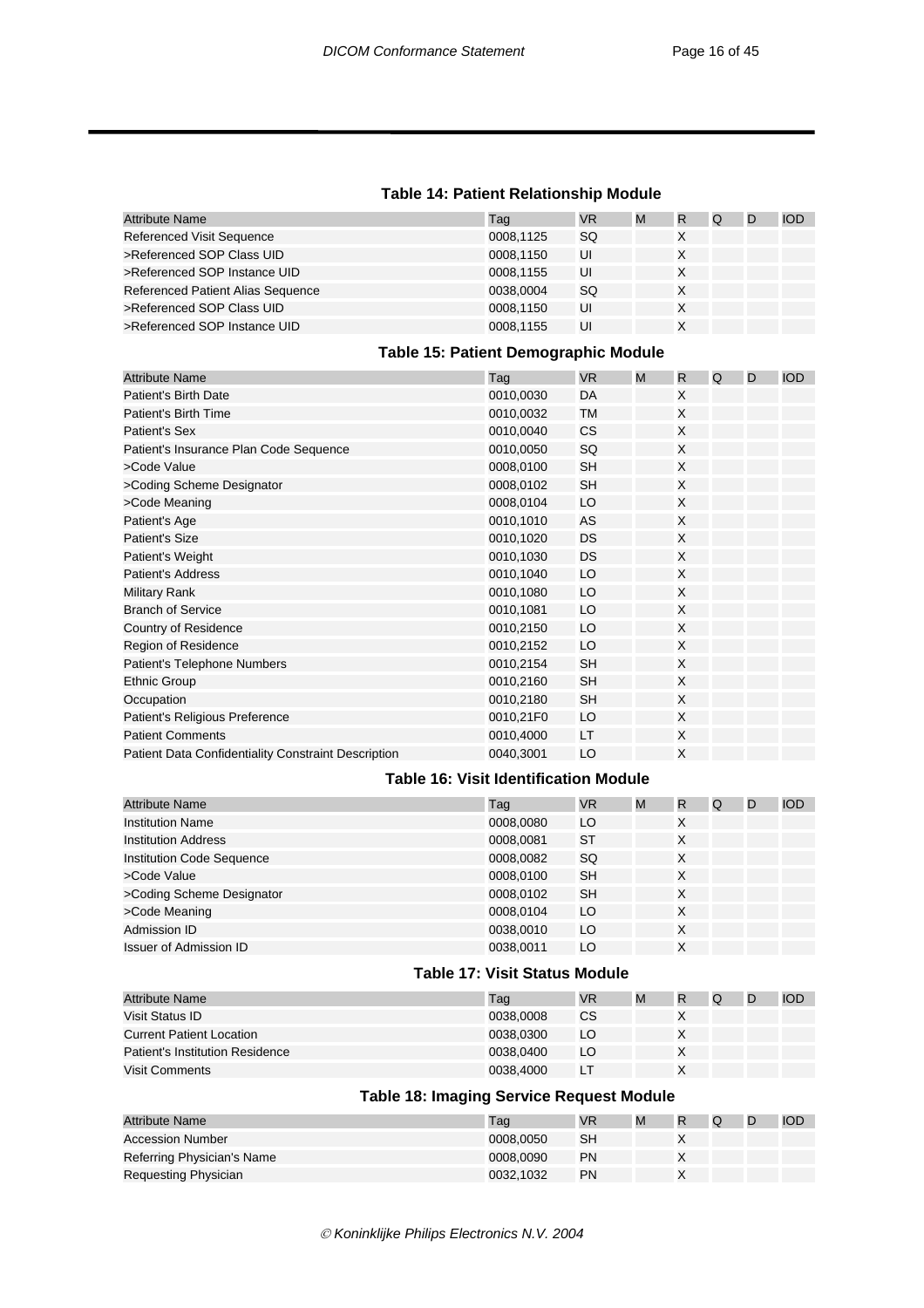#### **Table 19: Requested Procedure Module**

<span id="page-18-0"></span>

| <b>Attribute Name</b>                  | Tag       | VR.       | M | R | Q | D | <b>IOD</b> |
|----------------------------------------|-----------|-----------|---|---|---|---|------------|
| Referenced Study Sequence              | 0008,1110 | <b>SQ</b> |   | X |   |   |            |
| >Referenced SOP Class UID              | 0008,1150 | UI        |   | X |   |   |            |
| >Referenced SOP Instance UID           | 0008,1155 | UI        |   | X |   |   |            |
| Study Instance UID                     | 0020,000D | UI        |   | X |   |   |            |
| <b>Requested Procedure Description</b> | 0032.1060 | LO        |   | X |   |   |            |
| Requested Procedure Code Sequence      | 0032,1064 | <b>SQ</b> |   | X |   |   |            |
| >Code Value                            | 0008.0100 | <b>SH</b> |   | X |   |   |            |
| >Coding Scheme Designator              | 0008,0102 | <b>SH</b> |   | X |   |   |            |
| >Code Meaning                          | 0008,0104 | LO        |   | X |   |   |            |
| <b>Requested Procedure ID</b>          | 0040,1001 | <b>SH</b> |   | X |   |   |            |
| <b>Requested Procedure Priority</b>    | 0040,1003 | <b>SH</b> |   | X |   |   |            |

#### **Table 20: Visit Admission Module**

| <b>Attribute Name</b>                   | Tag       | <b>VR</b> | M | R | Q | D | <b>IOD</b> |
|-----------------------------------------|-----------|-----------|---|---|---|---|------------|
| Referring Physician's Name              | 0008,0090 | <b>PN</b> |   | X |   |   |            |
| Referring Physician's Address           | 0008,0092 | <b>ST</b> |   | X |   |   |            |
| Referring Physician's Telephone Numbers | 0008,0094 | <b>SH</b> |   | X |   |   |            |
| <b>Admitting Diagnoses Description</b>  | 0008.1080 | LO        |   | X |   |   |            |
| Admitting Diagnosis Code Sequence       | 0008,1084 | SQ        |   | X |   |   |            |
| >Code Value                             | 0008,0100 | <b>SH</b> |   | X |   |   |            |
| >Coding Scheme Designator               | 0008.0102 | <b>SH</b> |   | X |   |   |            |
| >Code Meaning                           | 0008,0104 | LO        |   | X |   |   |            |
| Route of Admissions                     | 0038,0016 | LO        |   | X |   |   |            |
| <b>Admitting Date</b>                   | 0038.0020 | DA        |   | X |   |   |            |
| <b>Admitting Time</b>                   | 0038.0021 | <b>TM</b> |   | Χ |   |   |            |

#### **Table 21: Scheduled Procedure Step Module**

| <b>Attribute Name</b>                     | Tag       | <b>VR</b> | M  | R. | Q | D | <b>IOD</b> |
|-------------------------------------------|-----------|-----------|----|----|---|---|------------|
| <b>Scheduled Procedure Step Sequence</b>  | 0040,0100 | SQ        |    | X  |   |   |            |
| >Modality                                 | 0008,0060 | СS        | S  |    | X |   |            |
| >Requested Contrast Agent                 | 0032,1070 | LO        |    | X  |   |   |            |
| >Scheduled Station AE Title               | 0040,0001 | AE        | S  |    | X |   |            |
| >Scheduled Procedure Step Start Date      | 0040,0002 | DA        | R. |    | X |   |            |
| >Scheduled Procedure Step Start Time      | 0040,0003 | TM        |    | X  |   |   |            |
| >Scheduled Procedure Step End Date        | 0040,0004 | DA        |    | X  |   |   |            |
| >Scheduled Procedure Step End Time        | 0040,0005 | TM        |    | X  |   |   |            |
| >Scheduled Performing Physician's Name    | 0040,0006 | <b>PN</b> |    | X  |   |   |            |
| >Scheduled Procedure Step Description     | 0040,0007 | LO        |    | X  |   |   |            |
| >Scheduled Action Item Code Sequence      | 0040,0008 | SQ        |    | X  |   |   |            |
| >Scheduled Procedure Step ID              | 0040,0009 | <b>SH</b> |    | X  |   |   |            |
| >Scheduled Station Name                   | 0040,0010 | <b>SH</b> |    | X  |   |   |            |
| >Scheduled Procedure Step Location        | 0040,0011 | <b>SH</b> |    | X  |   |   |            |
| >Pre-Medication                           | 0040,0012 | LO        |    | X  |   |   |            |
| >Scheduled Procedure Step Status          | 0040,0020 | <b>CS</b> |    | X  |   |   |            |
| >Comments on the Scheduled Procedure Step | 0040,0400 | LT        |    | X  |   |   |            |

#### **4.2.1.5 Association Acceptance Policy**

Panorama Worklist AE does not accept associations.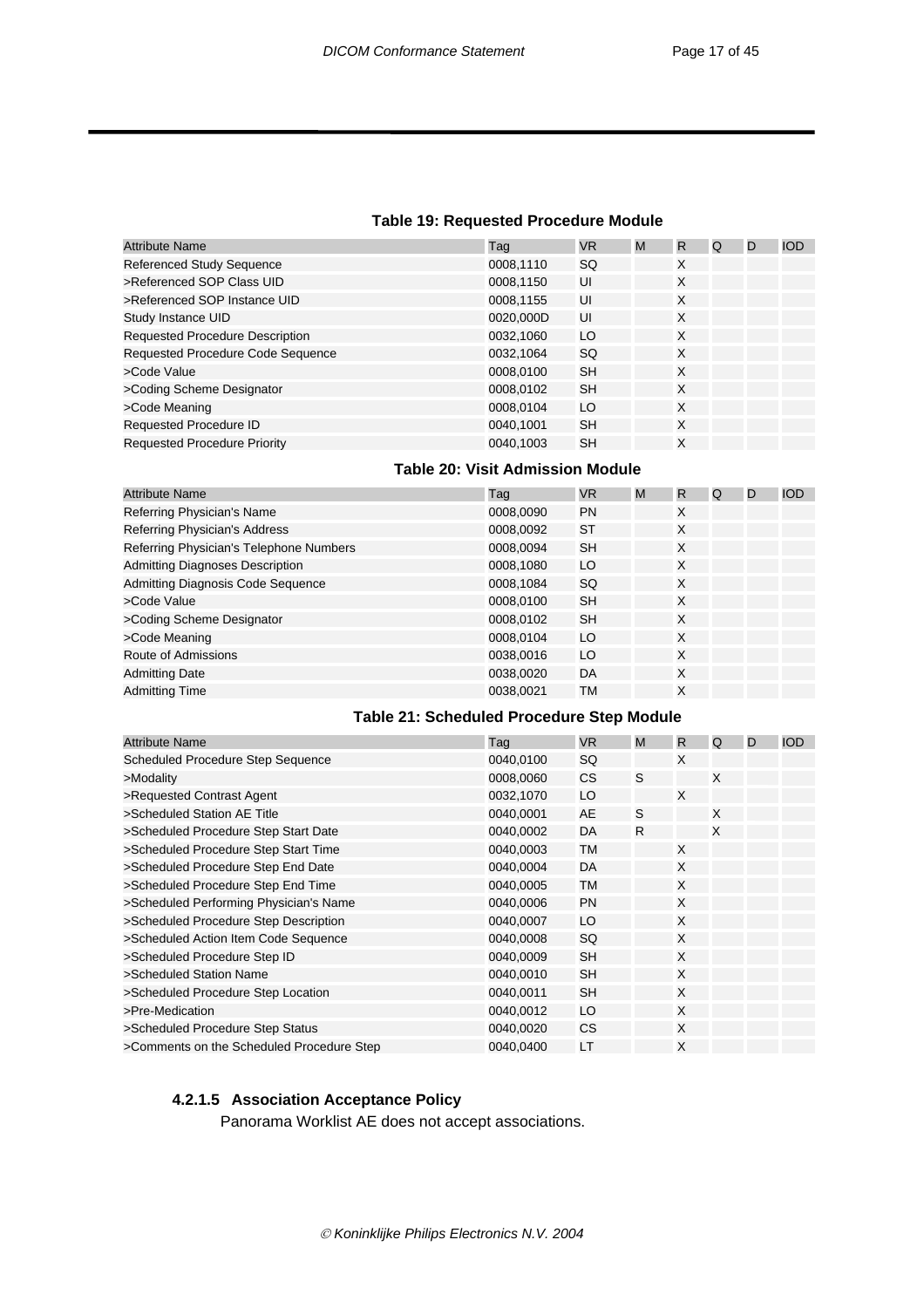### <span id="page-19-0"></span>**4.2.2 Panorama Export AE**

#### **4.2.2.1 SOP Classes**

This Application Entity provides Standard Conformance to the following SOP Classes.

|  | Table 22: SOP Classes for Panorama Export AE |
|--|----------------------------------------------|
|--|----------------------------------------------|

| <b>SOP Class Name</b>  | <b>SOP Class UID</b>      | <b>SCU</b> | <b>SCP</b> |
|------------------------|---------------------------|------------|------------|
| MR Image Storage       | 1.2.840.10008.5.1.4.1.1.4 | Yes        | No         |
| Verification SOP Class | 1.2.840.10008.1.1         | Yes        | No         |

#### **4.2.2.2 Association Policies**

#### *4.2.2.2.1 General*

The PDU size is configurable. The default PDU size 4096 Bytes is given in the configuration as 0. The PDU size = PDU size entered  $+ 6$  Bytes. Example 4096 Bytes will be  $4096 + 6 = 5002$  Bytes in total. By changing of the PDU size first a restart of the application is needed. During Association the real transfers Bytes will be negotiated.

#### **Table 23: DICOM Application Context**

| <b>Application Context Name</b> | 1.2.840.10008.3.1.1.1 |
|---------------------------------|-----------------------|
|---------------------------------|-----------------------|

#### *4.2.2.2.2 Number of Associations*

Panorama Export AE establishes a new association for each series of images transferred, and terminates the association after each series transfer is complete

#### **Table 24: Number of Associations as an Association Initiator for Panorama Export AE**

Maximum number of simultaneous associations **Unlimited** 

#### *4.2.2.2.3 Implementation Identifying Information*

#### **Table 25: DICOM Implementation Class and Version for Panorama Export AE**

| <b>Application Entity Name</b>    | Panorama Export AE       |
|-----------------------------------|--------------------------|
| <b>Application Entity Version</b> |                          |
| Implementation Class UID          | 2.16.840.1.113662.4.10.1 |

#### **4.2.2.3 Association Initiation Policy**

This describes the conditions under which the AE will initiate an association.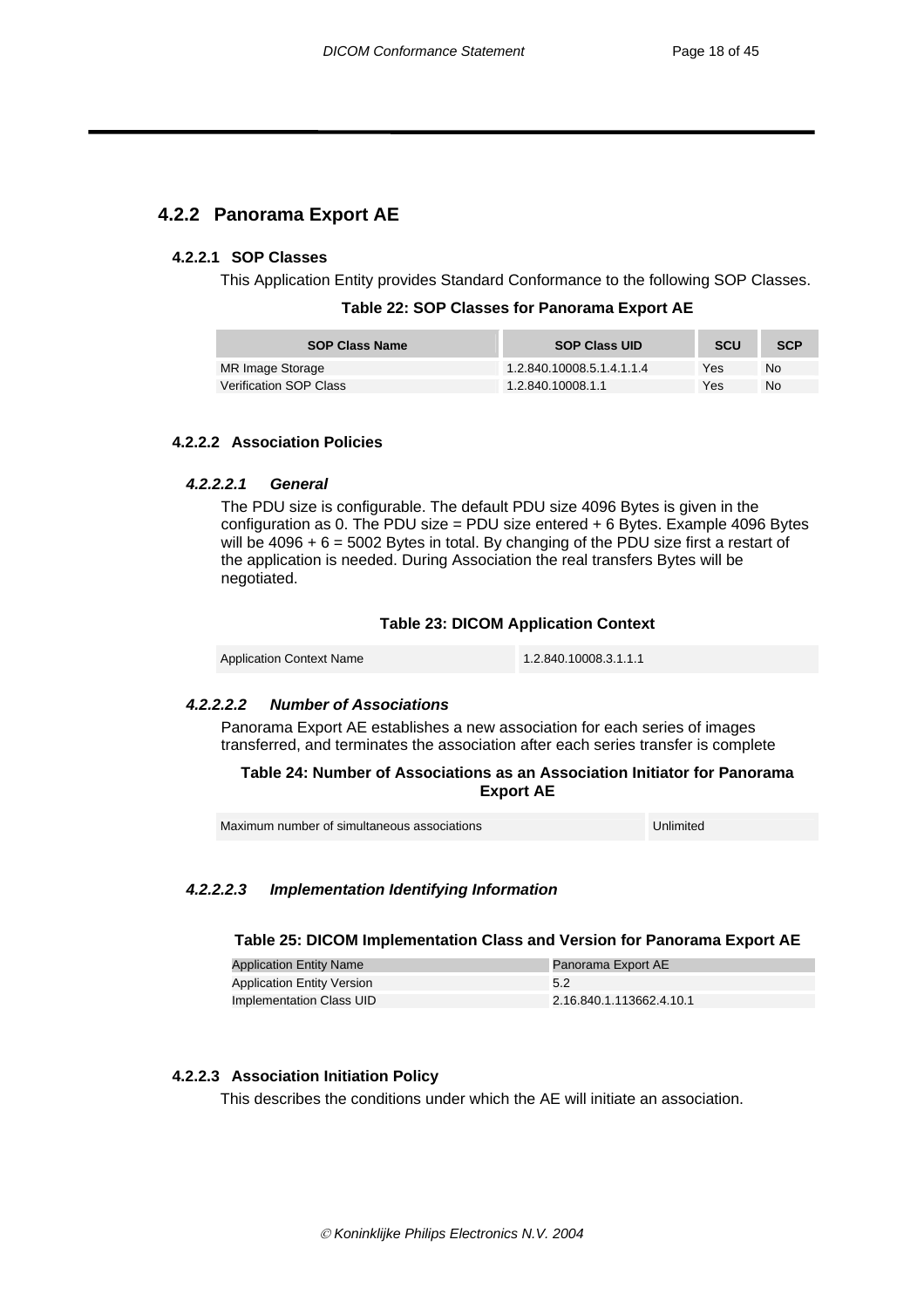#### <span id="page-20-0"></span>*4.2.2.3.1 Association Real-World Activity – MR Image Storage*

#### **4.2.2.3.1.1 Description and Sequencing of Activities**



 **Figure 4: Real World Activity MR Image Storage** 

Operator selects a number of images sets and presses the Export button.

#### **4.2.2.3.1.2 Proposed Presentation Contexts**

Each time an association is initiated, the association initiator proposes a number of presentation contexts to be used on that association. In this subsection, the presentation contexts proposed by Panorama Export AE for Association Real-World Activity – MR Image Storage (C-STORE) is defined in [Table 26.](#page-20-1)

<span id="page-20-1"></span>

| Table 26: Proposed Presentation Contexts for MR Image Storage |  |  |  |  |
|---------------------------------------------------------------|--|--|--|--|
|---------------------------------------------------------------|--|--|--|--|

| <b>Presentation Context Table</b> |                                                  |           |                   |             |                    |  |  |
|-----------------------------------|--------------------------------------------------|-----------|-------------------|-------------|--------------------|--|--|
|                                   | <b>Transfer Syntax</b><br><b>Abstract Syntax</b> |           |                   |             | <b>Extended</b>    |  |  |
| <b>Name</b>                       | UID                                              | Name List | <b>UID List</b>   | <b>Role</b> | <b>Negotiation</b> |  |  |
| MR Image<br>Storage               | 1.2.840.10008.5.1.4.1.1.4                        | -ILE      | 1.2.840.10008.1.2 | SCU         | None               |  |  |

#### **4.2.2.3.1.3 SOP Specific Conformance for SOP Classes**

Details regarding the status handling behavior from the application level and communication errors are provided in [Table 27.](#page-20-2) The behavior of the AE during communication failure is summarized in [Table 28](#page-21-1) 

<span id="page-20-2"></span>

| <b>Service Status</b> | <b>Further Meaning</b>            | <b>Error Code</b> | <b>Behavior</b> |
|-----------------------|-----------------------------------|-------------------|-----------------|
| <b>Success</b>        |                                   | 0000              |                 |
| Cancel                | Coercion of Data Elements         | <b>B000</b>       |                 |
|                       | Data Set does not match SOP Class | <b>B007</b>       |                 |
|                       | Elements Discarded                | B006              |                 |
| Failed                | Data Set does not match SOP Class | A9xx              |                 |
|                       | Cannot understand                 | Cxxx              |                 |
| Refused               | Out of Resources                  | A7xx              | $\blacksquare$  |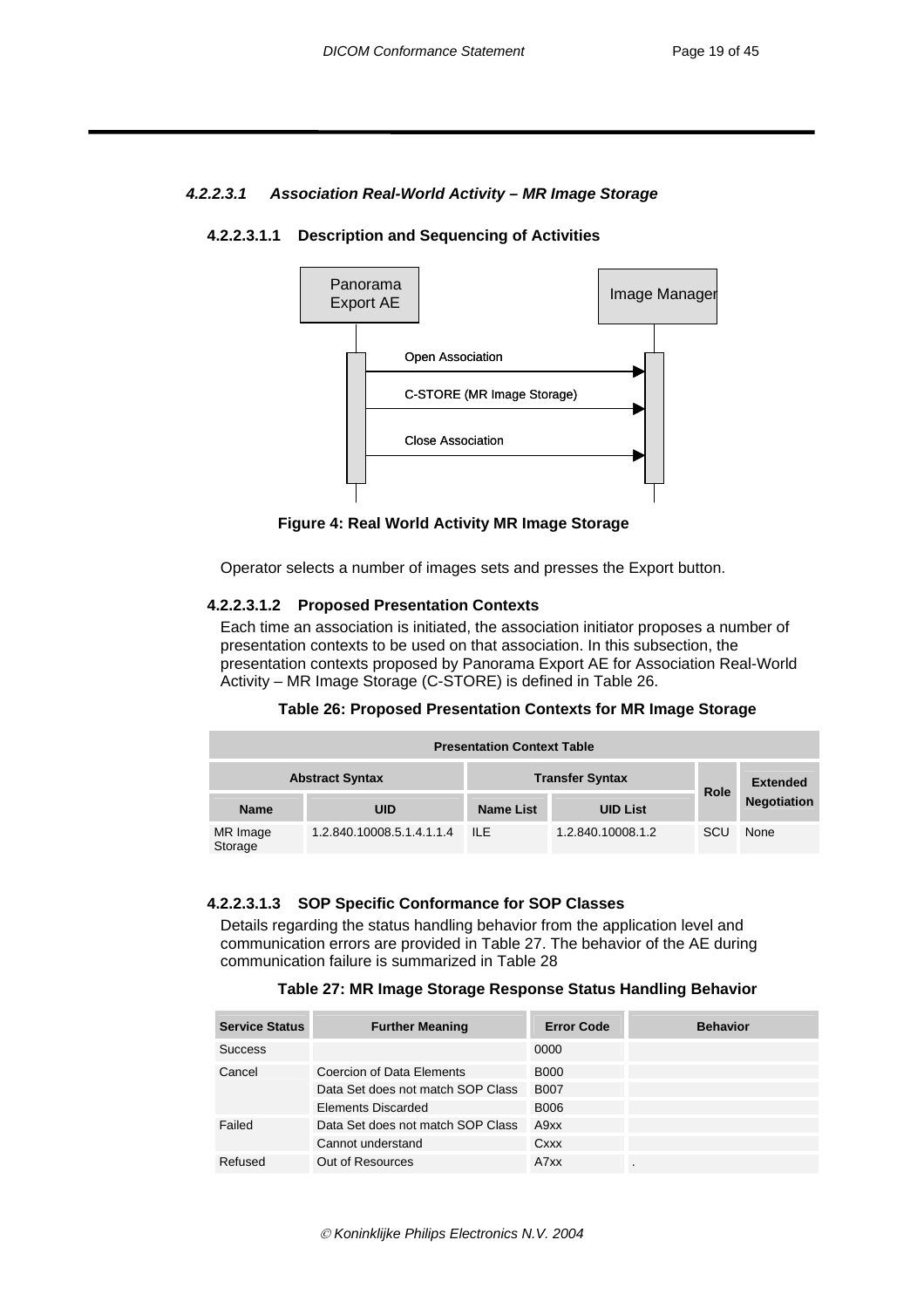#### <span id="page-21-1"></span>**Table 28: MR Image Storage Communication Failure Behavior**

<span id="page-21-0"></span>

| <b>Exception</b>    | <b>Behavior</b>                           |
|---------------------|-------------------------------------------|
| Association aborted | Operation cancelled. Error message shown. |

#### *4.2.2.3.2 Association Real-World Activity – Echo Request (C-ECHO)*

#### **4.2.2.3.2.1 Description and Sequencing of Activities**

Operator presses the Echo button in Export section management dialog.

#### **4.2.2.3.2.2 Proposed Presentation Contexts**

Each time an association is initiated, the association initiator proposes a number of presentation contexts to be used on that association. In this subsection, the presentation contexts proposed by Panorama Export AE for Association Real-World Activity – Echo Request (C-ECHO) are defined in [Table 29](#page-21-2) 

#### <span id="page-21-2"></span>**Table 29: Proposed Presentation Contexts for Echo Request**

| <b>Presentation Context Table</b> |                   |                        |                   |             |                    |
|-----------------------------------|-------------------|------------------------|-------------------|-------------|--------------------|
| <b>Abstract Syntax</b>            |                   | <b>Transfer Syntax</b> |                   | <b>Role</b> | <b>Extended</b>    |
| <b>Name</b>                       | <b>UID</b>        | Name List              | <b>UID List</b>   |             | <b>Negotiation</b> |
| Verification                      | 1.2.840.10008.1.1 | ILE.                   | 1.2.840.10008.1.2 | SCU         | None               |

#### **4.2.2.3.2.3 SOP Specific Conformance for SOP Classes**

Panorama Export AE provides standard conformance

#### **4.2.2.4 Association Acceptance Policy**

Panorama Export AE does not accept associations.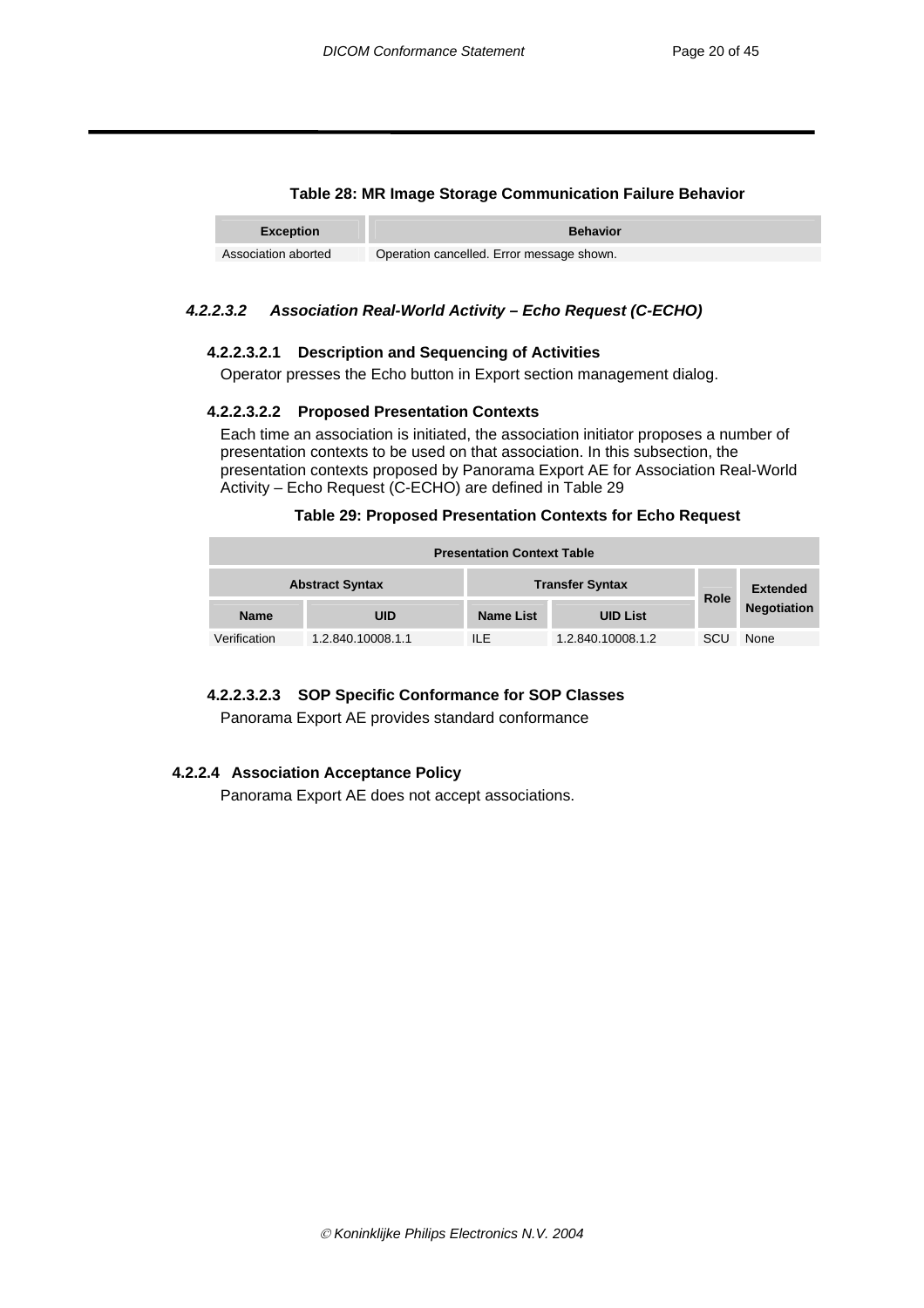#### <span id="page-22-0"></span>**4.2.3 Panorama Print AE**

#### **4.2.3.1 SOP Classes**

Panorama Print AE provides conformance to the following DICOM 3.0 SOP Classes.

| Table 30: Supported SOPS as SCU |  |
|---------------------------------|--|
|---------------------------------|--|

| <b>SOP Class Name</b>                           | <b>SOP Class UID</b>   | <b>SCU</b> | <b>SCP</b> |
|-------------------------------------------------|------------------------|------------|------------|
| Basic Grayscale Print Management Meta SOP Class | 1.2.840.10008.5.1.1.9  | Yes        | No         |
| > Basic Film Box SOP Class                      | 1.2.840.10008.5.1.1.2  | Yes        | No         |
| > Basic Film Session SOP Class                  | 1.2.840.10008.5.1.1.1  | Yes        | No         |
| > Basic Grayscale Image Box SOP Class           | 1.2.840.10008.5.1.1.4  | Yes        | No         |
| > Printer SOP Class                             | 1.2.840.10008.5.1.1.16 | Yes        | No         |

#### **4.2.3.2 Association Policies**

#### *4.2.3.2.1 General*

The PDU size is configurable. The default PDU size 4096 Bytes is given in the configuration as 0. The PDU size = PDU size entered + 6 Bytes. Example 4096 Bytes will be  $4096 + 6 = 5002$  Bytes in total. By changing of the PDU size first a restart of the application is needed. During Association the real transfers Bytes will be negotiated.

#### **Table 31: DICOM Application Context**

| <b>Application Context Name</b> | 1.2.840.10008.3.1.1.1 |
|---------------------------------|-----------------------|

#### *4.2.3.2.2 Number of Associations*

Panorama Print AE will attempt to establish one association at the time.

#### **Table 32: Number of Associations as an Association Initiator for Panorama Print AE**

| Maximum number of simultaneous associations |  |
|---------------------------------------------|--|
|---------------------------------------------|--|

#### *4.2.3.2.3 Implementation Identifying Information*

#### **Table 33: DICOM Implementation Class and Version for Panorama Print AE**

| <b>Application Entity Name</b>    | <b>Panorama Print AE</b> |
|-----------------------------------|--------------------------|
| <b>Application Entity Version</b> | 5.2                      |
| Implementation Class UID          | 2.16.840.1.113662.4.10.1 |

#### **4.2.3.3 Association Initiation Policy**

This describes the conditions under which the AE will initiate an association.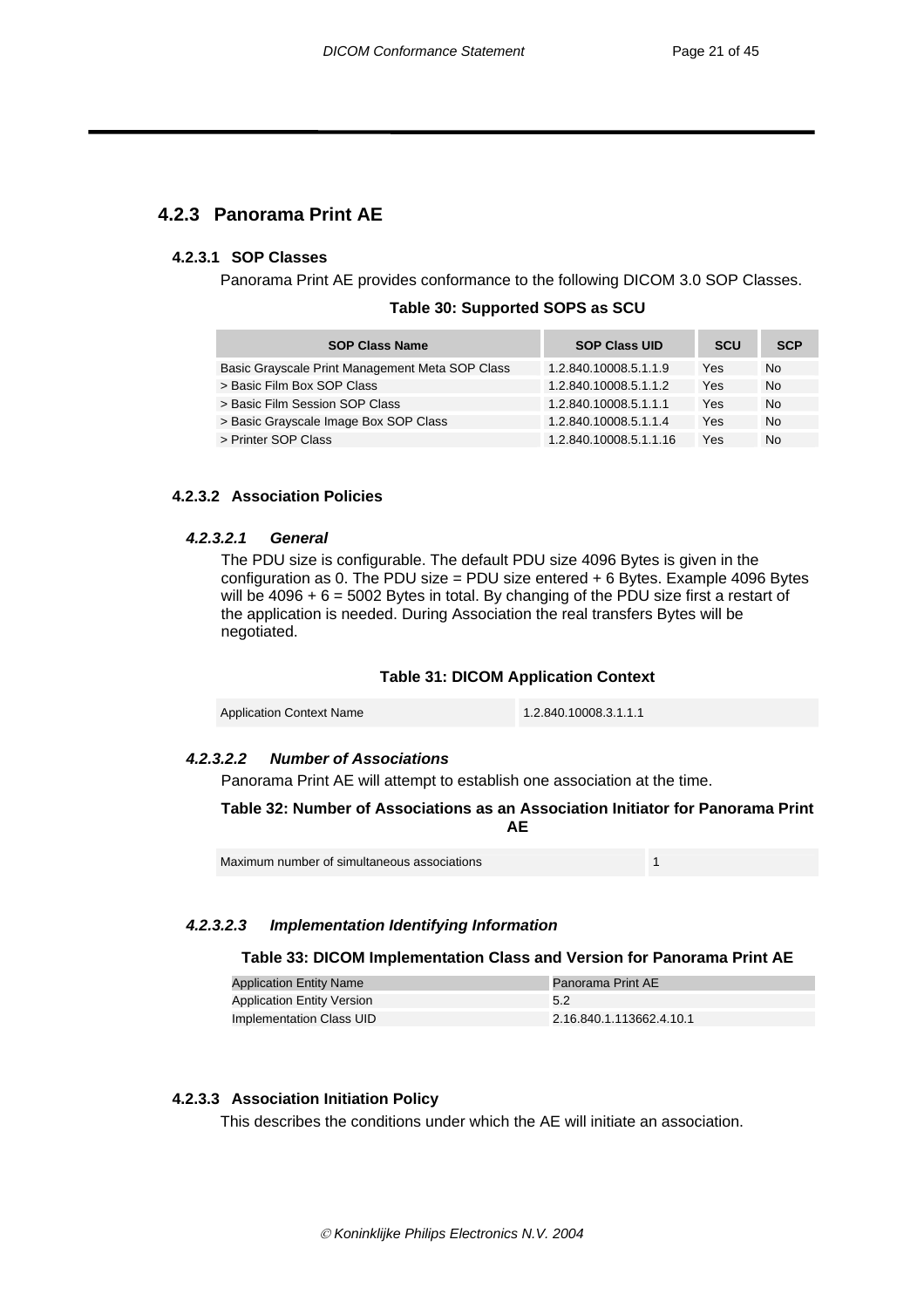#### <span id="page-23-0"></span>*4.2.3.3.1 Association Real-World Activity – Print Request*



#### **4.2.3.3.1.1 Description and Sequencing of Activities**



#### **4.2.3.3.1.2 Proposed Presentation Contexts**

Each time an association is initiated, the association initiator proposes a number of presentation contexts to be used on that association. In this subsection, the presentation contexts proposed by Panorama Print AE for Association Real-World Activity – Print Request is defined in [Table 34](#page-23-1) 

#### <span id="page-23-1"></span>**Table 34: Proposed Presentation Contexts for Association Real-World Activity – Print Request**

| <b>Presentation Context Table</b>                            |                        |                  |                   |                 |                    |
|--------------------------------------------------------------|------------------------|------------------|-------------------|-----------------|--------------------|
| <b>Abstract Syntax</b>                                       | <b>Transfer Syntax</b> |                  | Role              | <b>Extended</b> |                    |
| <b>Name</b>                                                  | UID                    | <b>Name List</b> | <b>UID List</b>   |                 | <b>Negotiation</b> |
| <b>Basic Grayscale Print</b><br>Management Meta SOP<br>Class | 1.2.840.10008.5.1.1.9  | ILE.             | 1.2.840.10008.1.2 | SCU             | None               |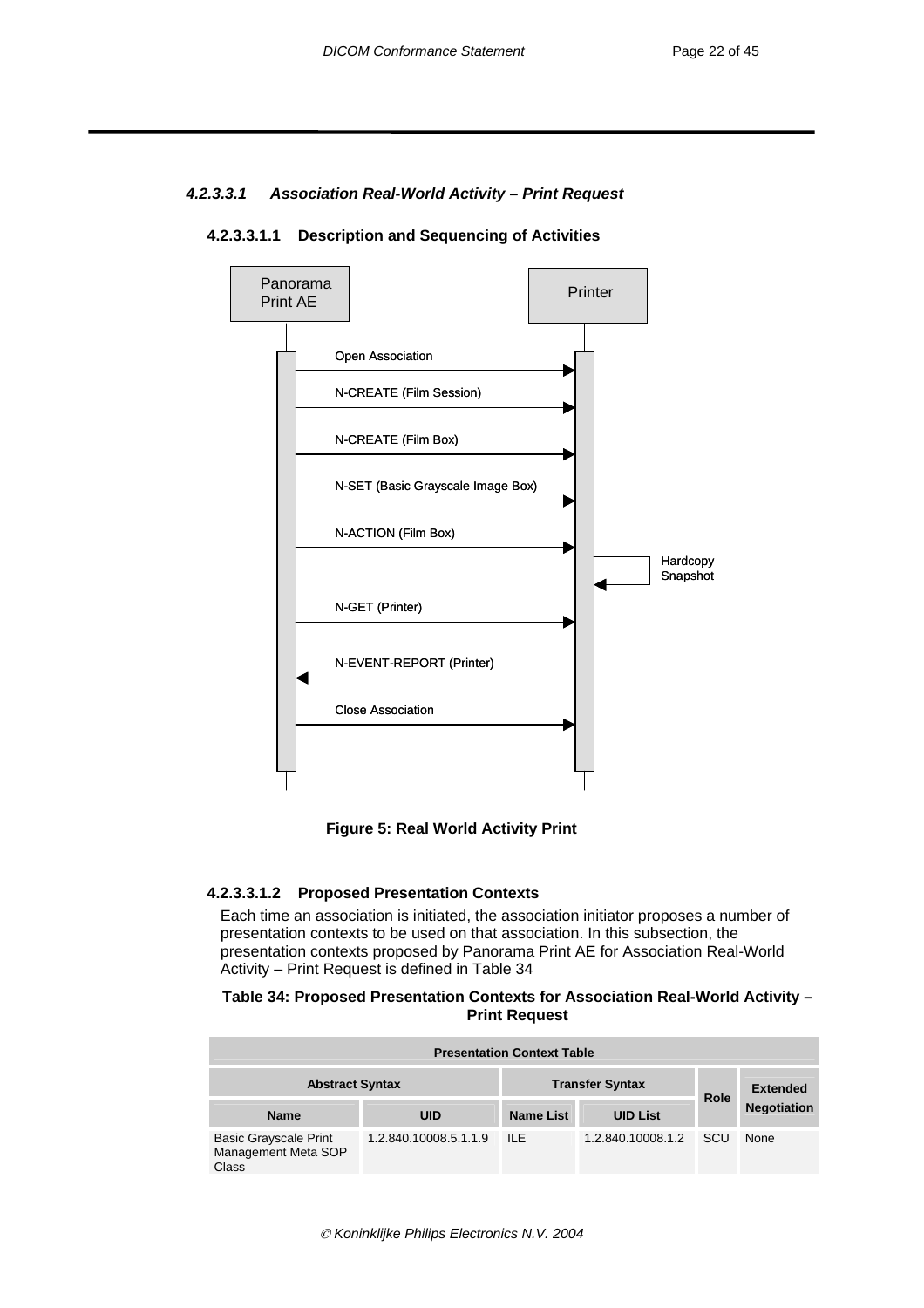#### <span id="page-24-0"></span>**4.2.3.3.1.3 Specific Conformance to Grayscale Print Management Meta SOP Class**

Images are printed using the Basic Grayscale Management Meta SOP Class. If any of the return statuses is not Success, the print job is aborted and association is released. After successful print job the Printer Status (2100,0010) and Printer Status Info (2100,0020) is queried using N-GET. The result is displayed at the user interface.

Details regarding the status handling behavior from the application level and communication errors are provided in [Table 35.](#page-24-1) The behavior of the AE during communication failure is summarized in [Table 36.](#page-24-2)

#### <span id="page-24-1"></span>**Table 35: Basic Grayscale Print Management Meta SOP Class Response Status Handling Behavior**

| <b>Service Status</b> | <b>Further Meaning</b> | <b>Error Code</b> | <b>Behavior</b>                                                                               |
|-----------------------|------------------------|-------------------|-----------------------------------------------------------------------------------------------|
| <b>Success</b>        | Printing is complete   | 0000              | The result is displayed at the user interface                                                 |
| <b>Not Success</b>    |                        | $\leq$ 0000       | Any of the return status is Not Success, the print<br>job aborted and association is released |

#### <span id="page-24-2"></span>**Table 36: Basic Grayscale Print Management Meta SOP Class Communication Failure Behavior**

| <b>Exception</b>    | <b>Behavior</b>                           |
|---------------------|-------------------------------------------|
| Association aborted | Operation cancelled. Error message shown. |

Recommended abbreviations to be used for the following printer tables are: VNAP Value Not Always Present (attribute sent zero length if no value is present) ANAP Attribute Not Always Present<br>ALWAYS Always Present **Always Present** EMPTY Attribute is sent without a value

Recommended abbreviations to be used for the source of the data values in the tables are:

| <b>USER</b>   | the attribute value source is from User input                 |
|---------------|---------------------------------------------------------------|
| AUTO          | the attribute value is generated automatically or by printer. |
| <b>CONFIG</b> | the attribute value source is a configurable parameter        |

#### **4.2.3.3.1.4 Printer SOP Class - N-EVENT-REPORT-RSP**

#### **Table 37: Printer Module**

| Attribute Name      | Tag       | <b>VR</b> | Value | Presence<br>of Value | Source |
|---------------------|-----------|-----------|-------|----------------------|--------|
| Printer Status Info | 2110.0020 | <b>CS</b> |       | ANAP                 | AUTO   |
| Printer Name        | 2110.0030 | <b>LO</b> |       | ALWAYS               | AUTO   |

#### **4.2.3.3.1.5 Printer SOP Class - N-GET-RQ**

Panorama Print AE use the Printer SOP Class N-GET operation to obtain information about the current printer status. The attributes obtained via N-GET are listed in the Table below: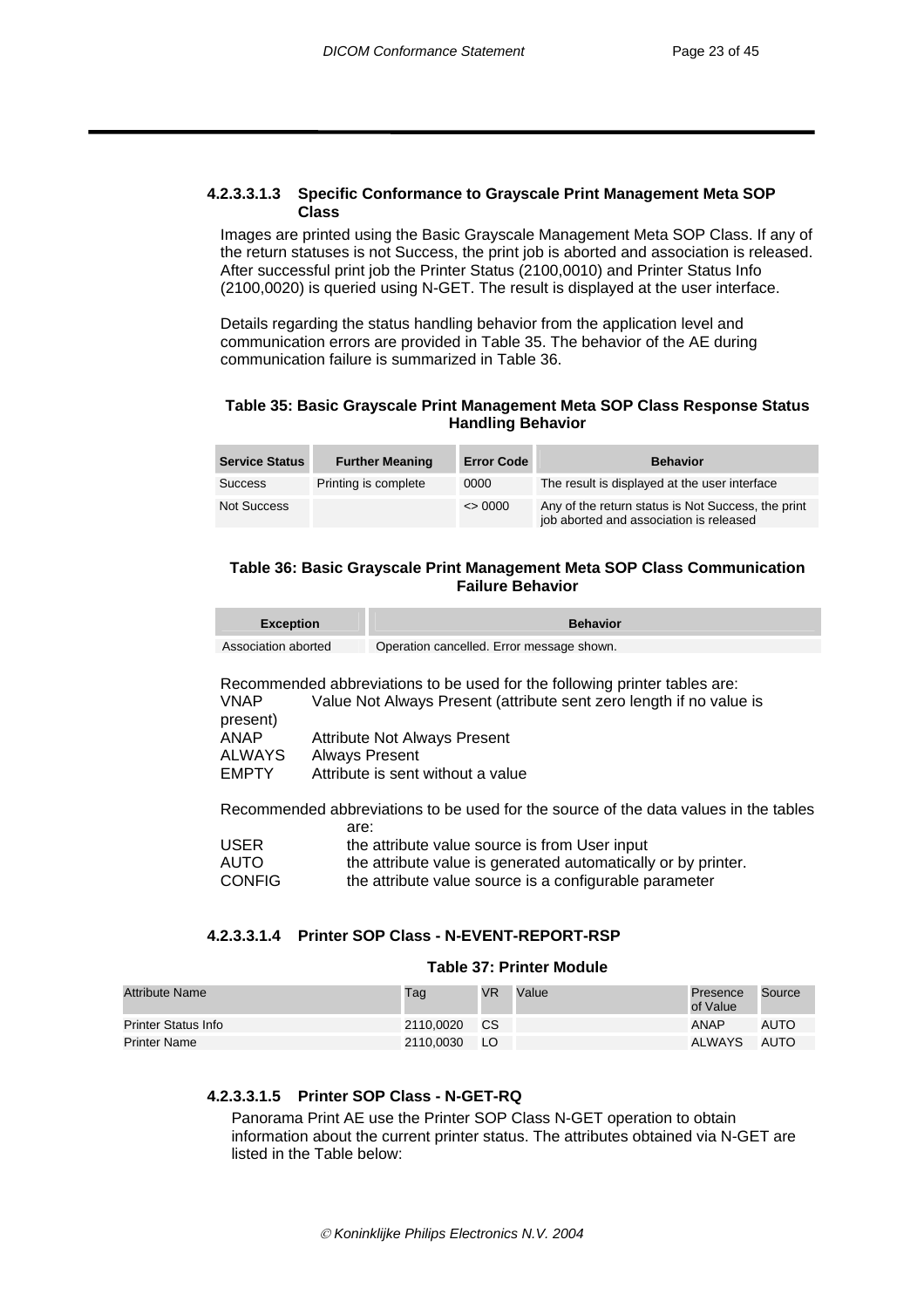#### **Table 38: Printer Module**

<span id="page-25-0"></span>

| <b>Attribute Name</b>      | Tag       | VR. | Value | Presence<br>Presence<br>of Value | Source        |
|----------------------------|-----------|-----|-------|----------------------------------|---------------|
| Manufacturer               | 0008,0070 | LO. |       | <b>ALWAYS</b>                    | <b>CONFIG</b> |
| Manufacturer's Model Name  | 0008,1090 | LO  |       | <b>ALWAYS</b>                    | <b>CONFIG</b> |
| Device Serial Number       | 0018,1000 | LO  |       | <b>ALWAYS</b>                    | <b>CONFIG</b> |
| Software Version(s)        | 0018,1020 | LO  |       | <b>ALWAYS</b>                    | <b>CONFIG</b> |
| Date of Last Calibration   | 0018.1200 | DA  |       | <b>ALWAYS</b>                    | AUTO          |
| Time of Last Calibration   | 0018,1201 | TM  |       | <b>ALWAYS</b>                    | <b>AUTO</b>   |
| <b>Printer Status</b>      | 2110,0010 | CS  |       | <b>ALWAYS</b>                    | AUTO          |
| <b>Printer Status Info</b> | 2110,0020 | CS  |       | <b>ALWAYS</b>                    | AUTO          |
| <b>Printer Name</b>        | 2110.0030 | LO  |       | <b>ALWAYS</b>                    | <b>CONFIG</b> |

#### **4.2.3.3.1.6 Printer SOP Class - N-EVENT-REPORT-RSP**

#### **Table 39: Printer Module**

| Attribute Name      | Tag       | <b>VR</b> | Value | Presence<br>of Value | Source      |
|---------------------|-----------|-----------|-------|----------------------|-------------|
| Printer Status Info | 2110.0020 | - CS      |       | ANAP                 | <b>AUTO</b> |
| Printer Name        | 2110.0030 | LO        |       | ALWAYS               | AUTO        |

#### **4.2.3.3.1.7 Basic Film Session SOP Class - N-CREATE-RQ**

Any non-sequence attribute of N-CREATE attribute list can be configured to a static value for each SCP. When not configured, the attribute is not send

#### **Table 40: Basic Film Session Presentation Module**  Attribute Name Tag VR Value Presence **Dresence** Source

| $\overline{ }$            | 10y       | <b>VIV</b> | <b>vuiuv</b> | 1 1 0 0 0 1 1 0 0<br>of Value | ovulvo        |
|---------------------------|-----------|------------|--------------|-------------------------------|---------------|
| Number of Copies          | 2000.0010 | IS         |              | <b>ALWAYS</b>                 | USER          |
| <b>Print Priority</b>     | 2000,0020 | CS.        |              | ANAP                          | <b>CONFIG</b> |
| Medium Type               | 2000,0030 | CS.        |              | ANAP                          | <b>CONFIG</b> |
| <b>Film Destination</b>   | 2000,0040 | CS.        |              | <b>ANAP</b>                   | <b>CONFIG</b> |
| <b>Film Session Label</b> | 2000.0050 | LO.        |              | <b>ANAP</b>                   | <b>CONFIG</b> |
| <b>Memory Allocation</b>  | 2000.0060 | IS         |              | ANAP                          | <b>CONFIG</b> |
| Owner ID                  | 2100.0160 | <b>SH</b>  |              | ANAP                          | <b>CONFIG</b> |
|                           |           |            |              |                               |               |

#### **4.2.3.3.1.8 Basic Film Box SOP Class - N-CREATE-RQ**

Any non-sequence attribute of N-CREATE attribute list can be configured to a static value for each SCP. When not configured, the attribute is not send.

#### **Table 41: Basic Film Box Relationship Module**

| Attribute Name                   | Tag          | VR | Value | Presence<br>of Value | Source      |
|----------------------------------|--------------|----|-------|----------------------|-------------|
| Referenced Film Session Sequence | 2010.0500 SQ |    |       | ALWAYS               | <b>AUTO</b> |
| >Referenced SOP Class UID        | 0008.1150 UI |    |       | ALWAYS               | AUTO        |
| >Referenced SOP Instance UID     | 0008.1155 UI |    |       | ALWAYS               | AUTO        |

#### **Table 42: Basic Film Box Presentation Module**

| Attribute<br>Name | $\sim$<br>i du | <b>VR</b> | /alue | esence<br>Value | Source |
|-------------------|----------------|-----------|-------|-----------------|--------|
|                   |                |           |       |                 |        |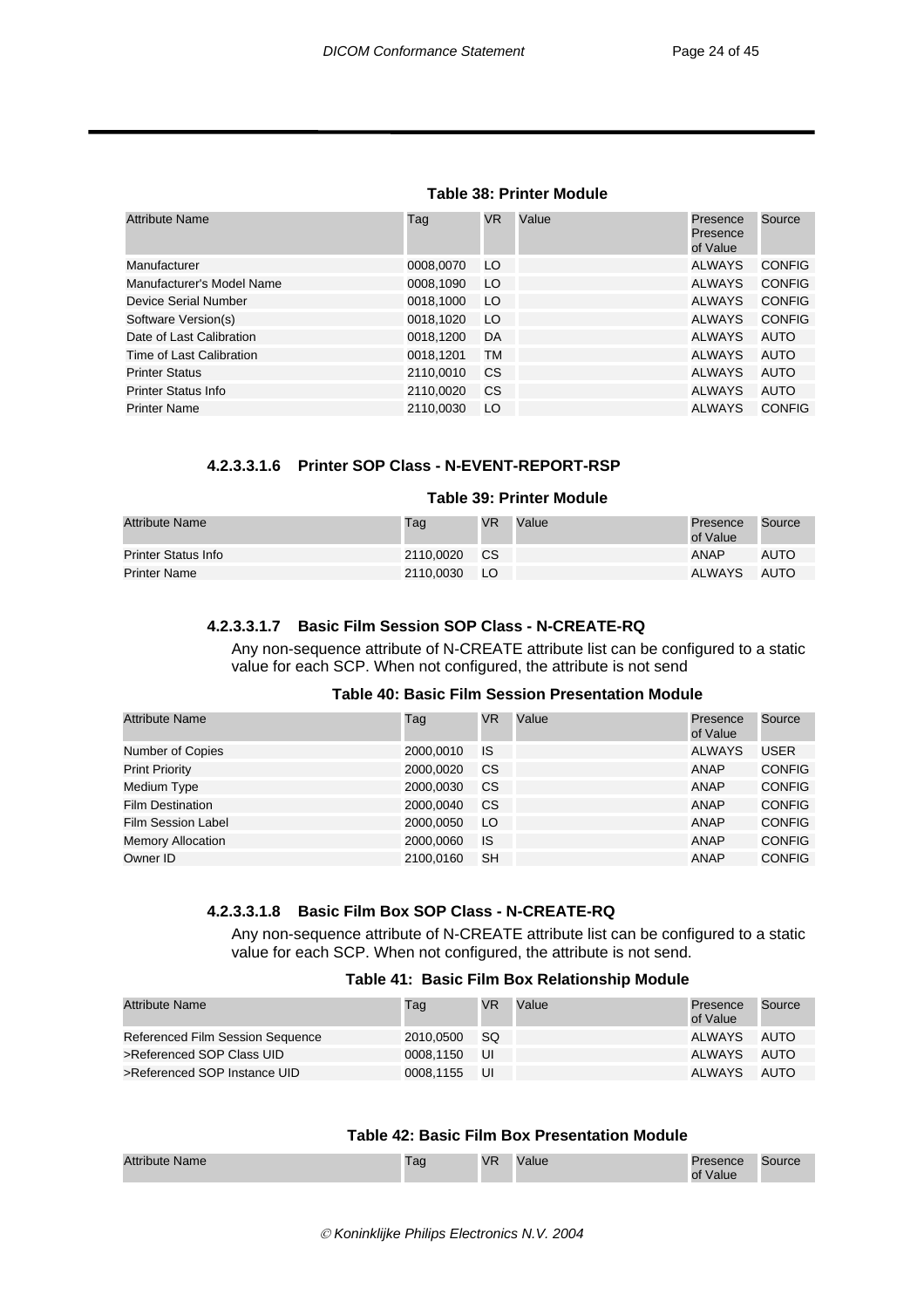<span id="page-26-0"></span>

| Image Display Format           | 2010,0010 | ST        | <b>ALWAYS</b> | <b>AUTO</b>   |
|--------------------------------|-----------|-----------|---------------|---------------|
| Annotation Display Format ID   | 2010,0030 | CS        | ANAP          | <b>CONFIG</b> |
| <b>Film Orientation</b>        | 2010,0040 | <b>CS</b> | <b>ALWAYS</b> | <b>AUTO</b>   |
| Film Size ID                   | 2010,0050 | CS        | <b>ANAP</b>   | <b>CONFIG</b> |
| <b>Magnification Type</b>      | 2010,0060 | <b>CS</b> | <b>ANAP</b>   | CONFIG.       |
| Smoothing Type                 | 2010,0080 | <b>CS</b> | <b>ANAP</b>   | <b>CONFIG</b> |
| <b>Border Density</b>          | 2010,0100 | <b>CS</b> | <b>ANAP</b>   | <b>CONFIG</b> |
| <b>Empty Image Density</b>     | 2010,0110 | <b>CS</b> | <b>ANAP</b>   | <b>CONFIG</b> |
| Min Density                    | 2010,0120 | US        | <b>ANAP</b>   | <b>CONFIG</b> |
| Max Density                    | 2010,0130 | US        | ANAP          | <b>CONFIG</b> |
| Trim                           | 2010,0140 | CS        | <b>ANAP</b>   | <b>CONFIG</b> |
| Configuration Information      | 2010.0150 | <b>ST</b> | <b>ANAP</b>   | <b>CONFIG</b> |
| <b>Illumination</b>            | 2010,015E | US        | ANAP          | <b>CONFIG</b> |
| <b>Reflected Ambient Light</b> | 2010,0160 | US        | ANAP          | <b>CONFIG</b> |
| <b>Requested Resolution ID</b> | 2020.0050 | CS        | ANAP          | <b>CONFIG</b> |

### **4.2.3.3.1.9 Basic Grayscale Image Box SOP Class - N-SET-RQ**

#### **Table 43: Pixel Presentation Module**

| <b>Attribute Name</b>                 | Tag       | VR.       | Value | Presence<br>of Value | Source        |
|---------------------------------------|-----------|-----------|-------|----------------------|---------------|
| <b>Magnification Type</b>             | 2010,0060 | CS.       |       | ANAP                 | <b>CONFIG</b> |
| Smoothing Type                        | 2010,0080 | <b>CS</b> |       | <b>ANAP</b>          | <b>CONFIG</b> |
| Min Density                           | 2010,0120 | US        |       | <b>ANAP</b>          | <b>CONFIG</b> |
| Max Density                           | 2010,0130 | <b>US</b> |       | <b>ANAP</b>          | <b>CONFIG</b> |
| Configuration Information             | 2010,0150 | <b>ST</b> |       | <b>ANAP</b>          | <b>CONFIG</b> |
| Image Position                        | 2020,0010 | US        |       | <b>ALWAYS</b>        | <b>AUTO</b>   |
| Polarity                              | 2020,0020 | <b>CS</b> |       | <b>ANAP</b>          | <b>CONFIG</b> |
| Requested Image Size                  | 2020,0030 | DS        |       | ANAP                 | <b>CONFIG</b> |
| Requested Decimate/Crop Behavior      | 2020,0040 | <b>CS</b> |       | <b>ANAP</b>          | <b>CONFIG</b> |
| Preformatted Grayscale Image Sequence | 2020,0110 | SQ        |       | ALWAYS               | <b>AUTO</b>   |
| >Samples per Pixel                    | 0028,0002 | <b>US</b> |       | <b>ALWAYS</b>        | <b>AUTO</b>   |
| >Photometric Interpretation           | 0028,0004 | CS        |       | ALWAYS               | <b>AUTO</b>   |
| >Rows                                 | 0028,0010 | US        |       | <b>ALWAYS</b>        | <b>AUTO</b>   |
| >Columns                              | 0028,0011 | US        |       | <b>ALWAYS</b>        | <b>AUTO</b>   |
| >Pixel Aspect Ratio                   | 0028,0034 | IS.       |       | <b>ALWAYS</b>        | <b>AUTO</b>   |
| >Bits Allocated                       | 0028,0100 | US        |       | ALWAYS               | <b>AUTO</b>   |
| >Bits Stored                          | 0028,0101 | US        |       | <b>ALWAYS</b>        | <b>AUTO</b>   |
| >High Bit                             | 0028,0102 | <b>US</b> |       | <b>ALWAYS</b>        | <b>AUTO</b>   |
| >Pixel Representation                 | 0028,0103 | US        |       | <b>ALWAYS</b>        | <b>AUTO</b>   |
| >Pixel Data                           | 7FE0,0010 | <b>OW</b> |       | <b>ALWAYS</b>        | <b>AUTO</b>   |

# **4.2.3.3.1.10 Basic Film Box SOP Class - N-ACTION-RQ**

#### **Table 44: Sop Common Module**

| <b>Attribute Name</b>  | Tag          | VR.  | Value | Presence<br>of Value | Source |
|------------------------|--------------|------|-------|----------------------|--------|
| Specific Character Set | 0008.0005 CS |      |       | ALWAYS               | AUTO   |
| SOP Class UID          | 0008.0016    | - UI |       | ALWAYS               | AUTO   |
| SOP Instance UID       | 0008.0018    | - UI |       | ALWAYS               | AUTO   |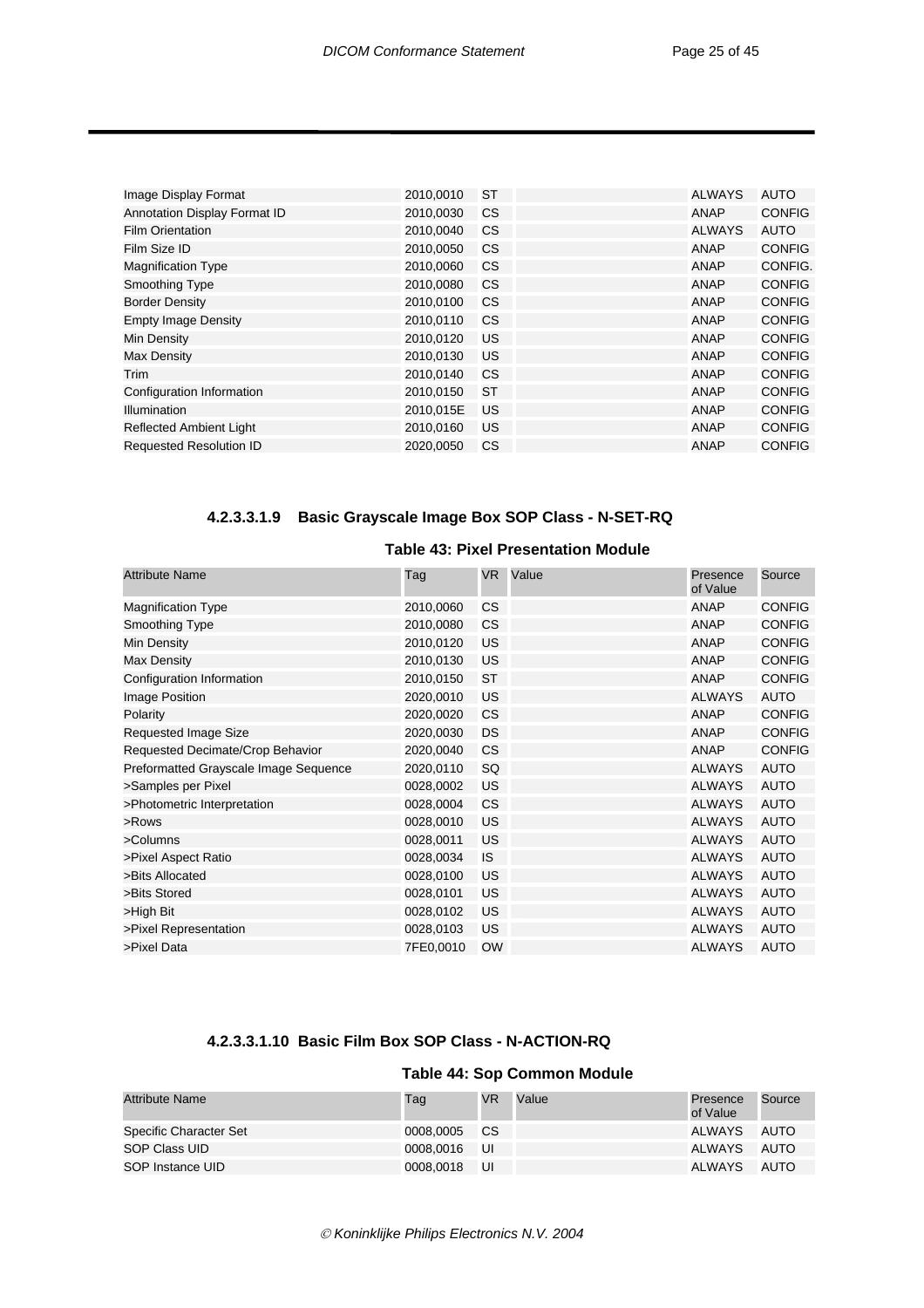#### <span id="page-27-0"></span>**4.2.3.4 Association Acceptance Policy**

Panorama Print AE does not accept associations.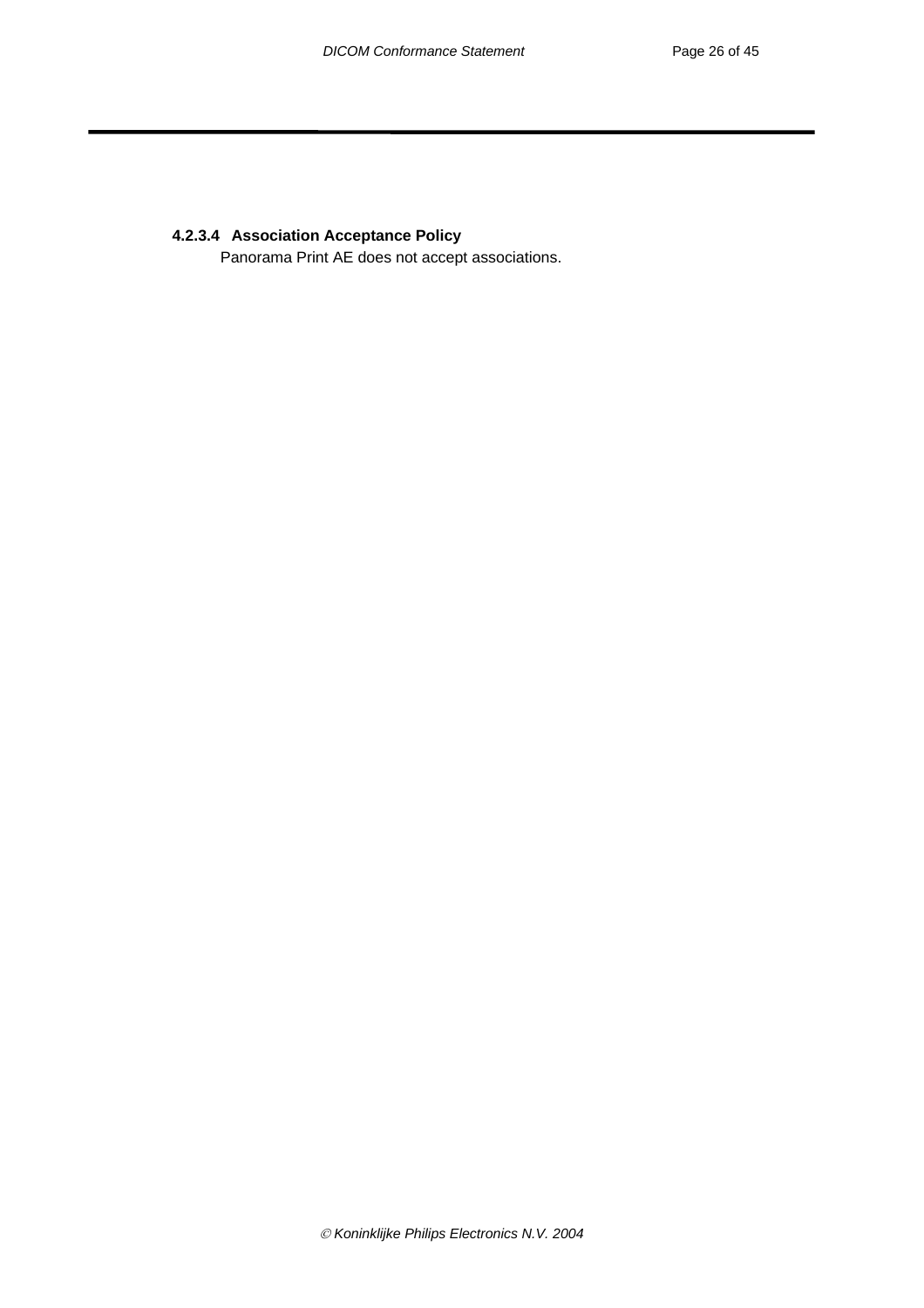### <span id="page-28-0"></span>**4.2.4 Panorama Query/Retrieve Server AE**

#### **4.2.4.1 SOP Classes**

This Application Entity provides Standard Conformance to the following SOP Classes.

#### **Table 45: SOP Classes for Panorama Query Retrieve AE SCU**

| <b>SOP Class Name</b> | <b>SOP Class UID</b>      | <b>SCU</b> | <b>SCP</b> |
|-----------------------|---------------------------|------------|------------|
| MR Image Storage      | 1.2.840.10008.5.1.4.1.1.4 | Yes        | No         |

#### **Table 46 SOP Classes for Panorama Query Retrieve AE SCP**

| <b>SOP Class Name</b>                                | <b>SOP Class UID</b>        | <b>SCU</b> | <b>SCP</b> |
|------------------------------------------------------|-----------------------------|------------|------------|
| Patient Root Query/Retrieve Information Model - FIND | 1.2.840.10008.5.1.4.1.2.1.1 | No         | Yes        |
| Patient Root Query/Retrieve Information Model MOVE   | 1.2.840.10008.5.1.4.1.2.1.2 | No         | Yes        |
| Study Root Query/Retrieve Information Model FIND     | 1.2.840.10008.5.1.4.1.2.2.1 | No         | Yes        |
| Study Root Query/Retrieve Information Model MOVE     | 1.2.840.10008.5.1.4.1.2.2.2 | No         | Yes        |
| <b>Verification SOP Class</b>                        | 1.2.840.10008.1.1           | Yes        | Yes        |

#### **4.2.4.2 Association Policies**

#### *4.2.4.2.1 General*

The PDU size is configurable. The default PDU size 4096 Bytes is given in the configuration as 0. The PDU size = PDU size entered  $+ 6$  Bytes. Example 4096 Bytes will be  $4096 + 6 = 5002$  Bytes in total. By changing of the PDU size first a restart of the application is needed. During Association the real transfers Bytes will be negotiated.

#### **Table 47: DICOM Application Context**

Application Context Name 1.2.840.10008.3.1.1.1

#### *4.2.4.2.2 Number of Associations*

For every C-MOVE request initiated by remote operator Panorama Query/Retrieve Server AE establishes a new association to the requested destination, provided that the destination has been configured for the server. Simultaneous associations that the AE may have at any time have been limited to 32. By configuration it is possible to limit the number of simultaneous associations the server establish to an AE Panorama Query/Retrieve Server AE allows only a single outstanding operation on an association.

#### **Table 48: Number of Associations as an Association Initiator for Panorama Query Retrieve AE**

Maximum number of simultaneous associations **32** 32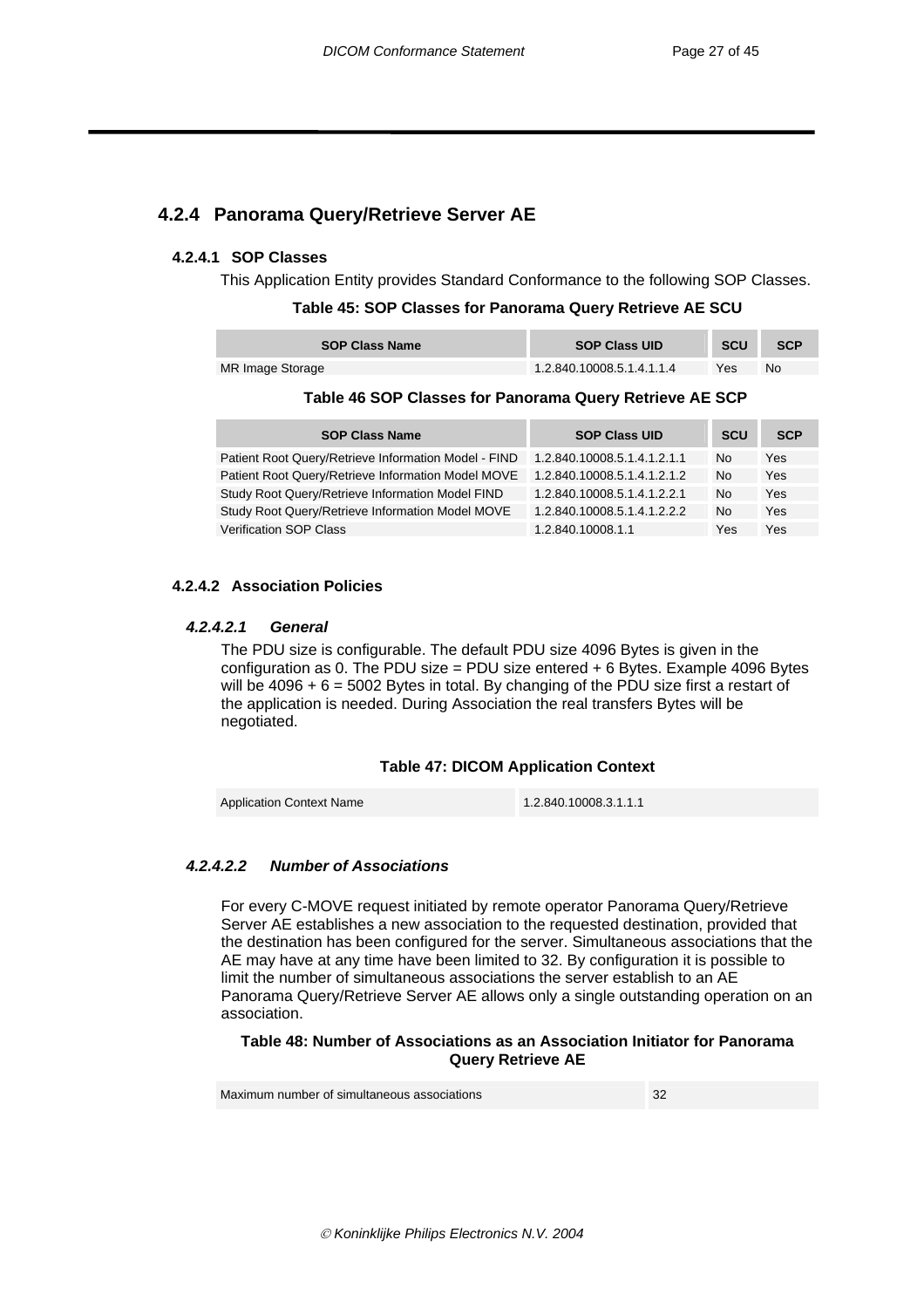#### <span id="page-29-0"></span>**Table 49: Number of Associations as an Association Acceptor for Panorama Query Retrieve AE**

| Maximum number of simultaneous associations |  |
|---------------------------------------------|--|
|---------------------------------------------|--|

#### *4.2.4.2.3 Implementation Identifying Information*

Application Entity Version 5.1



#### **Table 50: DICOM Implementation Class and Version**

Application Entity Name **Panorama Query Retrieve AE** 

 **Figure 6: Real World Activity Query/Retrieve** 

#### **4.2.4.3 Association Initiation Policy**

This describes the conditions under which the AE will initiate an association.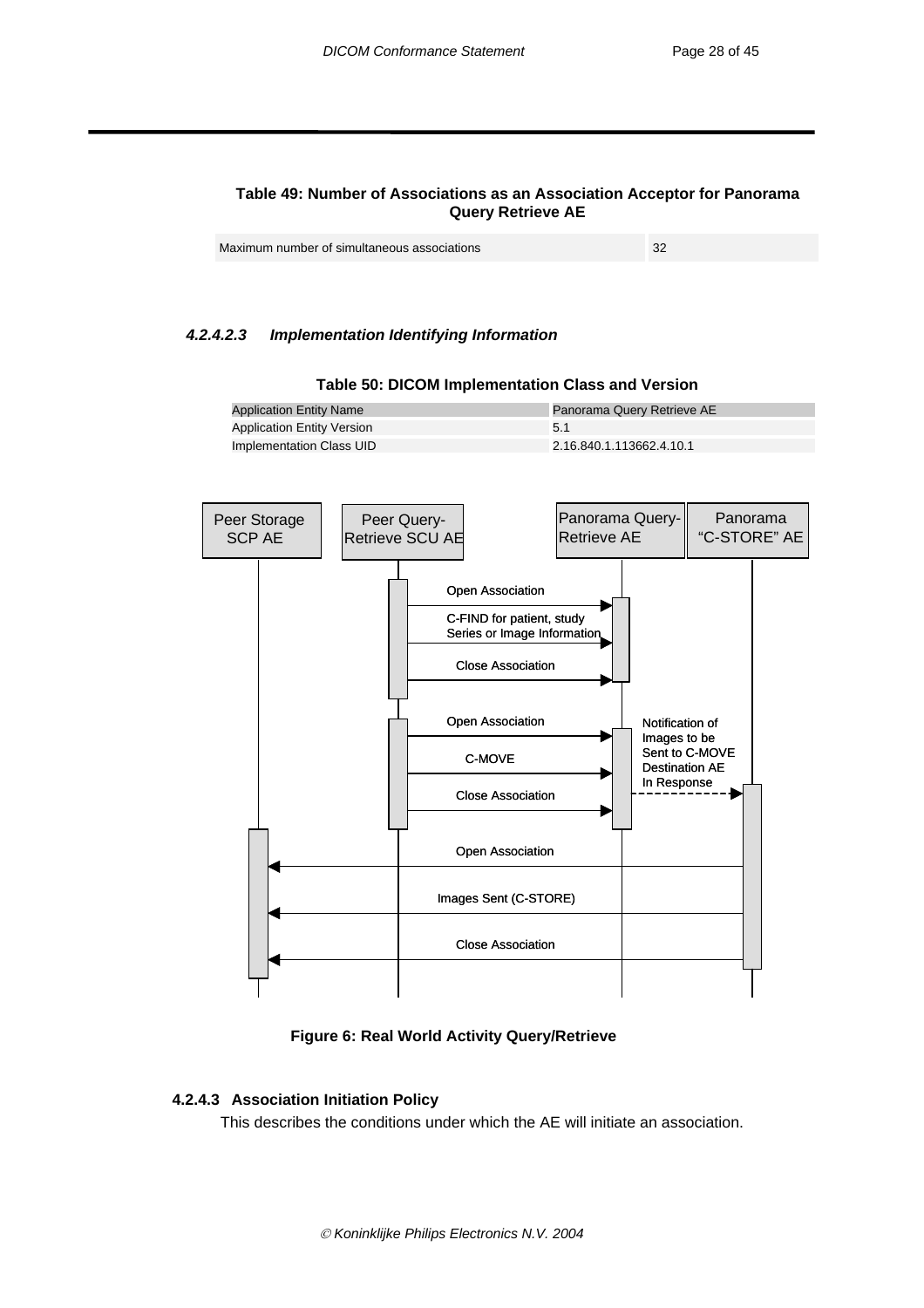#### <span id="page-30-0"></span>*4.2.4.3.1 Association Real-World Activity C-STORE*

#### **4.2.4.3.1.1 Description and Sequencing of Activities**

Remote Query/Retrieve SCU sends a retrieve (C-MOVE) request, which perform the C-Store. The C-Store has the same code as the Export operation used, but is configured differently. (see Figure 6) So it is the Query/Retrieve AE that performs the C-Store, but since you can configure a different AE-title for each C-Store operation, it can also look like it would be a different application entity performing the C-Store.

#### **4.2.4.3.1.2 Proposed Presentation Contexts**

Each time an association is initiated, the association initiator proposes a number of presentation contexts to be used on that association. In this subsection, the presentation contexts proposed by Panorama Query/Retrieve Server AE for Association Real-World Activity - C-STORE is defined in [Table 51](#page-30-1) 

#### <span id="page-30-1"></span>**Table 51: Proposed Presentation Contexts for Association Real-World Activity – MR Image Storage**

| <b>Presentation Context Table</b> |                           |                        |                   |             |                    |
|-----------------------------------|---------------------------|------------------------|-------------------|-------------|--------------------|
| <b>Abstract Syntax</b>            |                           | <b>Transfer Syntax</b> |                   | <b>Role</b> | <b>Extended</b>    |
| <b>Name</b>                       | UID                       | <b>Name List</b>       | <b>UID List</b>   |             | <b>Negotiation</b> |
| MR Image<br>Storage               | 1.2.840.10008.5.1.4.1.1.4 | <b>ILE</b>             | 1.2.840.10008.1.2 | SCU         | None               |

The implementation of the initiator shall document which transfer syntax will be chosen in case multiple transfer syntaxes are accepted in the association acceptance.

#### **4.2.4.3.1.3 SOP Specific Conformance for C-STORE SOP Classes**

Image Export is performed using the MR-Image Storage SOP Class If errors are detected, no error message is displayed. Instead the Panorama Query/Retrieve Server AE reports errors to the Query/Retrieve Service Class SCU as in the standard specifies.

#### **4.2.4.4 Association Acceptance Policy**

The Panorama Query/Retrieve Server accepts associations only from AE's, which have been configured for the server. The server can accept multiple simultaneous connections even from a single AE. The server accepts associations for verification, queries and retrieve requests.

| Result | Source DICOM UL                                                                  | Reason/Diag | Explanation                                                                                                                      |
|--------|----------------------------------------------------------------------------------|-------------|----------------------------------------------------------------------------------------------------------------------------------|
|        | 1-reject-permanent service-provider-(ACSE-1-no reason-given<br>related-function) |             | The Association request could not be parsed. An<br>Association request with the same format will not<br>succeed at a later time. |

#### **Table 52: Association Rejection Reasons**

The Panorama does not separate association rejection reasons. Some checks are performed after the association is already accepted. If reason to reject the association after these checks is found the connection is terminated. Checks that are performed after association acceptance include Calling AE Title check and maximum number of allowed connections.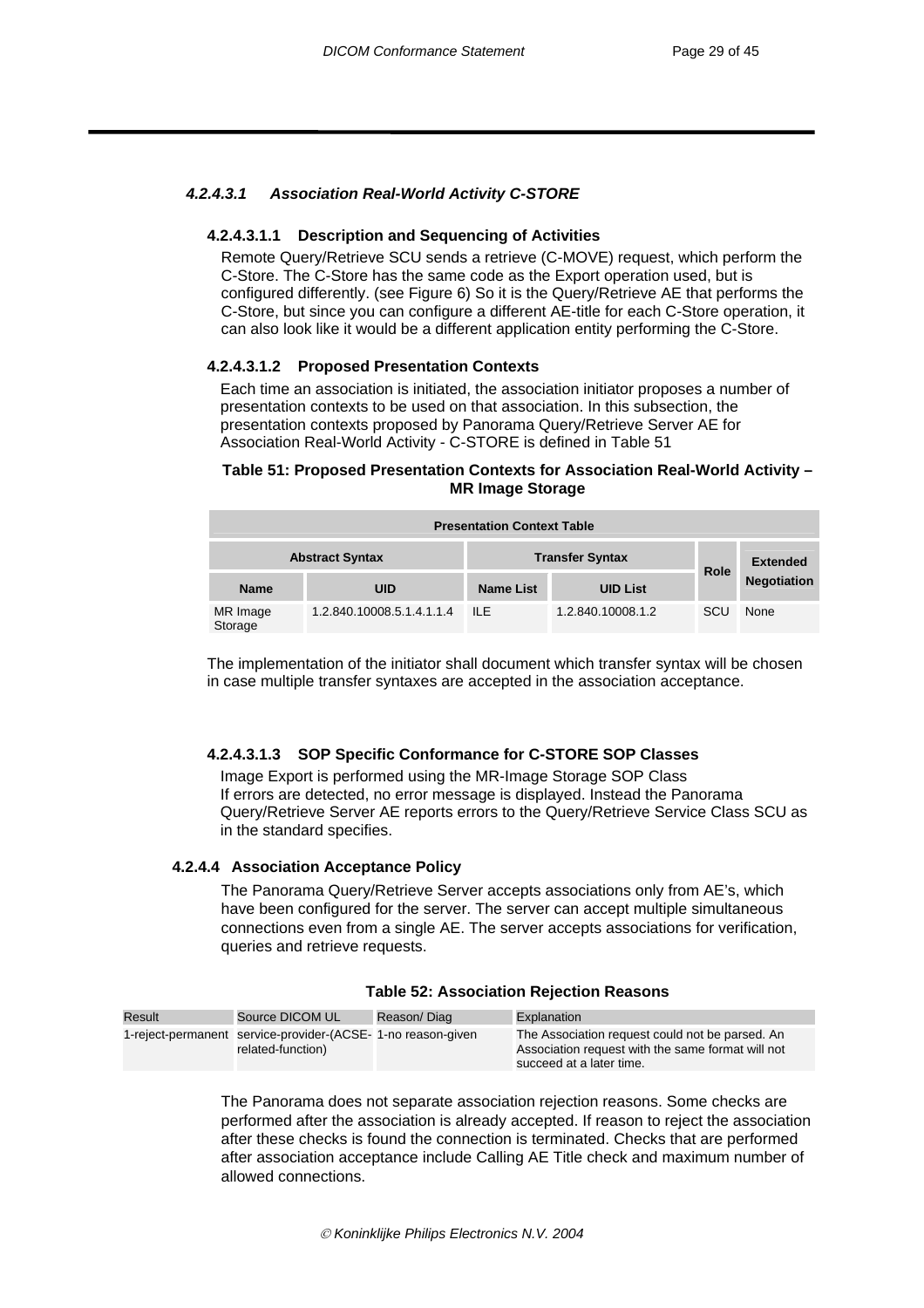#### <span id="page-31-0"></span>*4.2.4.4.1 Association Real-World Activity Verification*

#### **4.2.4.4.1.1 Description and Sequencing of Activities**

Remote Query/Retrieve SCU sends a verification (C-ECHO) request.

#### **4.2.4.4.1.2 Proposed Presentation Contexts**

Each time an association is initiated, the association initiator proposes a number of presentation contexts to be used on that association. In this subsection, the presentation contexts proposed by Panorama Query/Retrieve Server AE for Association Real-World Activity - C-ECHO is defined in [Table 53](#page-31-1) 

#### <span id="page-31-1"></span>**Table 53: Proposed Presentation Contexts for Association Real World Activity - Verification**

| <b>Presentation Context Table</b> |                   |                        |                   |             |                    |
|-----------------------------------|-------------------|------------------------|-------------------|-------------|--------------------|
| <b>Abstract Syntax</b>            |                   | <b>Transfer Syntax</b> |                   |             | <b>Extended</b>    |
| <b>Name</b>                       | <b>UID</b>        | <b>Name List</b>       | <b>UID List</b>   | <b>Role</b> | <b>Negotiation</b> |
| Verification<br><b>SOP Class</b>  | 1.2.840.10008.1.1 | ILE.                   | 1.2.840.10008.1.2 | <b>SCP</b>  | None               |

The implementation of the initiator shall document which transfer syntax will be chosen in case multiple transfer syntaxes are accepted in the association acceptance.

#### **4.2.4.4.1.3 SOP Specific Conformance for C-STORE SOP Classes**

Panorama Query/Retrieve Server AE provides standard conformance to the Verification SOP Class. Panorama Query/Retrieve Server AE accepts above mentioned presentation contexts, if an association with a remote DICOM AE has been accepted.

#### *4.2.4.4.2 Association Real-World Activity - C-FIND*

#### **4.2.4.4.2.1 Description and Sequencing of Activities**

Remote Query/Retrieve SCU sends a query (C-FIND) request. (See figure 6)

#### **4.2.4.4.2.2 Proposed Presentation Contexts**

Each time an association is initiated, the association initiator proposes a number of presentation contexts to be used on that association. In this subsection, the presentation contexts proposed by Panorama Query/Retrieve Server AE for Association Real-World Activity - C-FIND are defined in [Table 54](#page-32-1)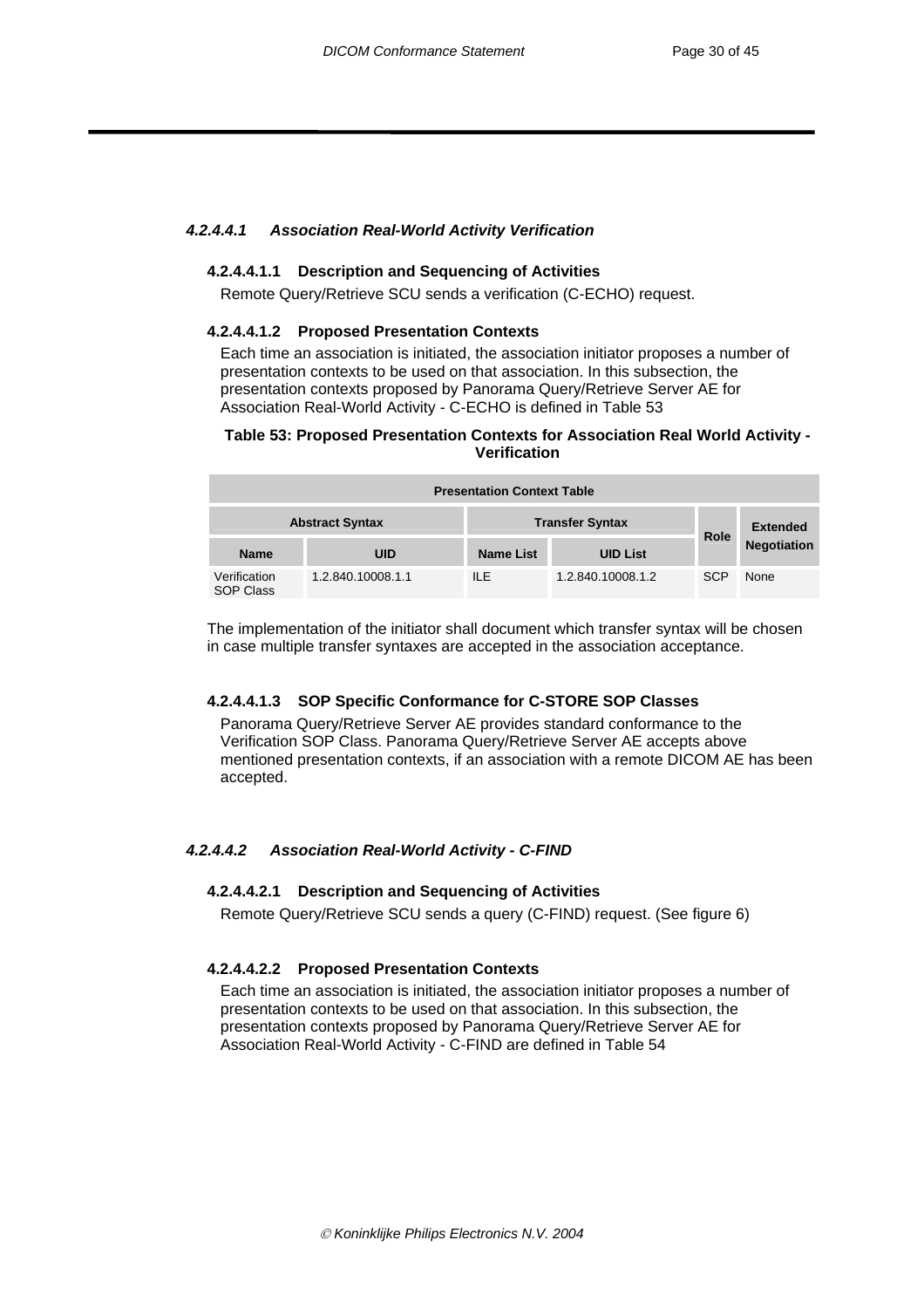#### <span id="page-32-1"></span><span id="page-32-0"></span>**Table 54: Proposed Presentation Contexts for Association Real-World Activity - C-FIND**

| <b>Presentation Context Table</b>                                    |                             |                  |                   |            |                    |  |
|----------------------------------------------------------------------|-----------------------------|------------------|-------------------|------------|--------------------|--|
| <b>Transfer Syntax</b><br><b>Abstract Syntax</b>                     |                             |                  |                   |            | <b>Extended</b>    |  |
| <b>Name</b>                                                          | <b>UID</b>                  | <b>Name List</b> | <b>UID List</b>   | Role       | <b>Negotiation</b> |  |
| <b>Patient Root</b><br>Query/Retrieve<br>Information<br>Model - FIND | 1.2.840.10008.5.1.4.1.2.1.1 | ILE.             | 1.2.840.10008.1.2 | <b>SCP</b> | None               |  |
| <b>Study Root</b><br>Query/Retrieve<br>Information<br>Model - FIND   | 1.2.840.10008.5.1.4.1.2.2.1 | ILE.             | 1.2.840.10008.1.2 | <b>SCP</b> | None               |  |

The implementation of the initiator shall document which transfer syntax will be chosen in case multiple transfer syntaxes are accepted in the association acceptance.

#### **4.2.4.4.2.3 SOP Specific Conformance for SOP Classes**

Wild Card Matching does not support case sensitivity. All Wild Card queries will be processed without case sensitivity, including attributes with PN Value Presentation. Accession Number (0008,0050) matching is not supported with studies that have been scanned with software versions prior to R3.0.3. Panorama Query/Retrieve Server AE assumes that Accession Number attribute for those studies is empty. Accession Number is processed according to standard with studies that have been scanned with software versions R3.0.3 or later.

Panorama Query/Retrieve Server AE does not support priority processing. All queries are processed with same priority. Relational searches are not supported. Panorama Query/Retrieve Server AE accepts above mentioned presentation contexts, if an association with a remote DICOM AE has been accepted.

Details regarding the status handling behavior from the application level and communication errors are provided in [Table 55.](#page-32-2) The behavior of the AE during communication failure is summarized in [Table 56](#page-32-3) 

| <b>Service Status</b> | <b>Further Meaning</b>               | <b>Error Code</b> | <b>Behavior</b>                          |
|-----------------------|--------------------------------------|-------------------|------------------------------------------|
| <b>Success</b>        | Matching is complete                 | 0000              | Results are shown.                       |
| Error                 | Unable to process                    | C <sub>204</sub>  | Internal Error. Association is released. |
| Warning               | Coercion of Data<br>Elements         | <b>B000</b>       | Association is released.                 |
|                       | Data Set does not<br>match SOP Class | <b>B007</b>       | Association is released.                 |

#### <span id="page-32-2"></span>**Table 55: Query Retrieve – C-FIND - Response Status Handling Behavior**

#### <span id="page-32-3"></span>**Table 56: Query Retrieve – C-FIND - Communication Failure Behavior**

| <b>Exception</b>     | <b>Behavior</b>                                                 |
|----------------------|-----------------------------------------------------------------|
| Timeout              | Connection released. Information written to an application log. |
| Association aborted. | Operation cancelled. Information written to an application log. |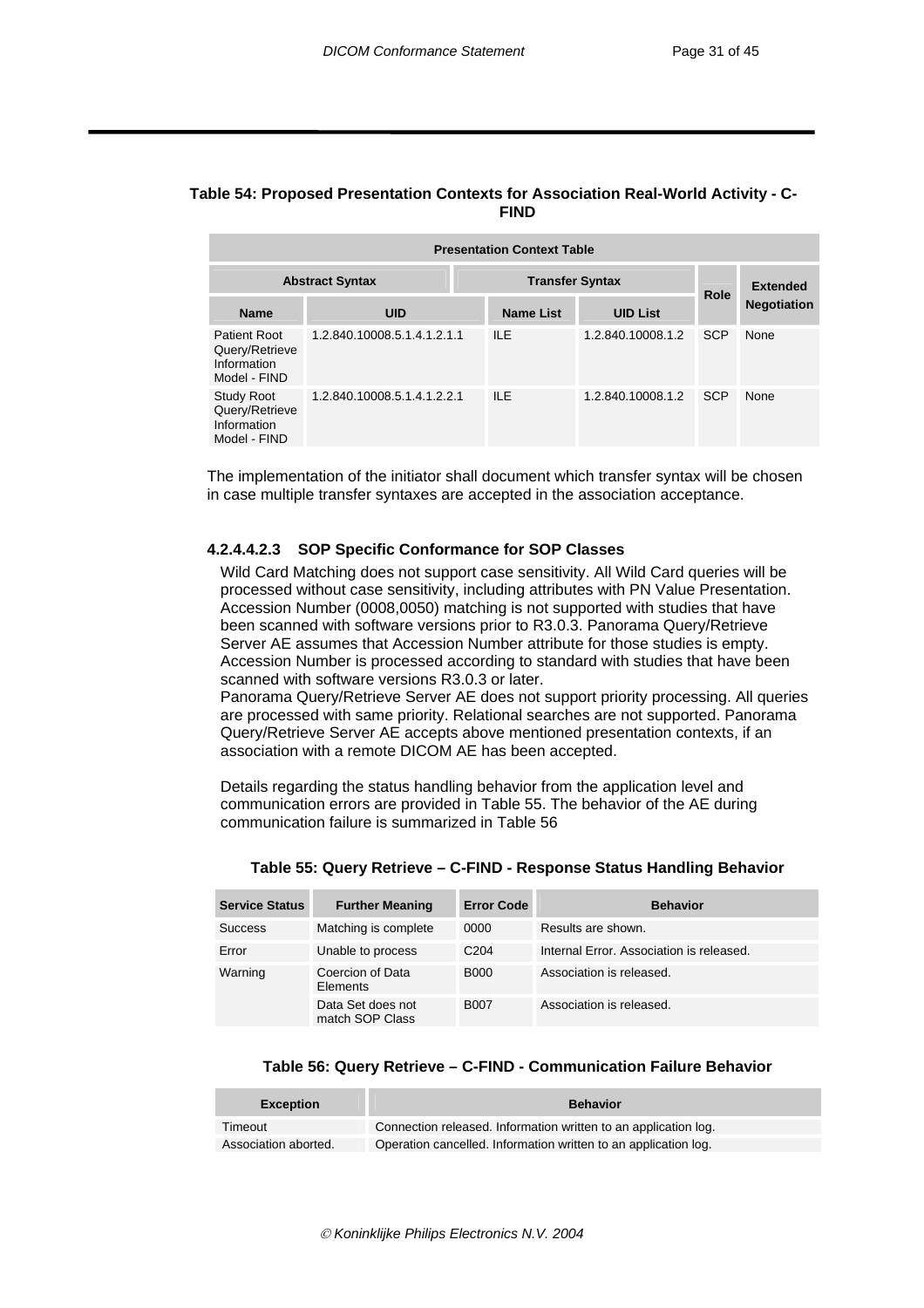#### <span id="page-33-0"></span>**4.2.4.4.2.4 Overview of the applied SOP Classes**

This chapter specifies in detail the applied attributes in the Query/Retrieve Server Element of this supported SOP Class.

| Table 57: Patient Root Information Model |  |
|------------------------------------------|--|
|------------------------------------------|--|

| Tag       | VR.       | <b>Type of Matching</b> |
|-----------|-----------|-------------------------|
| 0008,0005 | <b>CS</b> |                         |
| 0008,0018 | UI        |                         |
| 0008,0020 | DA        |                         |
| 0008,0030 | TM        |                         |
| 0008,0050 | <b>SH</b> | See exceptions above.   |
| 0008,0052 | <b>CS</b> |                         |
| 0008,0054 | AE        |                         |
| 0008,0060 | <b>CS</b> |                         |
| 0008,0090 | <b>PN</b> | No matching performed.  |
| 0008,1030 | LO        | No matching performed.  |
| 0008,103E | LO        | No matching performed.  |
| 0010,0010 | <b>PN</b> | No case sensitivity.    |
| 0010,0020 | LO        |                         |
| 0018,0015 | <b>CS</b> |                         |
| 0018,1030 | LO        | No matching performed.  |
| 0020,000D | UI        |                         |
| 0020,000E | UI        |                         |
| 0020,0010 | <b>SH</b> |                         |
| 0020,0011 | IS.       |                         |
| 0020,0013 | <b>IS</b> |                         |
|           |           |                         |

#### **Table 58: Study Root Information Model**

| <b>Attribute Name</b>              | Tag       | VR.       | Type of matching       |
|------------------------------------|-----------|-----------|------------------------|
| Specific Character Set             | 0008,0005 | <b>CS</b> |                        |
| SOP Instance UID                   | 0008,0018 | UI        |                        |
| <b>Study Date</b>                  | 0008,0020 | DA        |                        |
| <b>Study Time</b>                  | 0008,0030 | TM        |                        |
| <b>Accession Number</b>            | 0008,0050 | <b>SH</b> | See exceptions above   |
| Query/Retrieve Level               | 0008,0052 | <b>CS</b> |                        |
| <b>Retrieve AE Title</b>           | 0008,0054 | AE        |                        |
| Modality                           | 0008,0060 | CS        |                        |
| Referring Physician's Name         | 0008,0090 | <b>PN</b> | No matching performed. |
| <b>Study Description</b>           | 0008,1030 | LO        | No matching performed  |
| Series Description                 | 0008,103E | LO        | No matching performed  |
| Patient's Name                     | 0010,0010 | <b>PN</b> | No case sensitivity    |
| Patient ID                         | 0010,0020 | LO        |                        |
| <b>Body Part Examined</b>          | 0018,0015 | CS        |                        |
| <b>Protocol Name</b>               | 0018,1030 | LO        | No matching performed  |
| Study Instance UID                 | 0020,000D | UI        |                        |
| Series Instance UID                | 0020,000E | UI        |                        |
| Study ID                           | 0020,0010 | <b>SH</b> |                        |
| Series Number                      | 0020,0011 | IS        |                        |
| Instance Number                    | 0020,0013 | IS        |                        |
| Number of Series Related Instances | 0020,1209 | IS        |                        |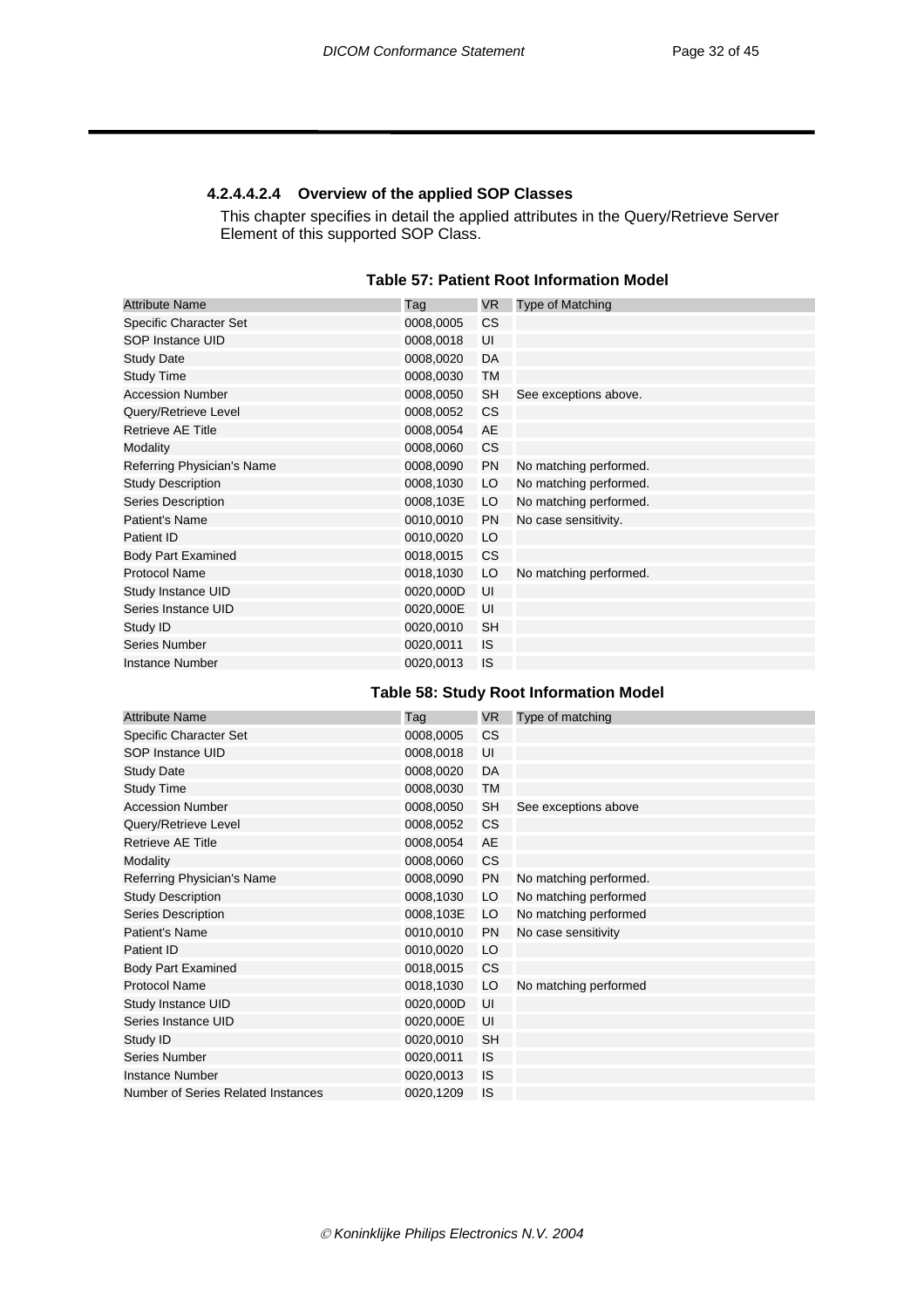#### <span id="page-34-0"></span>*4.2.4.4.3 Association Real-World Activity - C-MOVE*

#### **4.2.4.4.3.1 Description and Sequencing of Activities**

Panorama Query/Retrieve Server AE does not support relational retrieves.

#### **4.2.4.4.3.2 Proposed Presentation Contexts**

Each time an association is initiated, the association initiator proposes a number of presentation contexts to be used on that association. In this subsection, the presentation contexts proposed by Panorama Query/Retrieve Server AE for Association Real-World Activity - C-MOVE are defined in [Table 59.](#page-34-1)

#### <span id="page-34-1"></span>**Table 59: Proposed Presentation Contexts for Association Real-World Activity - C-MOVE**

| <b>Presentation Context Table</b>                                   |                             |                        |                   |                 |                    |  |
|---------------------------------------------------------------------|-----------------------------|------------------------|-------------------|-----------------|--------------------|--|
|                                                                     | <b>Abstract Syntax</b>      | <b>Transfer Syntax</b> | Role              | <b>Extended</b> |                    |  |
| <b>Name</b>                                                         | <b>UID</b>                  | <b>Name List</b>       | <b>UID List</b>   |                 | <b>Negotiation</b> |  |
| <b>Patient Root</b><br>Query/Retrieve<br>Information<br>Model MOVE  | 1.2.840.10008.5.1.4.1.2.1.2 | II F                   | 1.2.840.10008.1.2 | <b>SCP</b>      | None               |  |
| <b>Study Root</b><br>Query/Retrieve<br>Information<br>Model - MOVE. | 1.2.840.10008.5.1.4.1.2.2.2 | II F                   | 1.2.840.10008.1.2 | <b>SCP</b>      | None               |  |

The implementation of the initiator shall document which transfer syntax will be chosen in case multiple transfer syntaxes are accepted in the association acceptance.

#### **4.2.4.4.3.3 SOP Specific Conformance for Move SOP Classes**

Panorama Query/Retrieve Server AE accepts above mentioned presentation contexts, if an association with a remote DICOM AE has been accepted.

Details regarding the status handling behavior from the application level and communication errors are provided in [Table 60.](#page-34-2) The behavior of the AE during communication failure is summarized in [Table 61](#page-34-3) 

| <b>Service Status</b> | <b>Further Meaning</b>               | <b>Error Code</b> | <b>Behavior</b>                          |
|-----------------------|--------------------------------------|-------------------|------------------------------------------|
| <b>Success</b>        | Matching is complete                 | 0000              | Results are shown.                       |
| Error                 | Unable to process                    | C <sub>204</sub>  | Internal Error, Association is released. |
| Warning               | Coercion of Data<br>Elements         | <b>B000</b>       | Association is released.                 |
|                       | Data Set does not<br>match SOP Class | <b>B007</b>       | Association is released.                 |

#### <span id="page-34-2"></span>**Table 60: Query/Retrieve – C-MOVE - Response Status Handling Behavior**

#### <span id="page-34-3"></span>**Table 61: Query-Retrieve-C-MOVE- Communication Failure Behavior**

| <b>Exception</b>     | <b>Behavior</b>                                                 |
|----------------------|-----------------------------------------------------------------|
| Timeout              | Connection released. Information written to an application log. |
| Association aborted. | Operation cancelled. Information written to an application log. |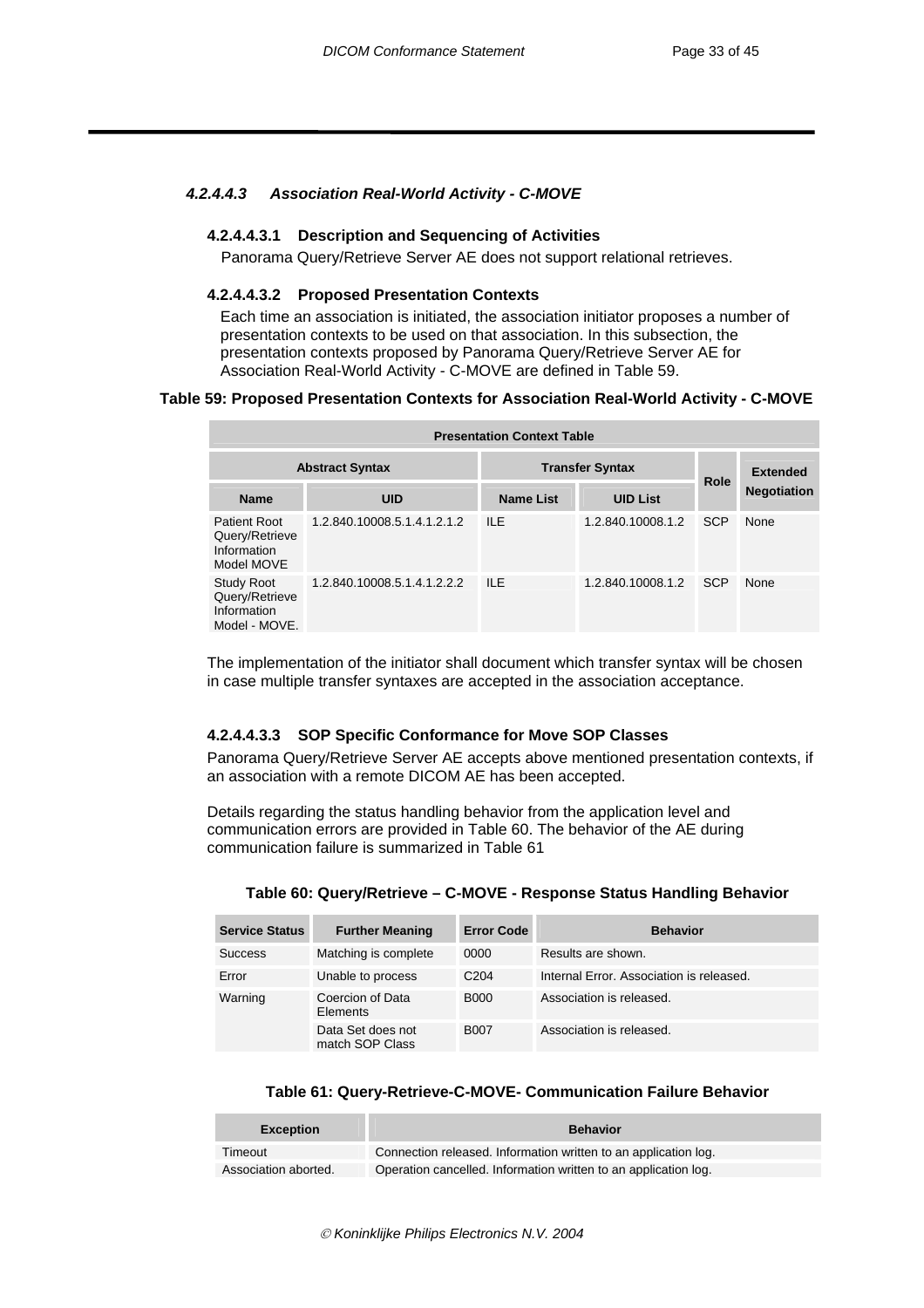# <span id="page-35-0"></span>**4.3 Network Interfaces**

#### **4.3.1 Physical Network Interface**

Panorama provides DICOM 3.0 TCP/IP Network Communication Support as defined in Part 8 of the DICOM 3.0 Standard. No OSI stack communications are provides with this implementation. Panorama inherits the TCP/IP stack from Windows system upon which it executes. Panorama system supports Ethernet v2.0 and IEEE802.3, 10/100 BASE-T

### **4.3.2 Additional Protocols**

No relevance information

# **4.4 Configuration**

### **4.4.1 AE Title/Presentation Address Mapping**

#### **4.4.1.1 Local AE Titles**

The local AE title mapping and configuration shall be specified. The following table shall be used:

| <b>Application Entity</b>            | <b>Default AE Title</b> | <b>Default TCP/IP Port</b>         |
|--------------------------------------|-------------------------|------------------------------------|
| Panorama Worklist AE                 | No default              | Not Applicable <specify></specify> |
| Panorama Export AE                   | GyroPano                | 104                                |
| Panorama Print AE                    | No default              | 104                                |
| Panorama Query/Retrieve Server<br>AE | GyroPano                | 104                                |

**Table 62: AE Title Configuration Table** 

#### **4.4.1.2 Remote AE Title/Presentation Address Mapping**

Configuration of remote host names and port numbers shall be specified here.

#### *4.4.1.2.1 Remote SCP Panorama Worklist AE*

DICOM Modality Worklist Management SCU configuration requires the following information from the remote DICOM Modality Worklist Management SCP host (i.e. the server from where the patient information should be retrieved):

AE Title For example "NODE\_1"

Port TCP/IP port number for DICOM Worklist transfers.

The DICOM Modality Worklist Management as SCU contains following configurable parts:

- The Worklist connection to the DICOM Worklist SCP Server.
- The Worklist Query dialog started from the Examination's Patient dialog.
- The custom configuration for the DICOM Export operation to send data received from Worklist in DICOM export instead of the default one.

The HOSTS file in Windows 2000 is used for resolving TCP/IP names against addresses. The host name used in DICOM configuration must be defined also in the HOSTS file, if there is no name server configured for the network connection.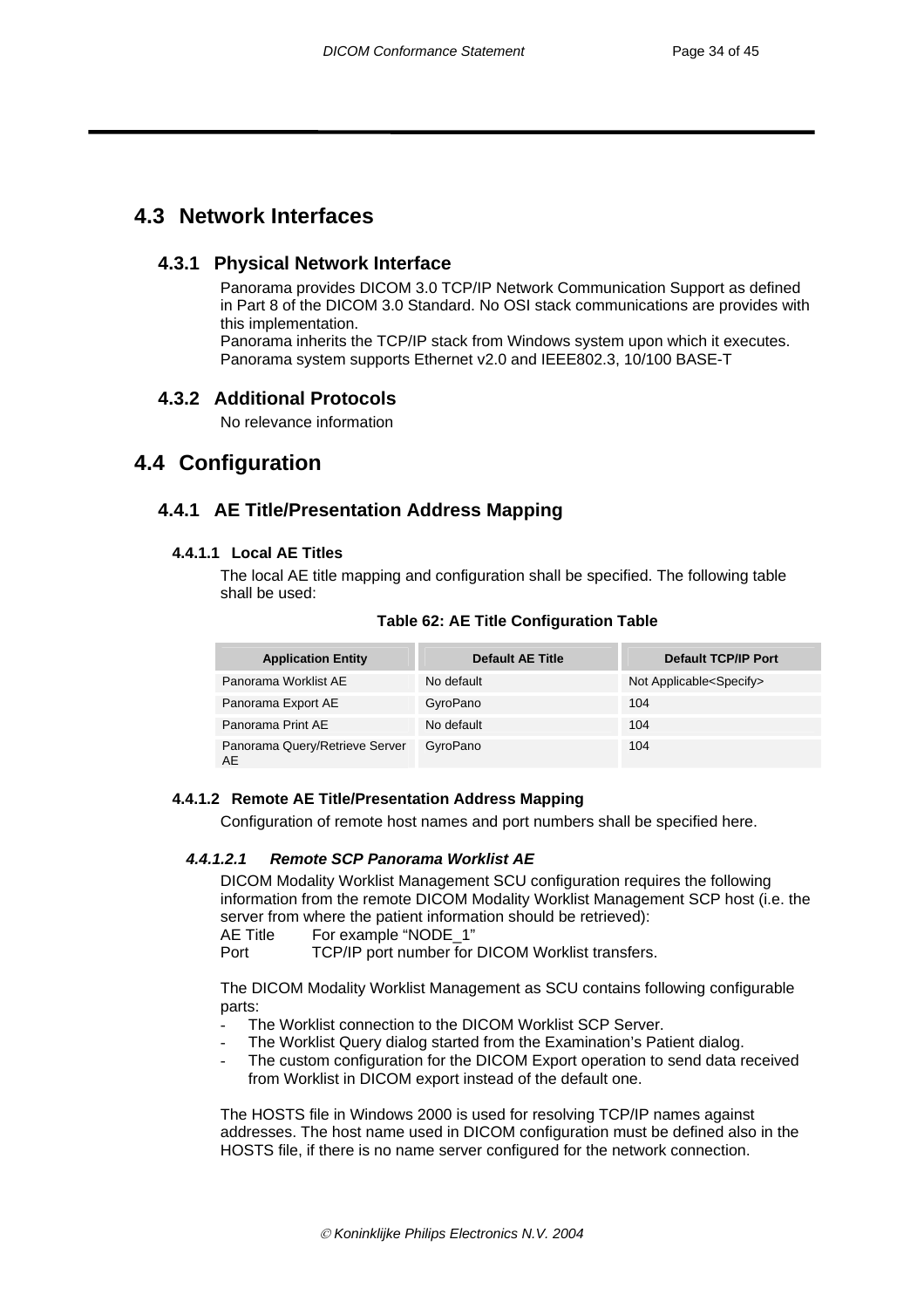#### <span id="page-36-0"></span>*4.4.1.2.2 Remote SCP Panorama Export AE*

The DICOM configuration requires the following information from the remote DICOM host (i.e. the workstation where the images will be transferred):

AE Title Usually is this a name in capital letter, such as "NODE 1"

Port TCP port number for DICOM transfers. Default is 104.

IP address IP-address of the remote system.

The Panorama Export AE can be configured multiple settings, which can add and delete different DICOM elements into the export operation. With these custom elements the site can configure the DICOM transfer from Panorama system to contain specific, fixed DICOM elements, if the receiving system requires some additional information. The different configuration settings can be selected from the Custom-list, which can be accessed though DICOM Export Property dialog's advanced settings.

The HOSTS file in Windows 2000 is used for resolving TCP/IP names against addresses. The host name used in DICOM configuration must be defined also in the HOSTS file, if there is no name server configured for the network connection.

#### *4.4.1.2.3 Remote SCP Panorama Print AE*

DICOM Print configuration requires the following information from the remote DICOM Printer hosts (i.e. the printer or server where the films will be transferred): AE Title For example "PRINTSERVER" Port TCP port number for DICOM transfer. Default is usually 104. IP address IP-address of the remote printer/server

The HOSTS file in Windows 2000 is used for resolving TCP/IP names against addresses. The host name used in DICOM configuration must be defined also in the HOSTS file, if there is no name server configured for the network connection.

#### *4.4.1.2.4 Remote SCP Panorama Query/Retrieve Server AE*

Every client connection must be configured separately for security reasons. For every client following information is needed. With information server can identity client and allow connection.

AE Title Usually is this a name in capital letter, such as "NODE 1".

IP address IP-address of the remote system or TCP/IP-name, if there is a name server in the network.

When client retrieves images, it informs server the destination, where images are to be transferred. This transfer operation corresponds to export operation. Information required for export is needed for every transfer destination.

#### **4.4.2 Parameters**

The specification of important operational parameters and, if configurable, their default value and range shall be specified here. The parameters that apply to all Application Entities should be specified in a "General Parameters" section while those specific to particular Application Entities should be specified in separate sections specific to each AE. The following table shall be used.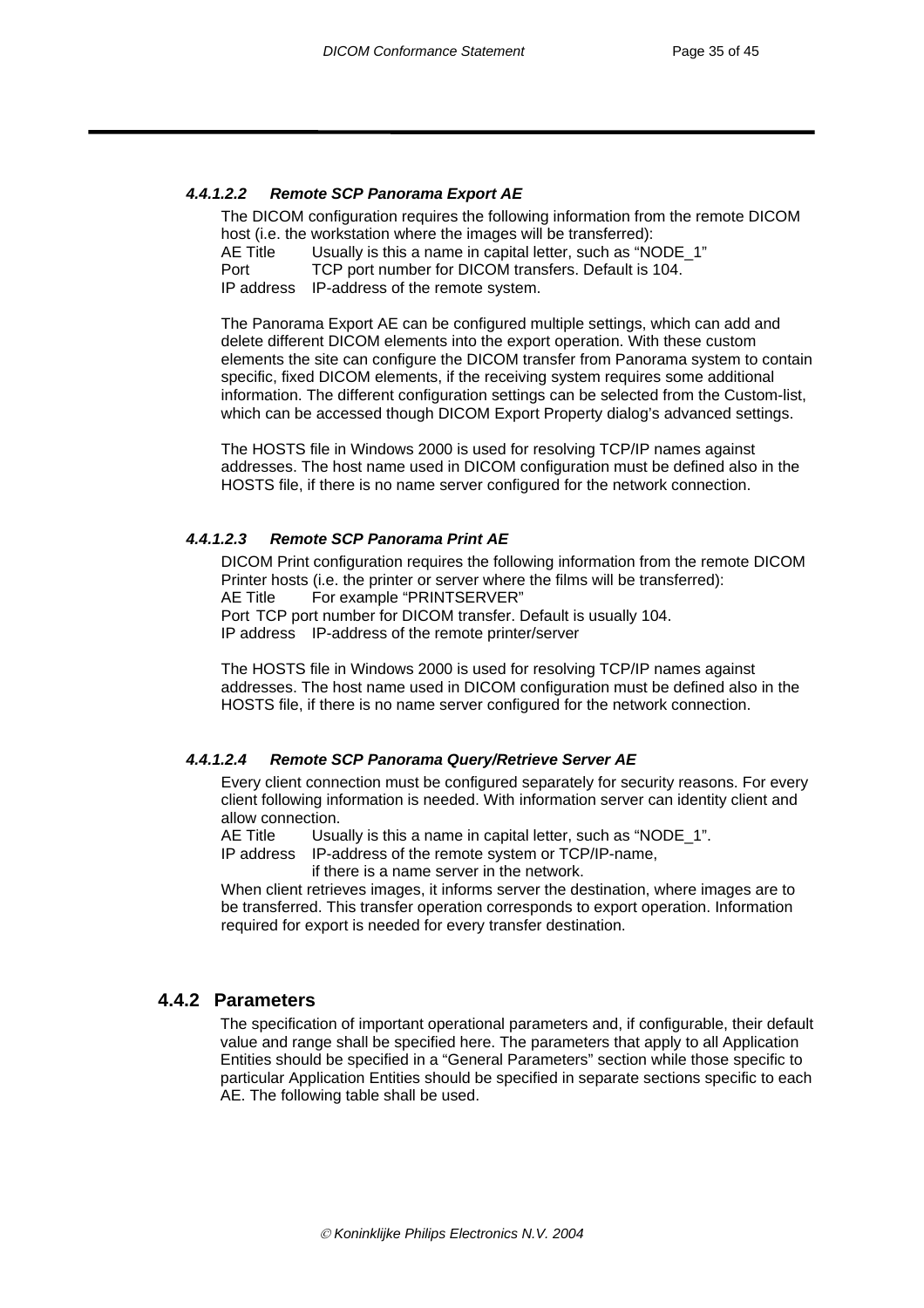| <b>Parameter</b>                                                                                               | Configurable<br><b>YES/NO</b> | <b>Default Value</b>                                            |
|----------------------------------------------------------------------------------------------------------------|-------------------------------|-----------------------------------------------------------------|
| <b>General Parameter</b>                                                                                       |                               |                                                                 |
| Max PDU Receive Size                                                                                           | Yes                           | Value 0<br>$(= 4096$ bytes)<br>$PDU = PDU$ entered + 6<br>bytes |
| Max PDU Send Size                                                                                              | Yes                           | Value 0<br>$(=4096$ bytes)<br>same as receive size              |
| Time-out waiting for acceptance or rejection response to<br>an Association Request (Application Level Timeout. | Yes                           | 60s                                                             |
| Time-out waiting for a response to an Association release<br>request (Application Level Timeout).              | Yes                           | 60s                                                             |
| Time-out for completion of a TCP/IP connect request<br>(Low-level timeout).                                    | Yes                           | 5s                                                              |
| Time-out awaiting a Response to a DIMSE Request<br>(Low-level timeout).                                        | Yes                           | 5s                                                              |
| Time-out for waiting for data between TCP/IP-packets<br>(Low-level timeout).                                   | Yes                           | 5s                                                              |
| <b>Storage SCU Parameters</b>                                                                                  |                               |                                                                 |
| Storage SCU time-out waiting for a response to a C-<br><b>STORE RO</b>                                         | <b>No</b>                     | 60s                                                             |
| Number of times a failed send job may be retried                                                               | <b>No</b>                     | $\Omega$                                                        |
| Maximum number of simultaneously initiated<br>Associations by the Storage AE                                   | No                            | unlimited                                                       |
| <b>Query/Retrieve Parameters</b>                                                                               |                               |                                                                 |
| Maximum PDU size                                                                                               | Yes                           | Value 0<br>$(= 4096$ bytes)                                     |
| Maximum Number of simultaneous Associations                                                                    | Yes                           | 32                                                              |
| Q/R SCP time-out waiting on an open Association for the<br>next message                                        | Yes                           | 60 <sub>min</sub>                                               |
| <b>Modality Worklist Parameters</b>                                                                            |                               |                                                                 |
| Modality Worklist SCU time-out waiting for the final<br>response to a C-FIND-RQ                                | <b>No</b>                     | 60s                                                             |
| Maximum number of Worklist items                                                                               | <b>No</b>                     | $\mathbf{1}$                                                    |
| Query Worklist for specific Scheduled Station AE Title.                                                        | Yes                           | <b>EMPTY</b>                                                    |
| Query for specific Modality Value                                                                              | Yes                           | <b>MR</b>                                                       |
| <b>Print Parameters</b>                                                                                        |                               |                                                                 |
| Print SCU time-out waiting for a response to a N-<br>CREATE-RO                                                 | No                            | 60s                                                             |
| Print SCU time-out waiting for a response to a N-SET-RQ                                                        | <b>No</b>                     | 60s                                                             |
| Print SCU time-out waiting for a response to a N-<br><b>ACTION-RO</b>                                          | No                            | 60s                                                             |
| Number of times a failed print-job may be retried.                                                             | No                            | 0                                                               |
| Maximum Number of simultaneous Associations                                                                    | <b>No</b>                     | 1                                                               |

#### **Table 63: Configuration Parameters table**

Additional configuration parameters such as hardware options for e.g. a printer shall be specified as well.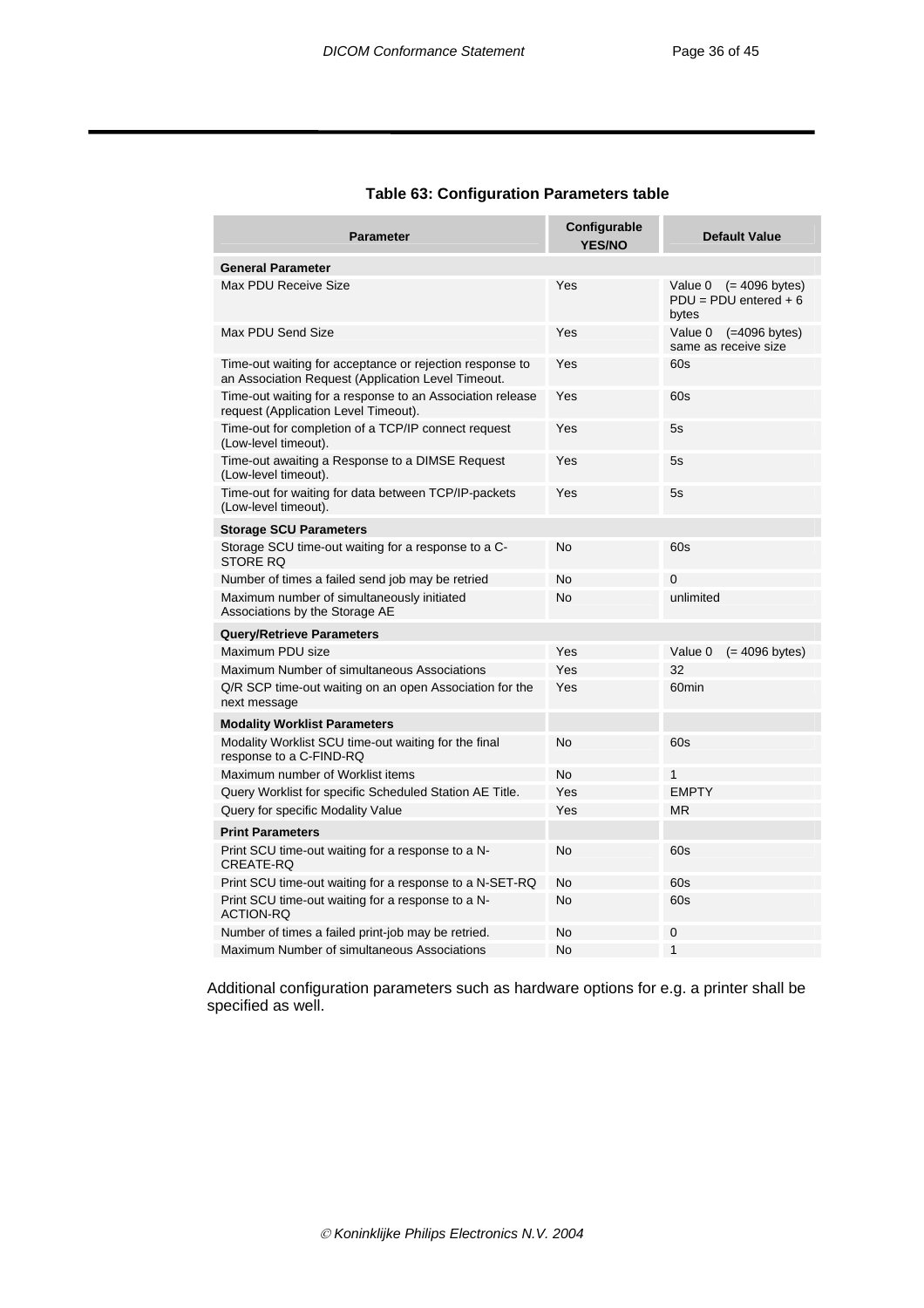# <span id="page-38-0"></span>**5 MEDIA INTERCHANGE**

Panorama 5.2 does not support Media Storage.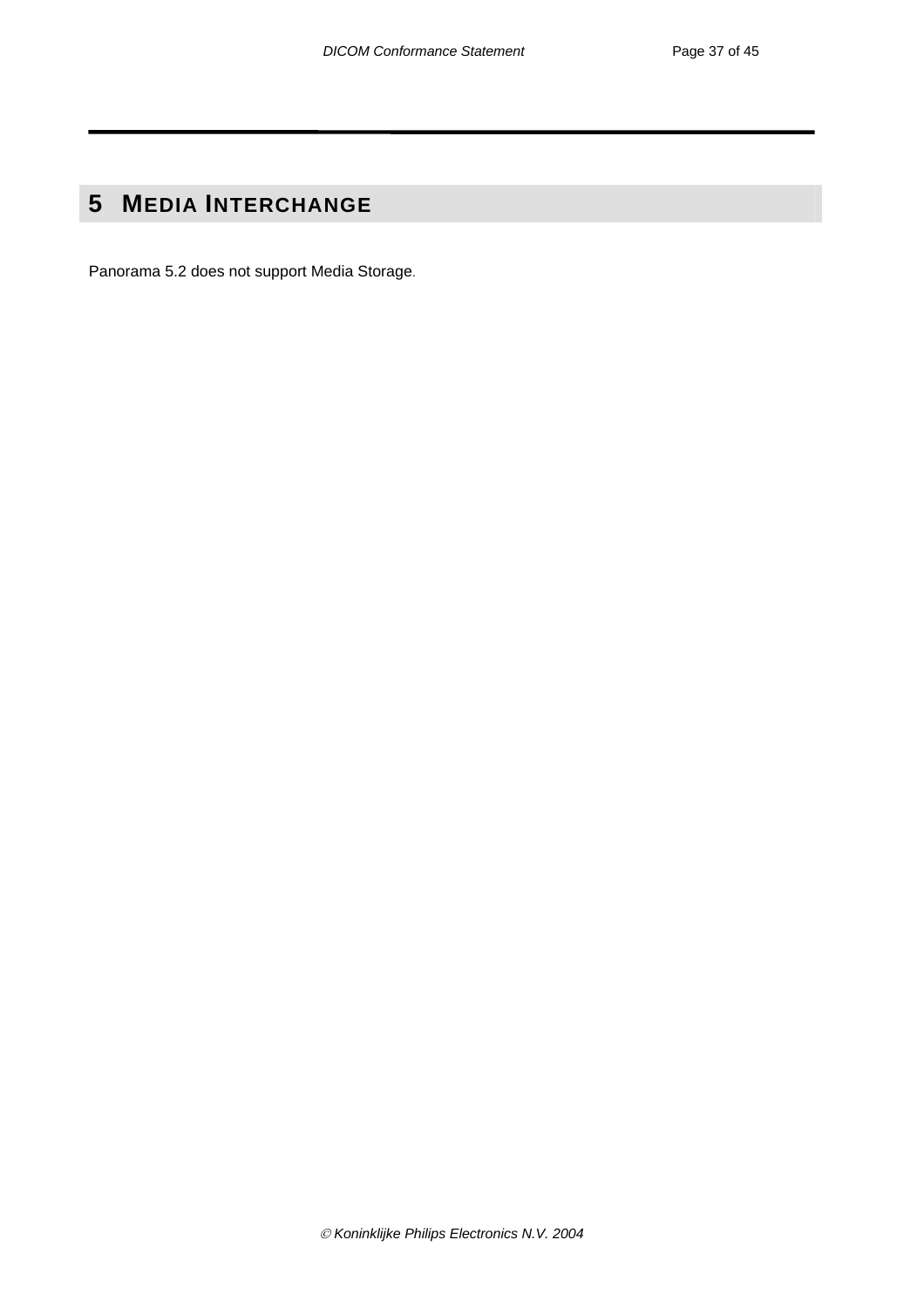# <span id="page-39-0"></span>**6 SUPPORT OF CHARACTER SETS**

The Panorama system supports Extended Character Set: ISO\_IR 100, which is the Latin alphabet NO1, supplementary set.

For the MR Panorama are the following characters invalid for the Fields Patient's name (0010,0010) and Patient ID (0010,0020) "V[]: $| \leq \rightarrow =$ ;,.'\$%\$\*?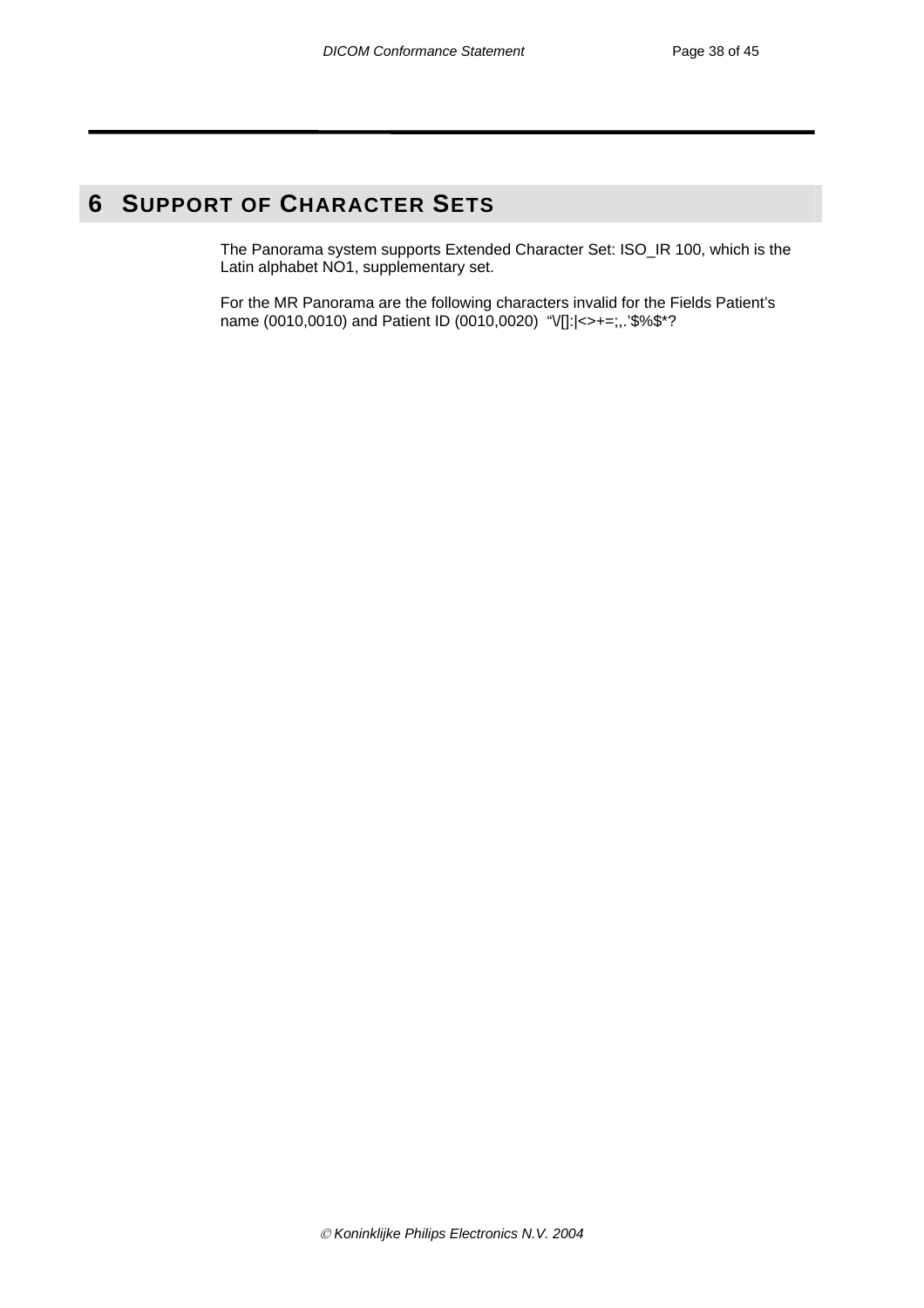# <span id="page-40-0"></span>**7 SECURITY**

# **7.1 Security Profiles**

Any support for security profiles as defined in PS 3.15-2003 shall be described here:

An implementation shall declare which level of security features it supports, including such things as:

- a. The conditions under which the implementation preserves the integrity of digital signatures (e.g. is the implementation bit-preserving).
- b. The conditions under which the implementation verifies incoming digital signatures.
- c. The conditions under which the implementation replaces digital signatures.

# **7.2 Association Level Security**

Any support for security at the association level (e.g. allowing only certain AE Titles and/or IP addresses to open an association) shall be specified here.

# **7.3 Application Level Security**

Any support for additional application level security as it applies to the DICOM communication (e.g. passwords, biometrics) can be described here.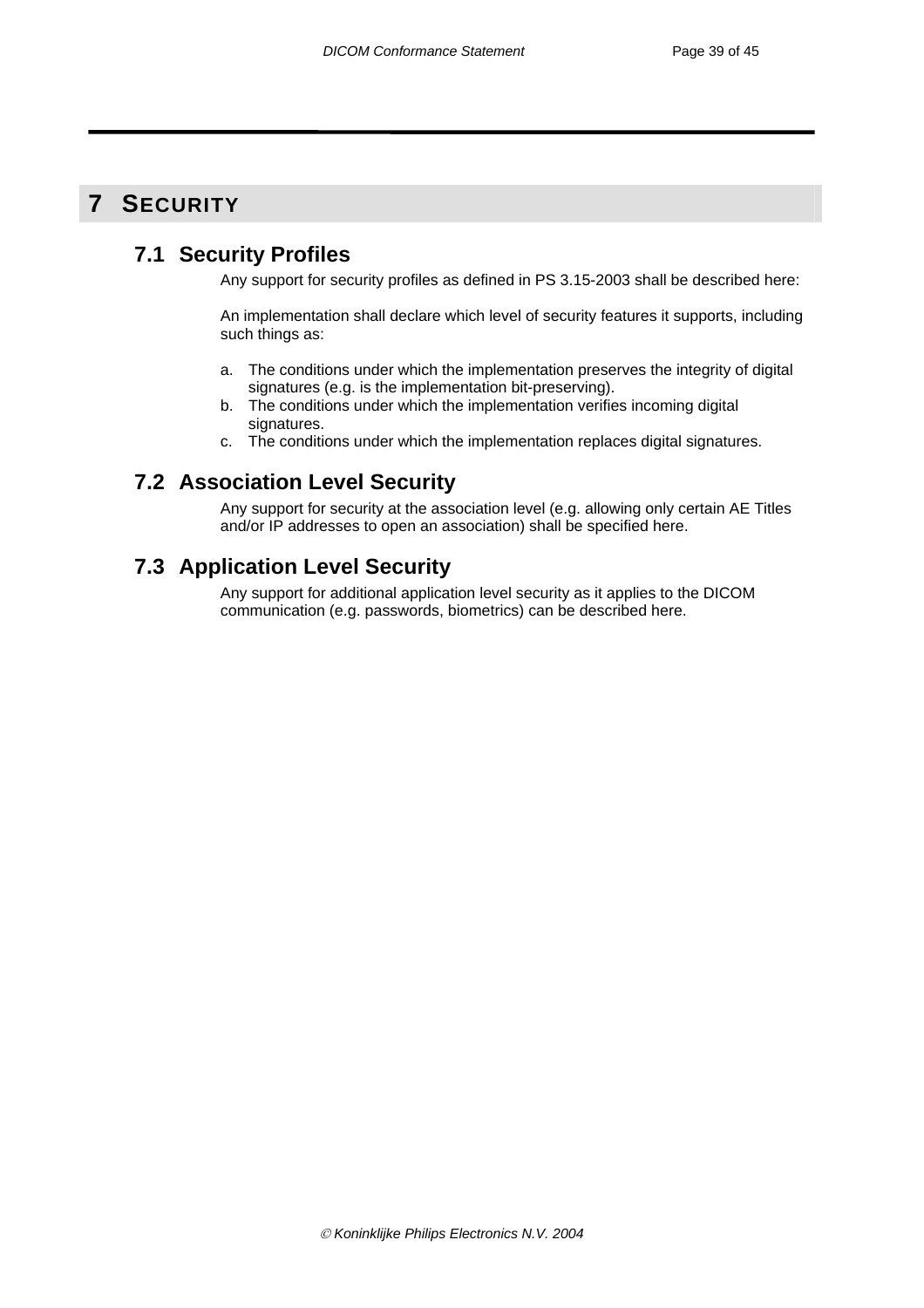# <span id="page-41-0"></span>**8 ANNEXES**

# **8.1 IOD Contents**

#### **8.1.1 Created SOP Instances**

This section specifies each IOD created (including private IOD's). It should specify the attribute name, tag, VR, and value. The value should specify the range and source (e.g. user input, Modality Worklist, automatically generated, etc.). For content items in templates, the range and source of the concept name and concept values should be specified. Whether the value is always present or not shall be specified.

Recommended abbreviations to be used for the tables are: VNAP Value Not Always Present (attribute sent zero length if no value is present) ANAP Attribute Not Always Present<br>ALWAYS Always Present ALWAYS Always Present<br>
EMPTY Attribute is sent Attribute is sent without a value

Recommended abbreviations to be used for the source of the data values in the tables are:

| USER          | the attribute value source is from User input                                      |
|---------------|------------------------------------------------------------------------------------|
| <b>AUTO</b>   | the attribute value is generated automatically                                     |
|               | MWL, MPPS, etc. the attribute value is the same as that use for Modality Worklist, |
|               | Modality Performed Procedure Step, etc.                                            |
| <b>CONFIG</b> | the attribute value source is a configurable parameter                             |

Specification of a company web address can refer to sample SOP instances that are available.

Private attributes should be specified.

#### **8.1.1.1 MR Image IOD**

#### **Table 64: IOD of created MR Image module**

| IE                          | <b>Module</b>            | Reference | <b>Presence of Module</b> |
|-----------------------------|--------------------------|-----------|---------------------------|
| Patient                     | Patient                  | Table 65  | <b>ALWAYS</b>             |
| Study                       | <b>General Study</b>     | Table 67  | <b>ALWAYS</b>             |
|                             | <b>Patient Study</b>     | Table 66  | ANAP                      |
| <b>Series</b>               | <b>General Series</b>    | Table 68  | <b>ALWAYS</b>             |
|                             | Frame of Reference       | Table 69  | ALWAYS                    |
| Equipment                   | <b>General Equipment</b> | Table 70  | <b>ALWAYS</b>             |
| Frame of Reference<br>Image | General Image            | Table 72  | <b>ALWAYS</b>             |
|                             | Image Plane              | Table 71  | <b>ALWAYS</b>             |
|                             | Image Pixel              | Table 73  | ALWAYS                    |
|                             | Contrast/Bolus           | Table 74  | ANAP                      |
|                             | MR Image                 | Table 77  | <b>ALWAYS</b>             |
|                             | VOI LUT                  | Table 75  | <b>ALWAYS</b>             |
|                             | SOP Common               | Table 76  | <b>ALWAYS</b>             |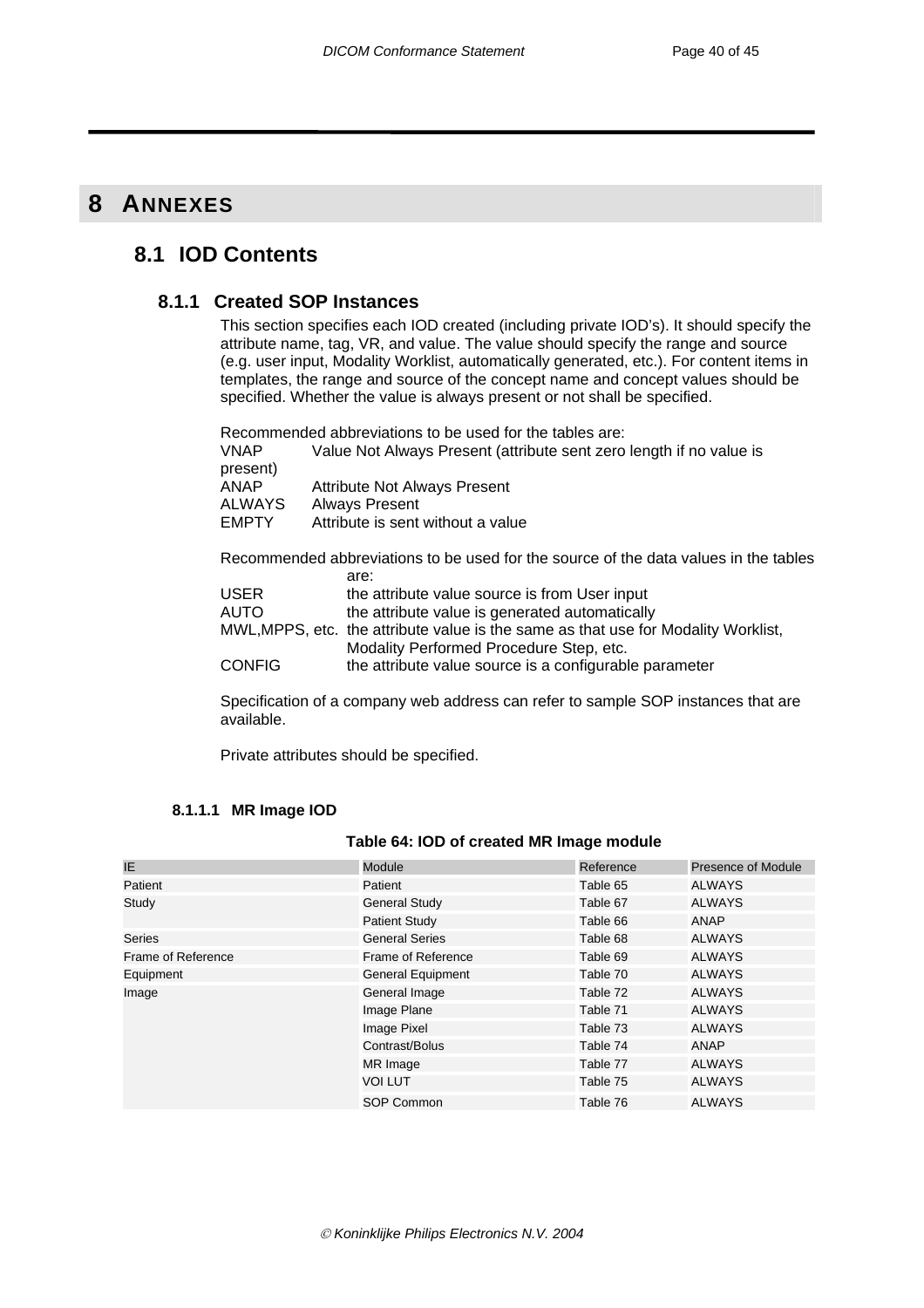#### <span id="page-42-0"></span>**8.1.1.2 Modules**

#### <span id="page-42-1"></span>**Table 65: MR Image Storage SOP Class - C-STORE-RQ - Patient Module**

| <b>Attribute Name</b>   | Tag       | <b>VR</b> | Value | Presence<br>of Value | Source        |
|-------------------------|-----------|-----------|-------|----------------------|---------------|
| Patient's Name          | 0010.0010 | <b>PN</b> |       | ALWAYS               | <b>USER</b>   |
| Patient ID              | 0010.0020 | LO.       |       | ANAP                 | USER          |
| Patient's Birth Date    | 0010.0030 | DA        |       | ANAP                 | <b>CONFIG</b> |
| Patient's Sex           | 0010.0040 | CS.       |       | ANAP                 | USER          |
| <b>Patient Comments</b> | 0010.4000 | LT        |       | <b>ANAP</b>          | <b>CONFIG</b> |

#### <span id="page-42-3"></span>**Table 66: MR Image Storage SOP Class - C-STORE-RQ - Patient Study Module**

| <b>Attribute Name</b>           | Tag       | VR   | Value | Presence<br>of Value | Source        |
|---------------------------------|-----------|------|-------|----------------------|---------------|
| Admitting Diagnoses Description | 0008.1080 | - LO |       | <b>EMPTY</b>         | <b>AUTO</b>   |
| Patient's Weight                | 0010.1030 | ⊟DS: |       | ANAP                 | <b>CONFIG</b> |

#### <span id="page-42-2"></span>**Table 67: MR Image Storage SOP Class - C-STORE-RQ - General Study Module**

| <b>Attribute Name</b>              | Tag       | <b>VR</b> | Value | Presence<br>of Value | Source              |
|------------------------------------|-----------|-----------|-------|----------------------|---------------------|
| <b>Study Date</b>                  | 0008,0020 | DA        |       | <b>ALWAYS</b>        | AUTO                |
| <b>Study Time</b>                  | 0008,0030 | TM        |       | <b>ALWAYS</b>        | AUTO                |
| <b>Accession Number</b>            | 0008.0050 | <b>SH</b> |       | ANAP                 | MWL.<br><b>USER</b> |
| Referring Physician's Name         | 0008,0090 | <b>PN</b> |       | <b>ANAP</b>          | <b>USER</b>         |
| <b>Study Description</b>           | 0008,1030 | LO        |       | <b>ANAP</b>          | <b>CONFIG</b>       |
| Name of Physician(s) Reading Study | 0008,1060 | <b>PN</b> |       | <b>ANAP</b>          | <b>CONFIG</b>       |
| Study Instance UID                 | 0020,000D | UI        |       | <b>ALWAYS</b>        | AUTO                |
| Study ID                           | 0020,0010 | <b>SH</b> |       | <b>ALWAYS</b>        | AUTO                |

#### <span id="page-42-4"></span>**Table 68: MR Image Storage SOP Class - C-STORE-RQ - General Series Module**

| <b>Attribute Name</b>       | Tag       | VR.       | Value | Presence<br>of Value | Source        |
|-----------------------------|-----------|-----------|-------|----------------------|---------------|
| Series Date                 | 0008,0021 | DA.       |       | <b>ALWAYS</b>        | AUTO          |
| Series Time                 | 0008,0031 | TM        |       | <b>ALWAYS</b>        | AUTO          |
| Modality                    | 0008,0060 | <b>CS</b> | "MR"  | <b>ALWAYS</b>        | AUTO          |
| <b>Series Description</b>   | 0008,103E | LO        |       | <b>ANAP</b>          | <b>USER</b>   |
| Performing Physician's Name | 0008,1050 | <b>PN</b> |       | <b>ANAP</b>          | <b>CONFIG</b> |
| Operator's Name             | 0008,1070 | <b>PN</b> |       | <b>ANAP</b>          | <b>CONFIG</b> |
| <b>Body Part Examined</b>   | 0018,0015 | CS.       |       | <b>ANAP</b>          | <b>USER</b>   |
| <b>Protocol Name</b>        | 0018,1030 | LO        |       | <b>ANAP</b>          | <b>USER</b>   |
| <b>Patient Position</b>     | 0018,5100 | <b>CS</b> |       | <b>ALWAYS</b>        | <b>USER</b>   |
| Series Instance UID         | 0020,000E | UI        |       | <b>ALWAYS</b>        | AUTO          |
| Series Number               | 0020,0011 | IS.       |       | <b>ALWAYS</b>        | AUTO          |
| Laterality                  | 0020.0060 | <b>CS</b> |       | <b>ANAP</b>          | <b>USER</b>   |

### <span id="page-42-5"></span>**Table 69: MR Image Storage SOP Class - C-STORE-RQ - Frame of Reference Module**

| <b>Attribute Name</b>        | Tag       | VR  | Value | Presence<br>of Value | Source |
|------------------------------|-----------|-----|-------|----------------------|--------|
| Frame of Reference UID       | 0020.0052 | -UI |       | ALWAYS               | AUTO   |
| Position Reference Indicator | 0020.1040 | LO. |       | ANAP                 | AUTO   |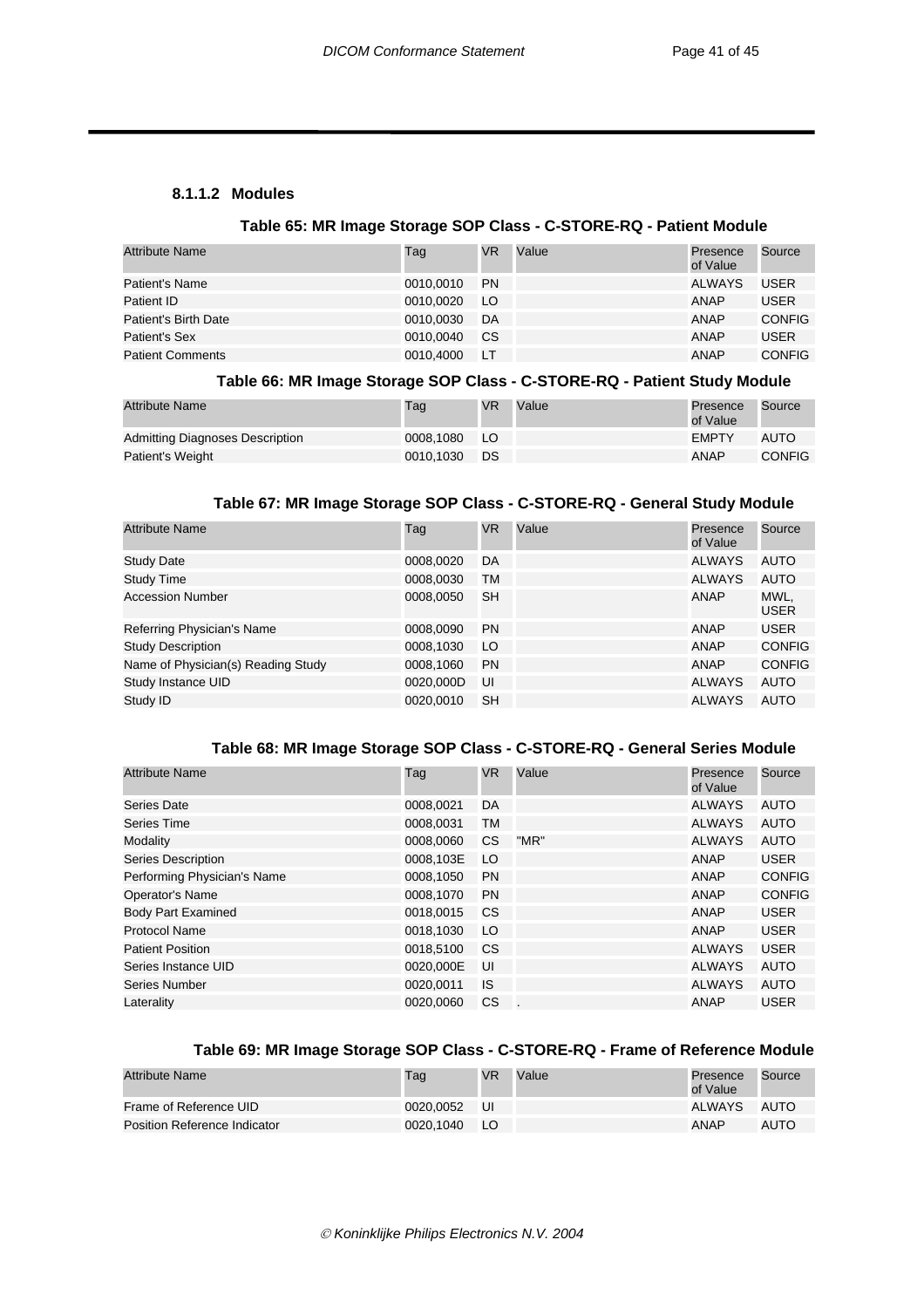| <b>Attribute Name</b>     | Tag       | VR        | Value | Presence<br>of Value | Source        |
|---------------------------|-----------|-----------|-------|----------------------|---------------|
| Manufacturer              | 0008,0070 | LO        |       | <b>ALWAYS</b>        | <b>CONFIG</b> |
| <b>Institution Name</b>   | 0008.0080 | LO        |       | <b>ANAP</b>          | <b>CONFIG</b> |
| <b>Station Name</b>       | 0008.1010 | <b>SH</b> |       | <b>ANAP</b>          | <b>CONFIG</b> |
| Manufacturer's Model Name | 0008.1090 | LO        |       | <b>ALWAYS</b>        | <b>CONFIG</b> |
| Device Serial Number      | 0018.1000 | LO        |       | <b>ALWAYS</b>        | <b>CONFIG</b> |
| Software Version(s)       | 0018.1020 | LO        |       | <b>ALWAYS</b>        | <b>CONFIG</b> |

#### <span id="page-43-0"></span>**Table 70: MR Image Storage SOP Class - C-STORE-RQ - General Equipment Module**

#### <span id="page-43-2"></span>**Table 71: MR Image Storage SOP Class - C-STORE-RQ - Image Plane Module**

| <b>Attribute Name</b>       | Tag       | <b>VR</b> | Value | Presence<br>of Value | Source |
|-----------------------------|-----------|-----------|-------|----------------------|--------|
| <b>Slice Thickness</b>      | 0018,0050 | DS        |       | ALWAYS               | AUTO   |
| Image Position (Patient)    | 0020,0032 | DS.       |       | ALWAYS               | AUTO   |
| Image Orientation (Patient) | 0020.0037 | <b>DS</b> |       | ALWAYS               | AUTO   |
| Slice Location              | 0020.1041 | <b>DS</b> |       | ALWAYS               | AUTO   |
| Pixel Spacing               | 0028,0030 | DS.       |       | ALWAYS               | AUTO   |

#### <span id="page-43-1"></span>**Table 72: MR Image Storage SOP Class - C-STORE-RQ - General Image Module**

| <b>Attribute Name</b>        | Tag       | <b>VR</b> | Value | Presence<br>of Value | Source        |
|------------------------------|-----------|-----------|-------|----------------------|---------------|
| <b>Content Date</b>          | 0008.0023 | DA        |       | <b>ALWAYS</b>        | AUTO          |
| <b>Content Time</b>          | 0008,0033 | TM        |       | <b>ALWAYS</b>        | <b>AUTO</b>   |
| Referenced Image Sequence    | 0008.1140 | SQ        |       | <b>ANAP</b>          | <b>CONFIG</b> |
| >Referenced SOP Class UID    | 0008.1150 | UI        |       | <b>ALWAYS</b>        | AUTO          |
| >Referenced SOP Instance UID | 0008.1155 | UI        |       | <b>ALWAYS</b>        | AUTO          |
| >Referenced Frame Number     | 0008.1160 | IS        |       | <b>ALWAYS</b>        | <b>AUTO</b>   |
| Instance Number              | 0020,0013 | IS        |       | <b>ANAP</b>          | <b>CONFIG</b> |
| <b>Patient Orientation</b>   | 0020,0020 | CS        |       | ANAP                 | <b>USER</b>   |
| Images in Acquisition        | 0020.1002 | IS        |       | <b>ANAP</b>          | AUTO          |
| <b>Image Comments</b>        | 0020.4000 | LT        |       | ANAP                 | <b>CONFIG</b> |

#### <span id="page-43-3"></span>**Table 73: MR Image Storage SOP Class - C-STORE-RQ - Image Pixel Module**

| <b>Attribute Name</b>       | Tag       | <b>VR</b> | Value                      | Presence<br>of Value | Source      |
|-----------------------------|-----------|-----------|----------------------------|----------------------|-------------|
| Rows                        | 0028,0010 | US        |                            | ALWAYS               | <b>AUTO</b> |
| Columns                     | 0028.0011 | US        |                            | <b>ALWAYS</b>        | <b>AUTO</b> |
| <b>Bits Stored</b>          | 0028.0101 | US.       | - 8                        | <b>ALWAYS</b>        | AUTO        |
| High Bit                    | 0028.0102 | US.       | $\overline{7}$             | <b>ALWAYS</b>        | AUTO        |
| <b>Pixel Representation</b> | 0028.0103 | US        | $0000H =$ Unsigned integer | <b>ALWAYS</b>        | AUTO        |
| Pixel Data                  | 7FE0.0010 | OW        |                            | ALWAYS               | AUTO        |

#### <span id="page-43-4"></span>**Table 74: MR Image Storage SOP Class - C-STORE-RQ - Contrast/bolus Module**

| <b>Attribute Name</b> | Tag       | <b>VR</b> | Value | Presence<br>of Value | Source      |
|-----------------------|-----------|-----------|-------|----------------------|-------------|
| Contrast/Bolus Agent  | 0018.0010 | - LO      |       | <b>ANAP</b>          | <b>JSER</b> |

#### <span id="page-43-5"></span>**Table 75: MR Image Storage SOP Class - C-STORE-RQ - VOI LUT Module**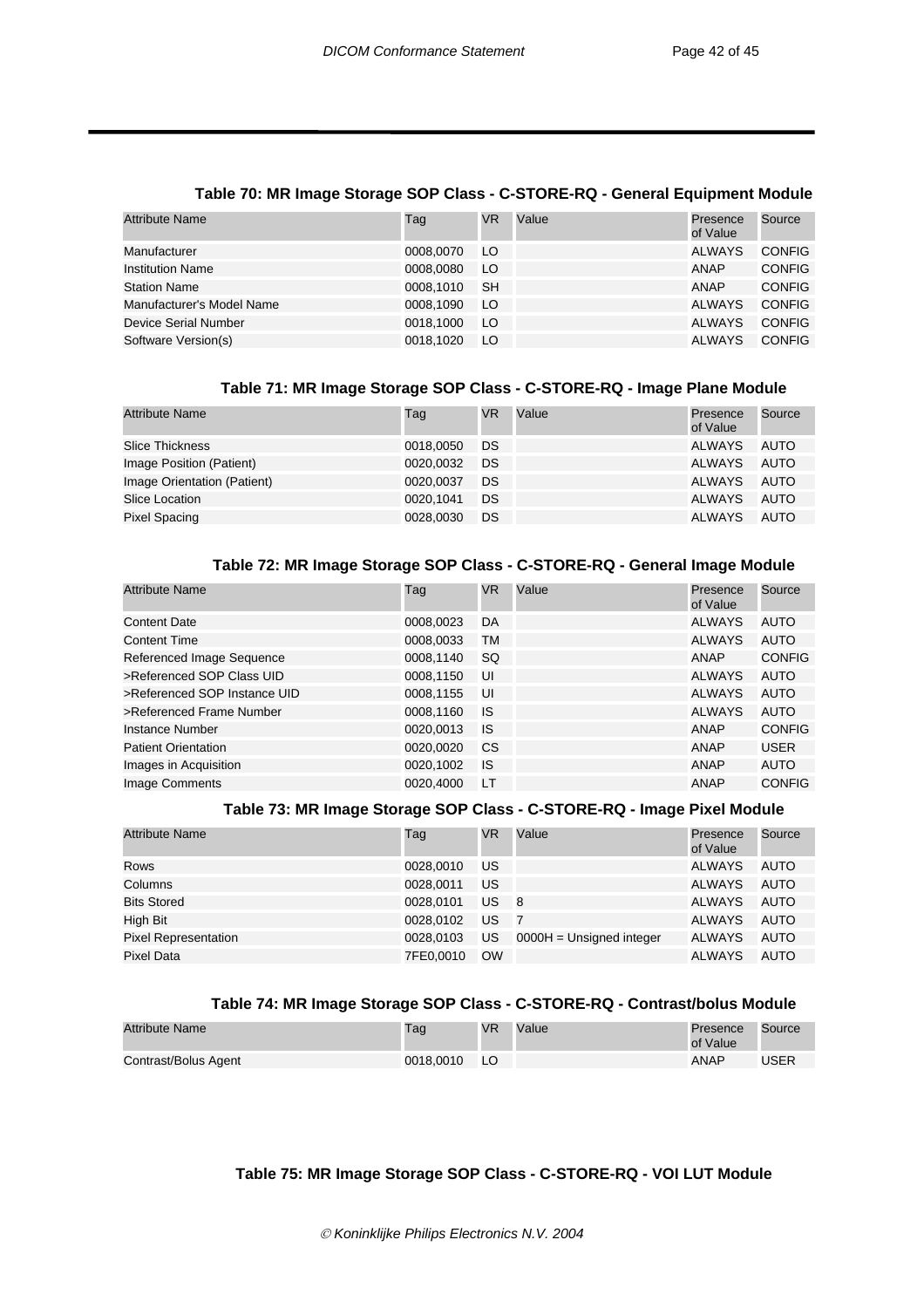<span id="page-44-0"></span>

| Attribute Name       | Tag       | <b>VR</b> | Value | Presence<br>of Value | Source |
|----------------------|-----------|-----------|-------|----------------------|--------|
| <b>Window Center</b> | 0028.1050 | - DS      |       | ALWAYS               | AUTO   |
| Window Width         | 0028.1051 | - DS      |       | ALWAYS               | AUTO   |

#### <span id="page-44-2"></span>**Table 76: MR Image Storage SOP Class - C-STORE-RQ - SOP Common Module**

| Attribute Name         | Tag       | VR        | Value                     | Presence<br>of Value | Source |
|------------------------|-----------|-----------|---------------------------|----------------------|--------|
| Specific Character Set | 0008.0005 | <b>CS</b> | <b>ISO IR 100</b>         | ALWAYS               | AUTO   |
| SOP Class UID          | 0008.0016 | UI        | 1.2.840.10008.5.1.4.1.1.4 | ALWAYS               | AUTO   |
| SOP Instance UID       | 0008.0018 | UI        |                           | ALWAYS               | AUTO   |

#### <span id="page-44-1"></span>**Table 77: MR Image Storage SOP Class - C-STORE-RQ - MR Image Module**

| <b>Attribute Name</b>               | Tag       | <b>VR</b> | Value               | Presence<br>of Value | Source        |
|-------------------------------------|-----------|-----------|---------------------|----------------------|---------------|
| Image Type                          | 0008,0008 | <b>CS</b> |                     | <b>ALWAYS</b>        | <b>AUTO</b>   |
| <b>Scanning Sequence</b>            | 0018,0020 | CS        |                     | <b>ALWAYS</b>        | <b>AUTO</b>   |
| Sequence Variant                    | 0018,0021 | <b>CS</b> |                     | <b>ALWAYS</b>        | <b>AUTO</b>   |
| <b>Scan Options</b>                 | 0018,0022 | <b>CS</b> |                     | <b>ANAP</b>          | <b>CONFIG</b> |
| <b>MR Acquisition Type</b>          | 0018,0023 | <b>CS</b> |                     | <b>ANAP</b>          | <b>AUTO</b>   |
| Sequence Name                       | 0018,0024 | <b>SH</b> |                     | <b>ANAP</b>          | <b>AUTO</b>   |
| <b>Repetition Time</b>              | 0018,0080 | DS        |                     | <b>ANAP</b>          | <b>AUTO</b>   |
| Echo Time                           | 0018,0081 | <b>DS</b> |                     | <b>ANAP</b>          | <b>AUTO</b>   |
| <b>Inversion Time</b>               | 0018,0082 | DS        |                     | <b>ANAP</b>          | <b>AUTO</b>   |
| Number of Averages                  | 0018,0083 | <b>DS</b> |                     | <b>ANAP</b>          | <b>AUTO</b>   |
| Imaging Frequency                   | 0018,0084 | DS        |                     | <b>ANAP</b>          | <b>AUTO</b>   |
| <b>Imaged Nucleus</b>               | 0018,0085 | <b>SH</b> |                     | <b>ANAP</b>          | <b>AUTO</b>   |
| <b>Spacing Between Slices</b>       | 0018,0088 | DS        |                     | <b>ANAP</b>          | <b>AUTO</b>   |
| Echo Train Length                   | 0018,0091 | <b>IS</b> |                     | <b>ANAP</b>          | <b>AUTO</b>   |
| Percent Phase Field of View         | 0018,0094 | DS        |                     | <b>ANAP</b>          | <b>AUTO</b>   |
| <b>Trigger Time</b>                 | 0018,1060 | <b>DS</b> |                     | <b>EMPTY</b>         | <b>AUTO</b>   |
| <b>Reconstruction Diameter</b>      | 0018,1100 | DS        |                     | <b>ANAP</b>          | <b>AUTO</b>   |
| <b>Receiving Coil</b>               | 0018,1250 | <b>SH</b> |                     | <b>ANAP</b>          | <b>AUTO</b>   |
| <b>Flip Angle</b>                   | 0018,1314 | DS        |                     | <b>ANAP</b>          | <b>AUTO</b>   |
| <b>Temporal Position Identifier</b> | 0020,0100 | IS        |                     | <b>ALWAYS</b>        | <b>AUTO</b>   |
| <b>Number of Temporal Positions</b> | 0020,0105 | IS        |                     | <b>ALWAYS</b>        | <b>AUTO</b>   |
| Samples per Pixel                   | 0028,0002 | US        | $\mathbf{1}$        | <b>ALWAYS</b>        | <b>AUTO</b>   |
| Photometric Interpretation          | 0028,0004 | CS        | <b>MONOCHROME 2</b> | <b>ALWAYS</b>        | <b>AUTO</b>   |
| <b>Bits Allocated</b>               | 0028,0100 | US        | 16                  | <b>ALWAYS</b>        | <b>AUTO</b>   |
|                                     |           |           |                     |                      |               |

# **8.1.2 Usage of Attributes from Received IOD's**

Not applicable.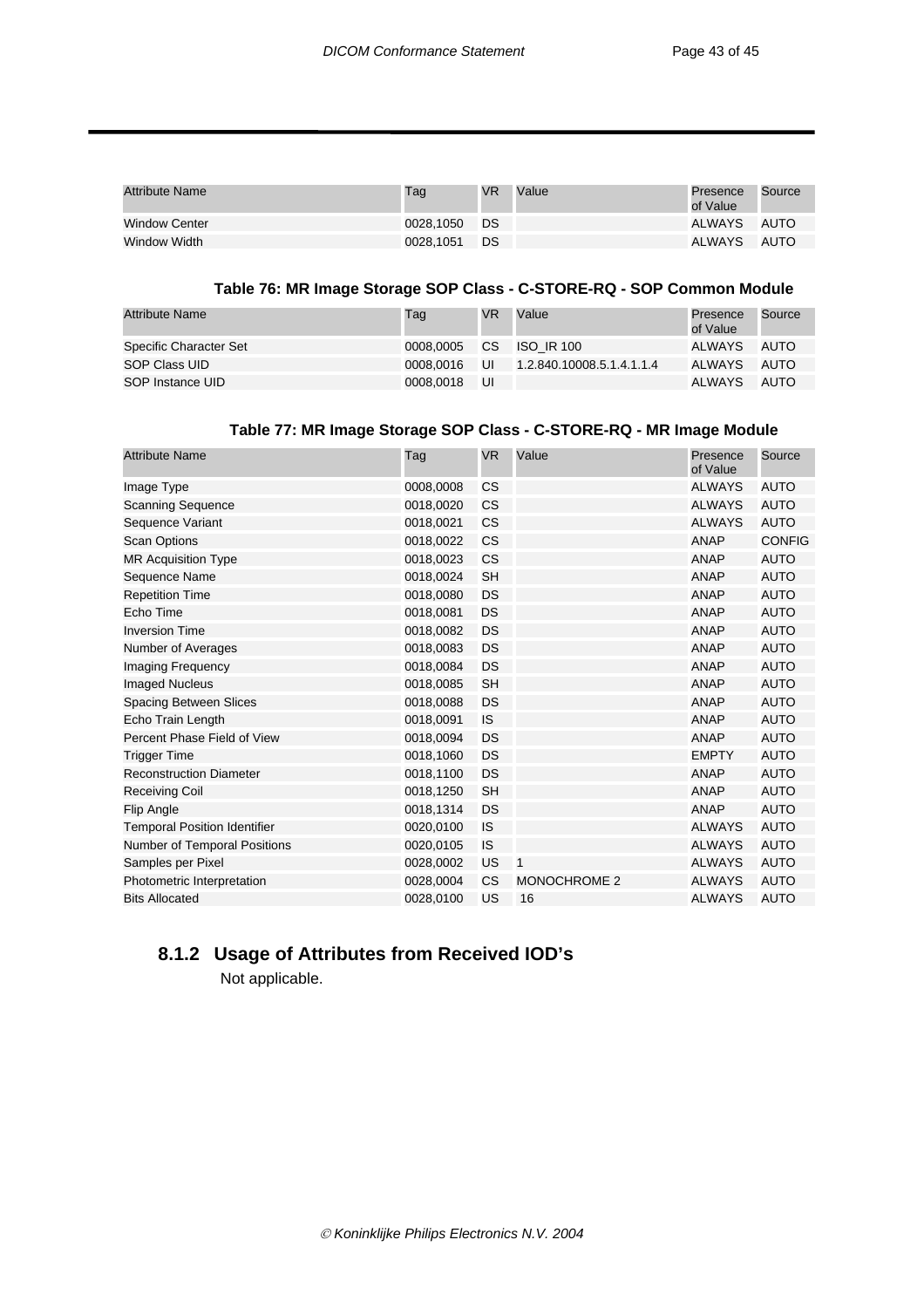### <span id="page-45-0"></span>**8.1.3 Attribute Mapping**

The relationships between attributes received via Modality Worklist, stored in acquired images are summarized in [Table 78.](#page-45-1) The MR Panorama R5.2 does not handle MPPS.

| <b>Modality Worklist</b>               | Image IOD                              | <b>MPPS IOD</b>          |
|----------------------------------------|----------------------------------------|--------------------------|
| <b>Accession Number</b>                | <b>Accession Number</b>                |                          |
| <b>Institution Name</b>                | <b>Institution Name</b>                | -                        |
| Referring Physician's Name             | Referring Physician's Name             | $\overline{\phantom{a}}$ |
| <b>Admitting Diagnoses Description</b> | <b>Admitting Diagnoses Description</b> | Ξ                        |
| Patient's Name                         | Patient's Name                         | -                        |
| Patient ID                             | Patient ID                             | -                        |
| Patient's Birth Date                   | <b>Patient's Birth Date</b>            | -                        |
| Patient's Sex                          | Patient's Sex                          |                          |
| Patient's Weight                       | Patient's Weight                       | -                        |
| Study Instance UID                     | Study Instance UID                     | $\overline{\phantom{a}}$ |
| >Modality                              | Modality                               | -                        |
|                                        |                                        |                          |

<span id="page-45-1"></span>**Table 78: Attribute mapping between modality worklist, image MPPS** 

# **8.1.4 Coerced/Modified fields**

Not applicable